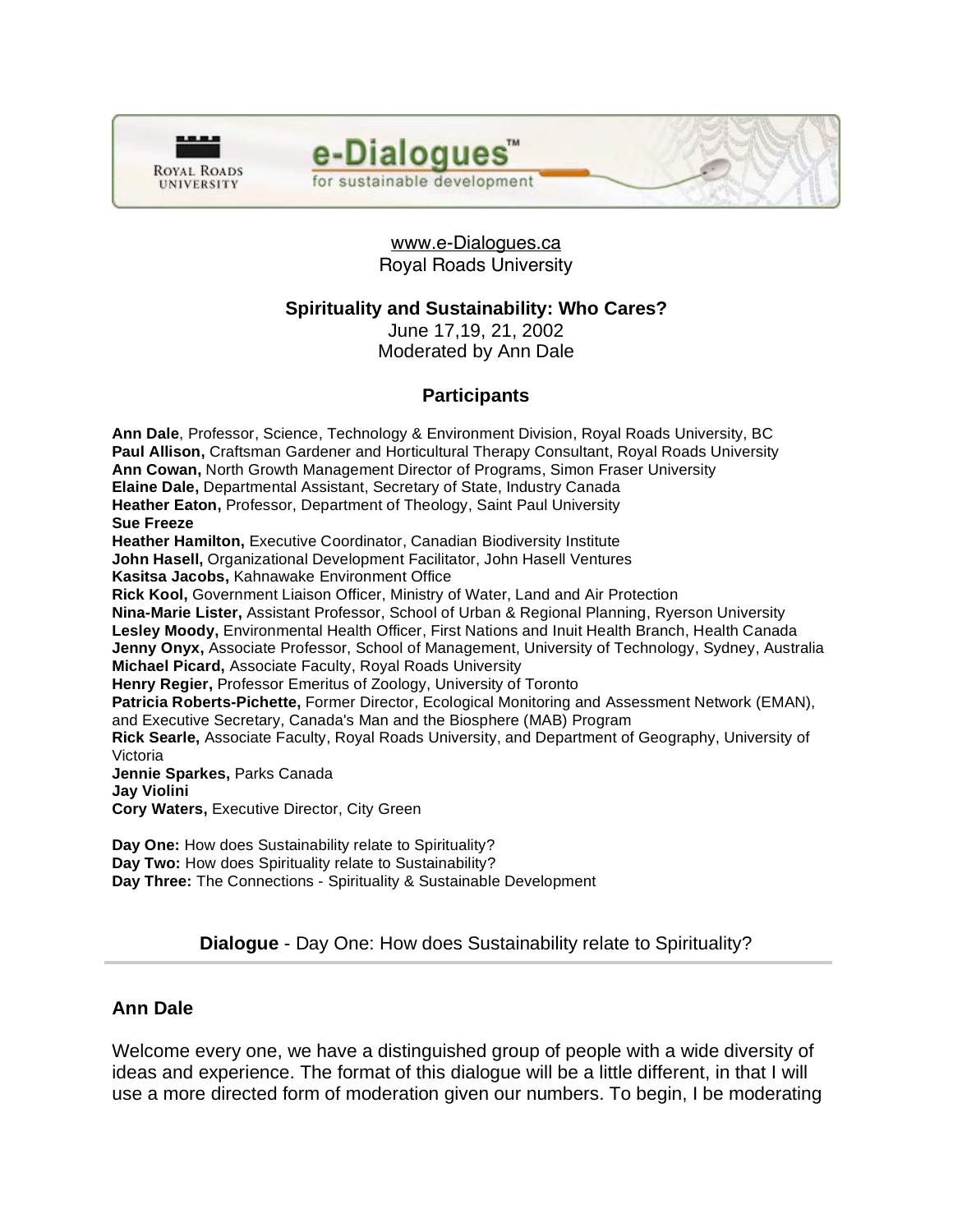by asking each you to comment on a particular point, or a question. As well, when referring to a point from one of your colleagues, it is helpful to use their name. Following our getting to know one another, we will then open the dialogue to a free-flow of conversation. Now, let's rock and roll. What does spirituality mean to you? Rick, Heather, Michael and Henry.

#### **Rick Kool**

Spirituality....to me, this refers to being willing to engage with the uncertainty of meaning in the world that goes beyond the human. To feel a sacredness in things that is a given rather than an assigned. To deal with the transcendent at the same time that we deal with the temporal... all of these things are part of my understanding of spirituality. This is also to say that religion in an organized framework can help provide me with tools for approaching the sacred and may help me, through words and ritual to move my understandings forward.

#### **Heather Eaton**

Spirituality - is a deep engagement with life, and involves becoming aware of dimensions of life that are not immediately apparent - it means discovering, as Teilhard de Chardin said, that we live in a divine milieu, that there is a sacredness to life. Spirituality is experienced, and reflection is a secondary process, spirituality is expressed through symbolic language or arts, and takes the custom and culture of its surroundings. Spirituality is a horizon of meaning, with ultimate values, which then put demands on one's life. Although deeply personal it is not individualistic. Finally, spirituality is expressed - in all traditions - as related to 'wonder and awe' or marveling at existence, and a recognition of sacredness in all life and thus a protection of existence which translates into justice.

#### **Michael Picard**

If sustainability implies an obligation to so conduct ourselves today that future human generations are not deprived by our actions of enjoyment of natural and social goods, then sustainability is fundamentally an ethical notion, an obligation. The relation of spirituality to sustainability would therefore depend upon whether or not ethics has a spiritual basis. Without commenting on that great question, I would only note that there are ethical and upright people would not describe themselves as spiritual. As a final point, I would note that there is no reason to restrict the future generations to whom our obligations are owed to human generations. If we owe today any obligations to animals, plants, life systems, even nature itself, then surely we owe similar obligations to future generations of all life forms. In that case, the spiritual basis of ethics may have more to do with our relation to nature than to our relation to each other.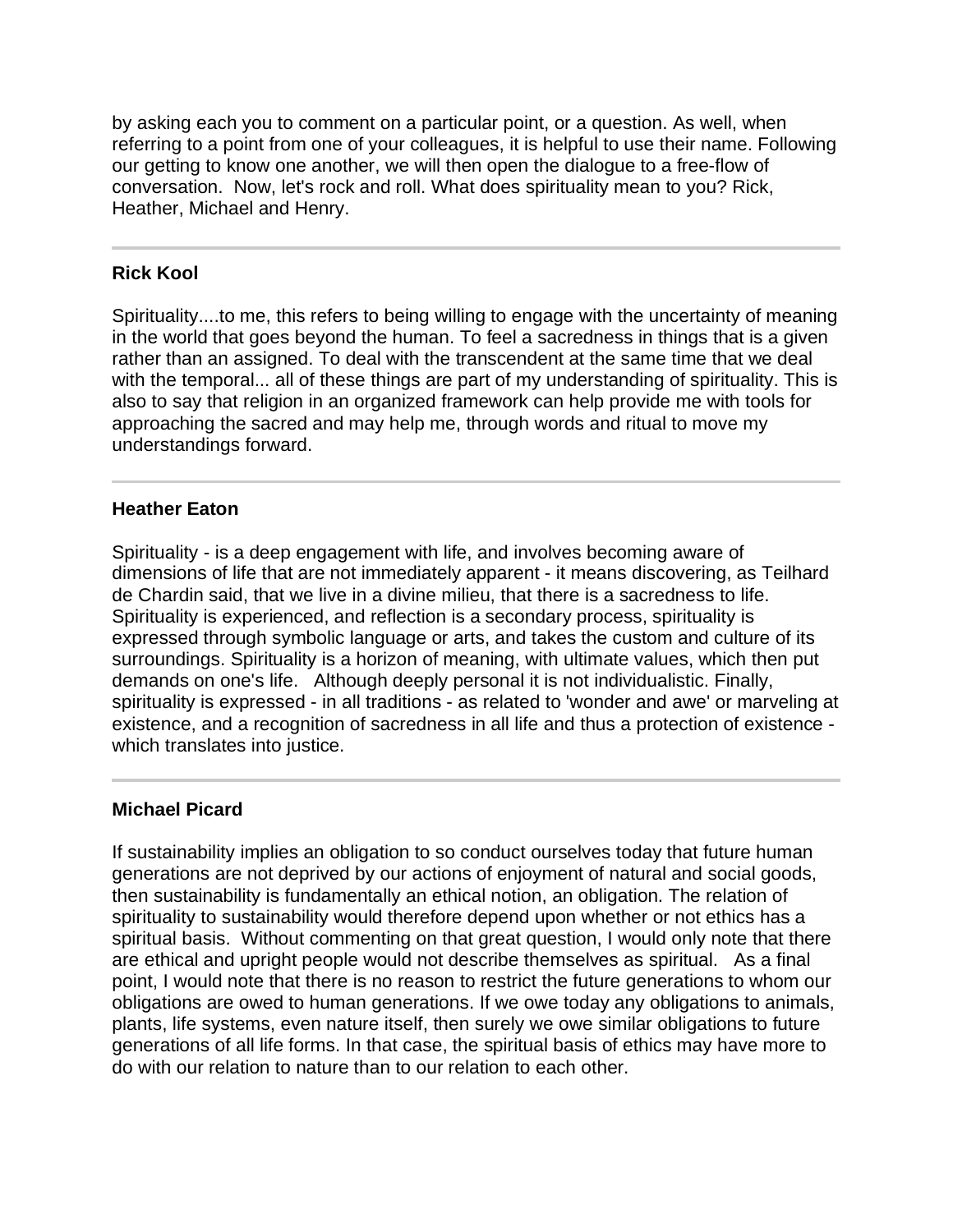## **Henry Regier**

I'm not a practiced, expert spiritual person. Full stop. So as an amateur verging on agnosticism on this issue as any others, spirituality goes beyond the material, cognitive, emotional. My spirituality doesn't presuppose that any particular spirit is a 'good spirit.

#### **Jenny Onyx**

j

Ī

Ī

Ī

Henry does not presuppose a good spirit?? To me the spiritual is beyond "good" and "bad". In fact I suspect that it is beyond all binary opposites. It simply IS. Therefore of course impossible to use the normal scientific method to know. Hence it's bad scientific press.

#### **John Hasell**

Here's my take on spirituality: The essence of being – what lies beyond the physical and mechanical aspect of living and reproducing. The natural expression of one's own higher spirit, such as the intuitive knowledge of truth, of sensitivity to the unity of life and, many would add, attentiveness to God's will.

#### **Heather Eaton**

John - hello - and a comment to your posting. Why is the spirit 'beyond' the physical? For myself it is embedded within the physical, and the split between material and spirituality reality is part of Greek dualistic thinking.

#### **John Hasell**

In reply to Heather, What I meant by "beyond the physical" was that spirituality is an added dimension. It can only be experienced through one's physical body and mind, but it is not, in itself physical. It is transcendental and enriches the mere physical appreciation of the worlds about us.

#### **Jenny Onyx**

Spirituality is hard to define, but for me it is partly the sense of deep connection with each other and with our mother planet.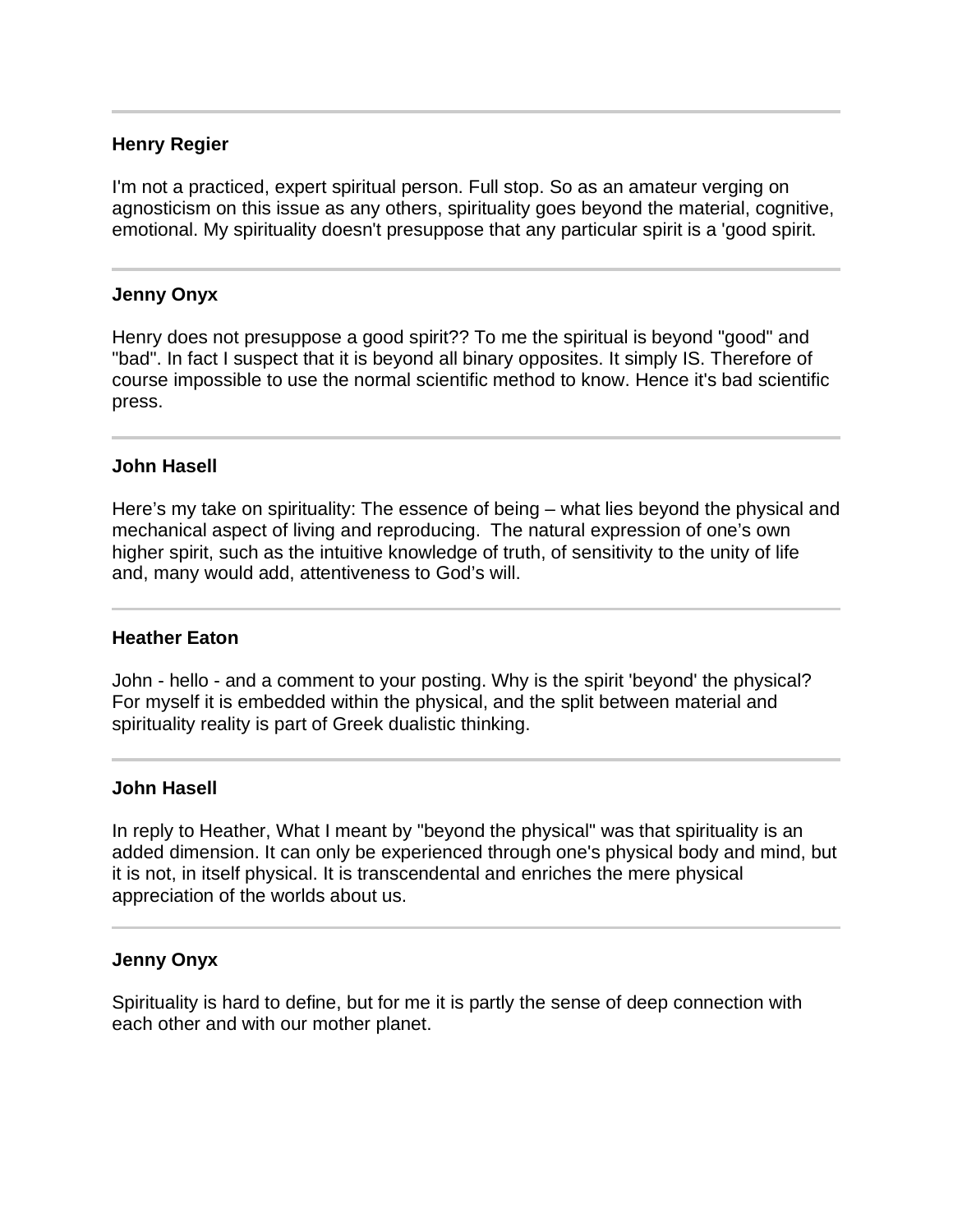## **Ann Dale**

Paul, do you want to add your views on what spirituality means to you? and Ann Cowan.

#### **Paul Allison**

Just came in from the garden. Firstly let me wish everyone a Happy Solstice week (How can you tell I am a gardener)!

 During the past twenty years of practice as a horticultural therapist I have observed an important link between the human spirit and Nature. The ability for nature to allow the mind to rest through involuntary fascination has provided a unique tool to heal the spirit of many people confined in our institutions. The word 'meaningful' is mentioned many times by the people I work with and the sense of co-creating in the environment has raised the spirits of many clients involved in horticultural therapy programming. **Ann Cowan** on June 17, 2002, 01:54 PM: Spirituality would I guess mean possessing the quality of spirit which comes from the word for breath--the difference between life and death is I guess, in a very basic sense, that we are breathing, taking in breath, inspiration--and why so many practices which seek to unite mind and body begin with exercises related to mindfulness of breathing. That said, what does spirituality mean to me? Probably the mindful and physical attempt at consciousness and all that consciousness implies.

## **Ann Dale**

Kat, what does spirituality mean to you?

#### **Kasitsa Jacobs**

Skennnenkowa. To me spirituality is the deep connection we possess with our Mother the Earth and all of her children. It is felt in our respect of all our brothers and sisters of creation, of our ancestors and of the faces yet to come.

#### **Elaine Dale**

To me, spirituality is a deep sense of connectedness, of oneness, to a collectivity. The collectivity may be physical in nature (e.g., a group of people, a place) or not physical (e.g., a belief).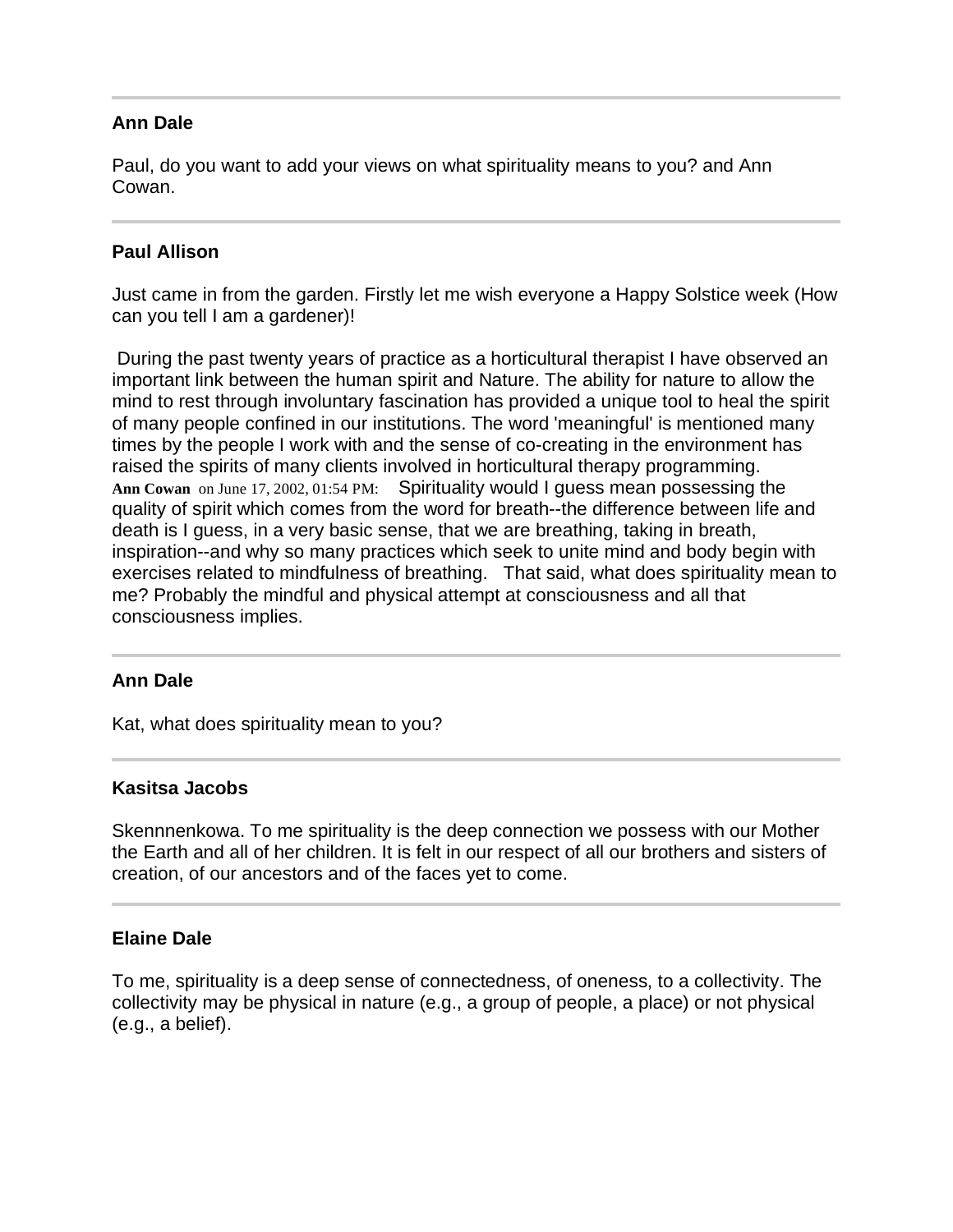#### **Lesley Moody**

I think spirituality is as unique as the fingerprints each of us has. We have as masses, permitted a few people with some agenda to formulate a dogma and then apply it to great numbers of peoples usually related to geographic regions of the earth. Why if there exists such diversity in the human physical form have we settled for just a few definitions of the spiritual form that exists within each human?

#### **Rick Searle**

I agree with those who have defined spirituality in terms of essence, of Ground of Being, etc. I think spirituality manifests itself in ordinary life as two grand questions: Who am I? and Why am I here? It is these questions, which propel us on an inner journey that results in living an examined life. In sum, spirituality is really a search for personal meaning, or maybe more properly, the creation of personal meaning from what might otherwise pass as the simple chaos and flux of things. Thoughts?

#### **Nina-Marie Lister**

Hello everyone. I am very glad to have been invited to participate in this exciting conversation. I think this is a timely topic and one worthy of inspired discussion. My thoughts on spirituality... well, I am not a scholar of religion to be sure (although I have to credit some of my thinking about this to a good friend and colleague who \*is\* -- Pamela Klassen!).

I think that in modern times and in western culture we have pretty much separated "religious" from "spirituality", yet the two for me and others are not entirely separate, or at least I see them as part of blurry continuum. "Spirituality" seems to me to be central to the spirit, derived from one's soul, which would mean according to this tentative definition, that you'd have to believe in the concept of a soul or a spirit to be spiritual or experience something this way. Yet Heather's comments resonate for me, in that while spirituality seems to be derived from the individual self, it is not an exclusively "individualistic" concept. I think it was Rick who made reference earlier to the spiritual experience of nature, which can certainly be shared in the collective. Similarly, my colleague Pamela Klassen (who I referred to above) wrote a book on childbirth and religion, in which she discusses the many ways in which women often perceive, both individually and collectively, childbirth as a spiritual experience... just for a couple of thought-provoking examples!

## **Cory Waters**

 $\overline{a}$ 

For me, spirituality is an energy that transcends physical experience but can be expressed or find expression in the physical. For humans, it is deeply personal, rooted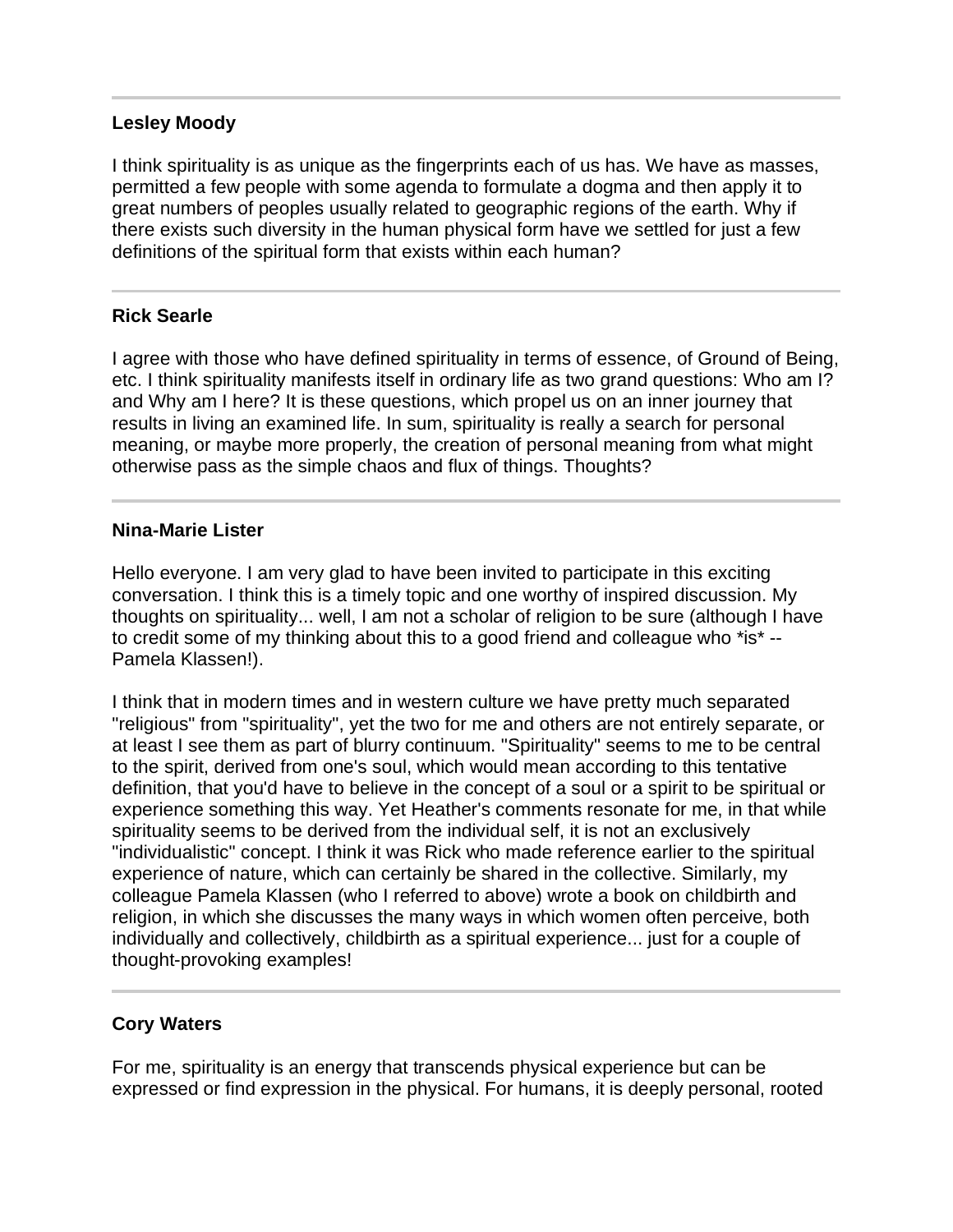in the belief of a common extra-physical connection. I think humans are pretty presumptuous to assume we are the only "spiritual" beings. Indeed, creation itself is deeply spiritual and as we commonly associate spirituality with religion, religion certainly does not hold the monopoly on spiritual experience or expression. As for many gods (polytheism) versus monotheism (one god), or male/female, I think these are perfect examples of the struggle we as humans have to define the spiritual - that we can be presumptive enough to even try to label the "unlabel-able" (sorry). I believe in a divine spirit, One who has indeed set the wheel in motion and who loves all beings so much as to give us the opportunity to exist in this physical world.

## **Sue Freeze**

In reply to Ann's question to all. For me, who attempts to live a "simple" life, if indeed there is such a thing, I believe spirituality is mine and everyone else's connectedness to all that exists, even that which we do not recognize or that is beyond our consciousness. This includes an intangible (an Energy, a Creator, a Sustainer, a Great Mystery....) which exists within and without all of us and creation, which is immeasurable and ultimately greater than the sum of its parts. What name we put to that, or however many names, we still are one. Only our quest divides or joins us.

## **Rick Searle**

Sue has captured the essence of the debate so well. Kudos to you.

## **Ann Dale**

As referenced by Henry, does spirituality mean you also believe in a God?

## **Rick Kool**

Ann, the question of belief comes and goes in my life. In fact, for me, belief in God has little to do with religion. My understanding of God has to do with the moral ground of things... and I am always humbled by the brilliant minds that have had such intense and devoted belief that I feel if those with such brilliance had that belief, there must be something there that I need to involve myself in.

## **Henry Regier**

Reply to Ann: I'm willing to grant a distinct possibility that there is a Divinity, and wouldn't want to alienate Her.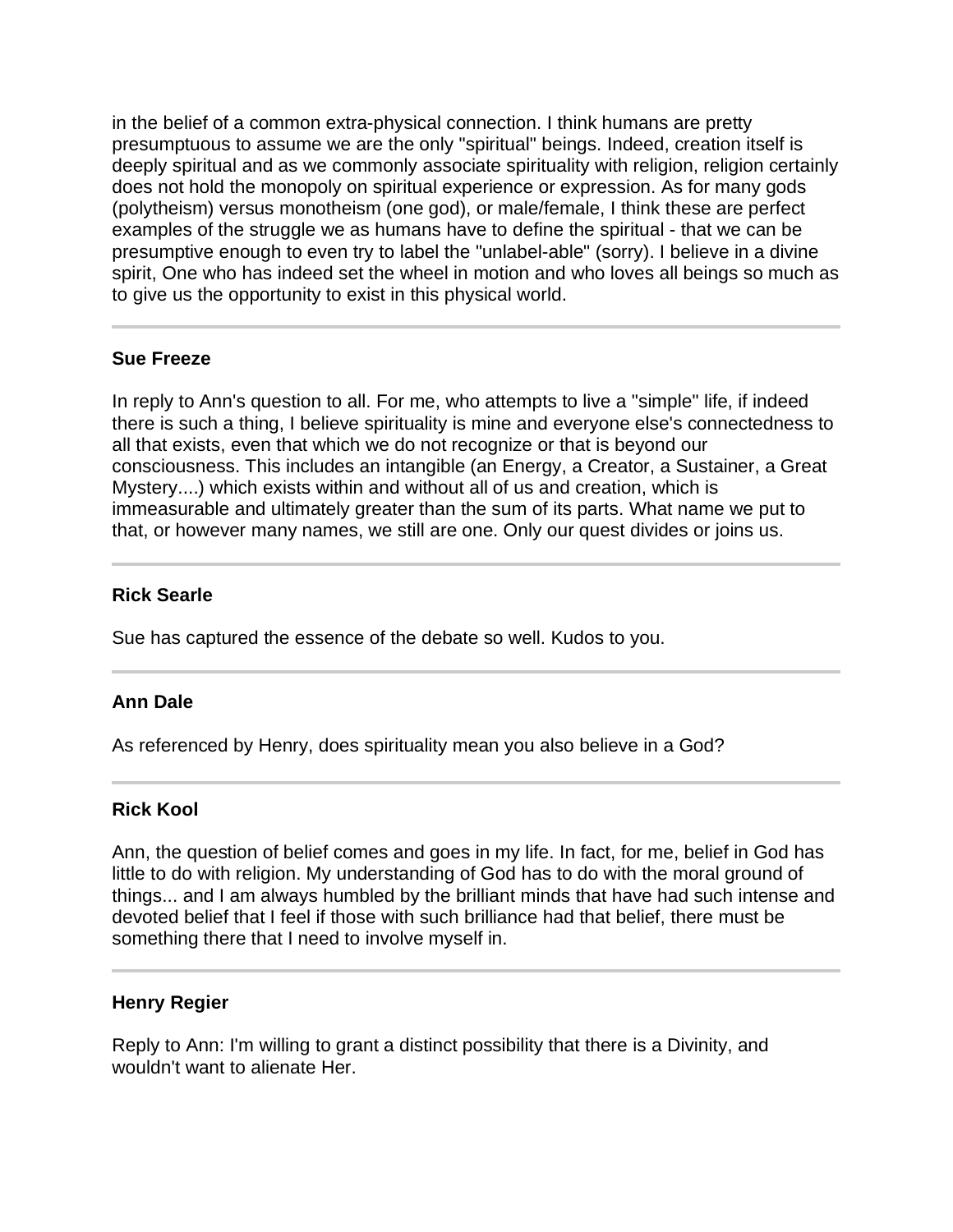#### **Heather Eaton**

The question of God... what is God - to feminist God is a verb - an energy, for some a noun - a presence, for others a lawgiver (usually the customs and laws of the given culture are attached to this God, laws about women and men, sexuality, rituals of life and death) But, if God is simply the word used to name the ultimate value or horizon such as success, consumerism, money, health - or the other gods alive in our culture… not really ultimate values, but acting so in people's lives, what about beauty, truth, justice, equality, ecological sustainability?

## **Ann Dale**

Henry, you and I once had a conversation about the movement in human beliefs from many gods (polytheism) to monotheism (one god). Your thoughts, and those of everyone on this idea. In other words, is the fact that we no longer 'accept' a diversity of beliefs affecting religions and/or spirituality?

## **Jay Violini**

I wouldn't say we no longer accept polytheism. People are free to believe what they want but if one form of belief is purported to be the only truth and enforced somehow than people will believe otherwise in private and have basement meetings. We live in a culturally diverse country (Canada) that embraces many expressions and definitions of God. In other parts of the world it is illegal to practice anything other than the state religion but people can believe what they want. The inability to practice what you believe though will have serious consequences on the human spirit and social fabric of the community.

## **Michael Picard**

l

On the topic of evolution to monotheism: this is a story of many tellings, each one different. Perhaps all of us have read or heard of the simplistic positivist notions that we start in myth and many gods, move to religion and one god, then advance to science without god, the triumph over myth and religion. This is not history, it is a story we have told ourselves as our history from August Comte on down, and it is cultural and mythological through and through. First, we have not moved beyond multiple gods. I won't refer to the Western penchant of recognizing our neighbor's god as a devil, a fallen divinity. I won't even refer to the trinity or a Mary before there was a nature. I do not refer even to the revival of pagan and Wicca practices, and the multitude of spiritualisms that abound. Within the living, breathing Hindu traditions there are multitudes of gods. The Hindus also evolved from polytheism to monotheism to monism, but they never gave up their many gods. Even their monotheism was not the exclusive sort (take no other gods before me, and smash all their icons) but the inclusive variety.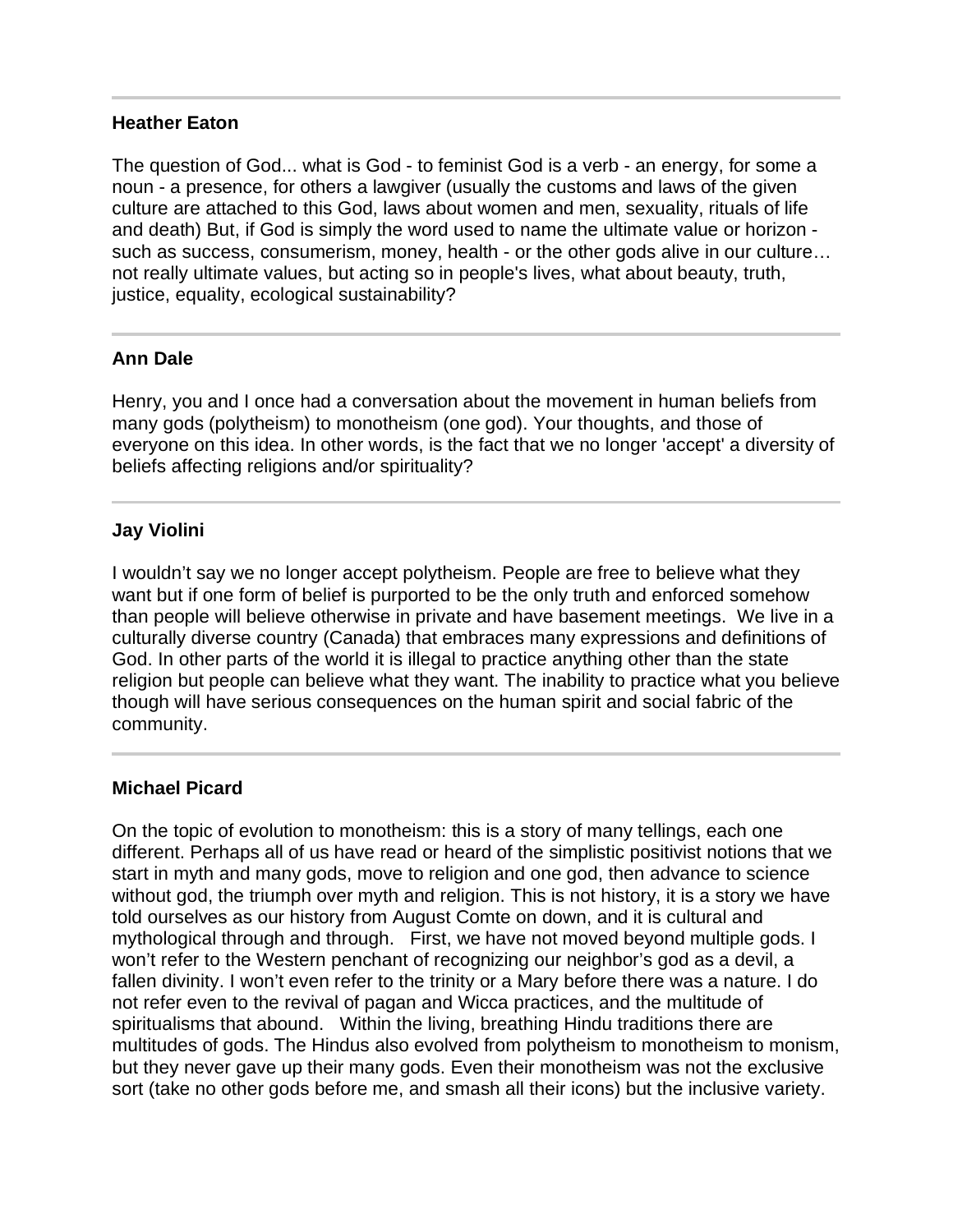Your god is the smile of our god. The wind god is the breath of Brahman, the fire god his mouth and his sacred prayers. Brahma is the creator, but Brahma is Vishnu, the preserver. And Siva the destroyer is no different, but his name and image are not the same. There is only one god. There are many gods, each faces and masks of the one. The very earth is god. And the cow too, for she represents the life and nourishing spirit in all.

## **Rick Kool**

Of course, belief in God has little to do with things, really... within many traditions, what is important is not belief, but deed. Reading in the Prophet Mica, I think, the question is asked, what does God expect from us... and belief is nowhere in the answer. But the answer has to do with the actions that God expects!

#### **John Hasell**

I am right beside Rick K.'s assessment. Spirituality has to be rooted in one's search for meaning and the purpose of one's life. Spirituality is a very individual concept even when it defines our links with others.

## **Ann Dale**

John, is it like a personal journey, a quest for the Holy Grail? Rick, to comment as well.

## **Rick Searle**

I concur with Rick Kool, that is, a belief in God (whatever this is conceived to be) is not fundamental to spirituality. One can be spiritual without being religious. I do not need to believe in God (or Goddess) to experience a deep sense of connection to the Ground of Being. Having said that, I can readily accept that some might call the Ground of Being God. What religion and spirituality may share in common is a profound sense of personal experience, that is, if religion or spirituality are to make any sense, they must be felt at the whole being level. And to your question, Ann, about one or many Gods, I wonder if there is not a deeper question needing to be addressed, that being, the need (?) of humanity to create/conceptualize something greater than themselves to believe in. Why do we do this? Is out of some great existential loneliness? Or out of fear over the unknown? Fear of mortality?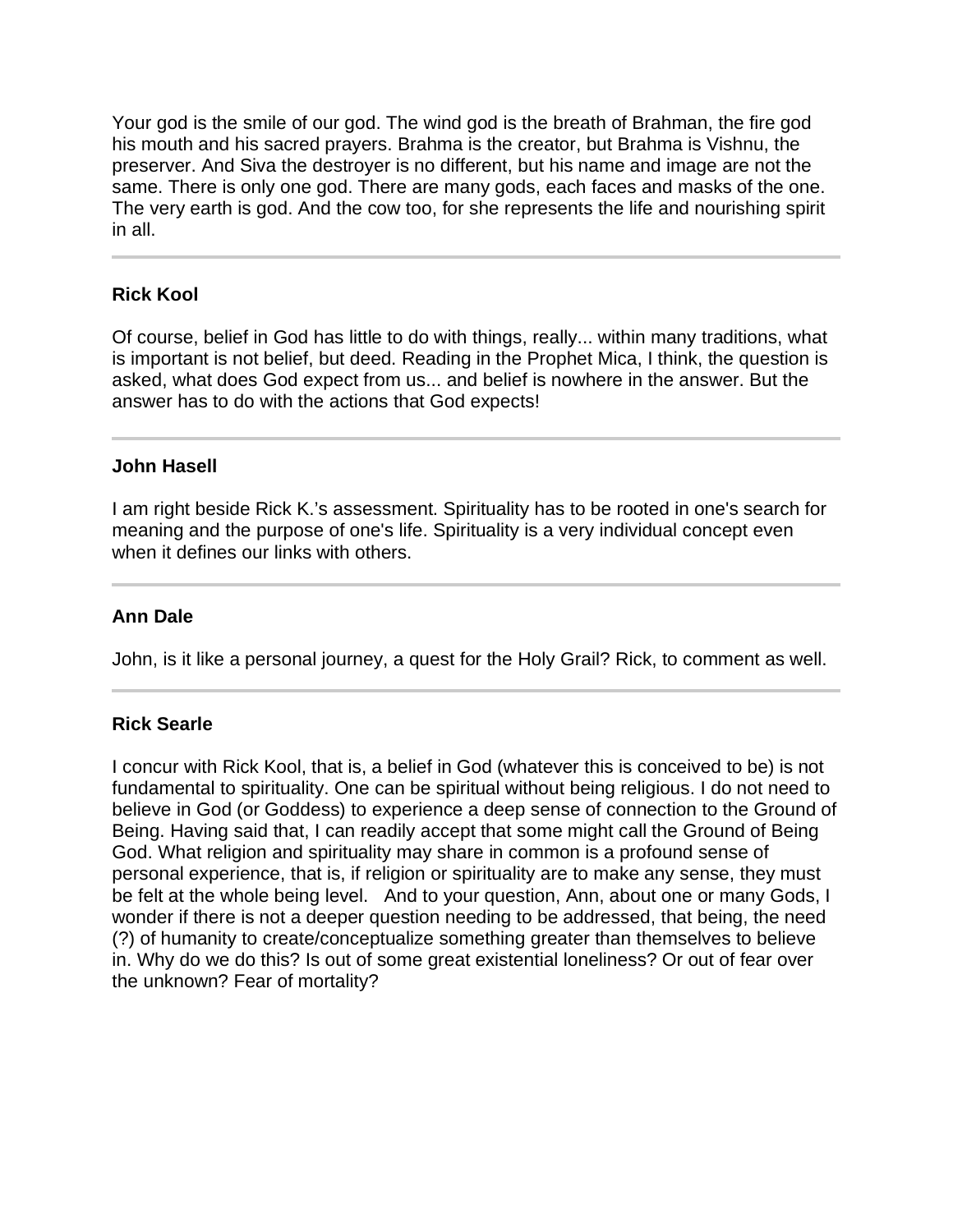## **Jay Violini**

Rick S., some believe because they feel that "God" prompts them on this journey and that is the sole reason for their existence. That being, they search for meaning because meaning exists and this quest or desire to know "God" or truth is innate much like your need to eat to replenish your body. Those who do not acknowledge this innate need starve themselves spiritually and die spiritually in the same way one would who does not eat would die physically.

## **Ann Dale**

Ī

l

There are some general themes emerging, meaning, purpose, maybe it's just all about that, a search for meaning. And some of us may find that meaning in God or for others like me, in the trees, the moon and the stars. Nina-Marie, would you care to comment?

## **Nina-Marie Lister**

While I do think that "meaning" and "purpose" are related to, and indeed for me very much derived from a sense of spirituality, they are not as Heather points out, requirements of spirituality per se. I think whatever one derives from the individual self or soul (or whatever arises from this sense) might be called "spiritual". In this context, there can be no assumed qualification of the spiritual as the necessarily "good" I would think. Hmmm, I wonder if there is a "pathological" spirituality? To play Devil's advocate (apropos here?) I wonder if international currency traders gain a "spiritual" moment when they make a bundle on falling/rising currencies as a result of some national or global crisis?

## **Rick Kool**

Ann, at the risk of being rude (but you know I'm not), just how do the trees, moon and stars give you direction as to how to act in the world?

## **Ann Dale**

In answer to Rick K, and I know you could never be rude, the trees, the moon and the stars give me beauty which gives me the space to reflect, which then brings me to my soul, which directs me.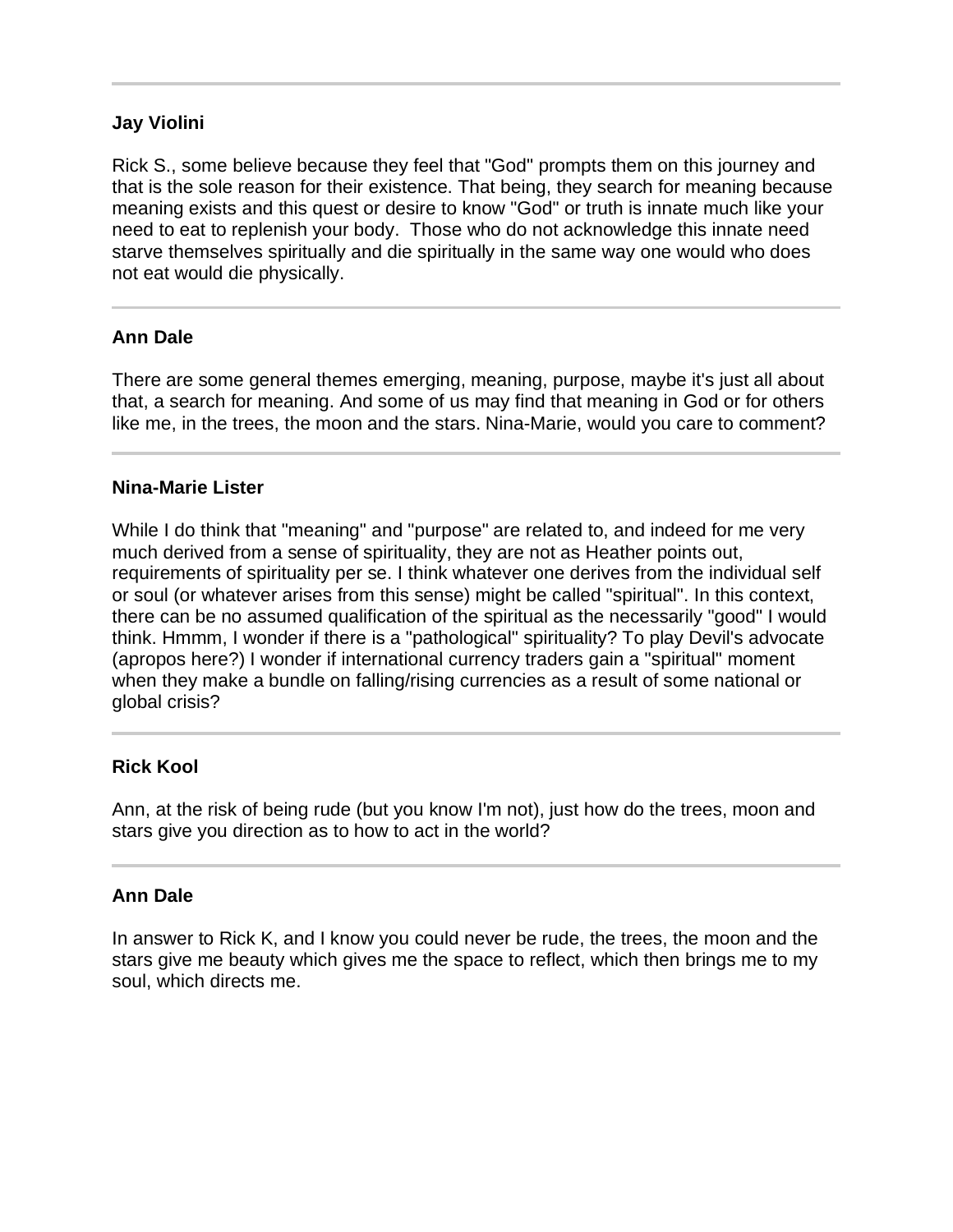#### **Henry Regier**

Response to Ann again. I read some disquieting historical stuff recently that might have been interpreted to say that about 2700 BP some Proto-Jewish scholars and priests got together to create for themselves a great heroic narrative as a pre-requisite to recognition as the greatest People of all. And while they were at it, why not assert that there is really only one God, etc.? So last week I asked my friend, a comparative theologian, when he thought the idea of monotheism came to evolving humanity. Did it come once, etc? Darrol didn't choose to enlighten me. I really don't want to be a cynic, but I am a skeptic.

#### **Kasitsa Jacobs**

As Ann D., I also derive my spirituality from the moon, the trees, the thunders, etc... because beyond their beauty, in our Mohawk beliefs they are our family. The moon is our grandmother, the trees are our brothers, the thunders our grandfathers.... By listening to their needs and being grateful for what they offer us (for survival, beauty...) we can find our spiritual connection to them. From this connection we derive how we interact with each other in our daily lives.

#### **Heather Eaton**

The search for meaning can only be one aspect of spirituality -because people find meaning in countless ways. In fact few people do anything that is not meaningless from justice work to rape camps. Do they all count as spirituality? They cannot for me. They are meaningful, but not just. Consumerism is meaningful to many - but is not spiritual. Spirituality is often defined as the art of living, or as Dorothee Solle says - tell me how you live and I will tell you who your gods are and what depth of spirituality you have?

#### **Jenny Onyx**

Not just purpose or meaning, but unity. The spirit that moves through all things and so connects us, that makes us part of a whole.

#### **Jay Violini**

I also agree with what most everyone says. Trying to define something that is so subjective is an oxymoron, though try we do. It is asking/engaging and feeling the questions to which science cannot provide the answers.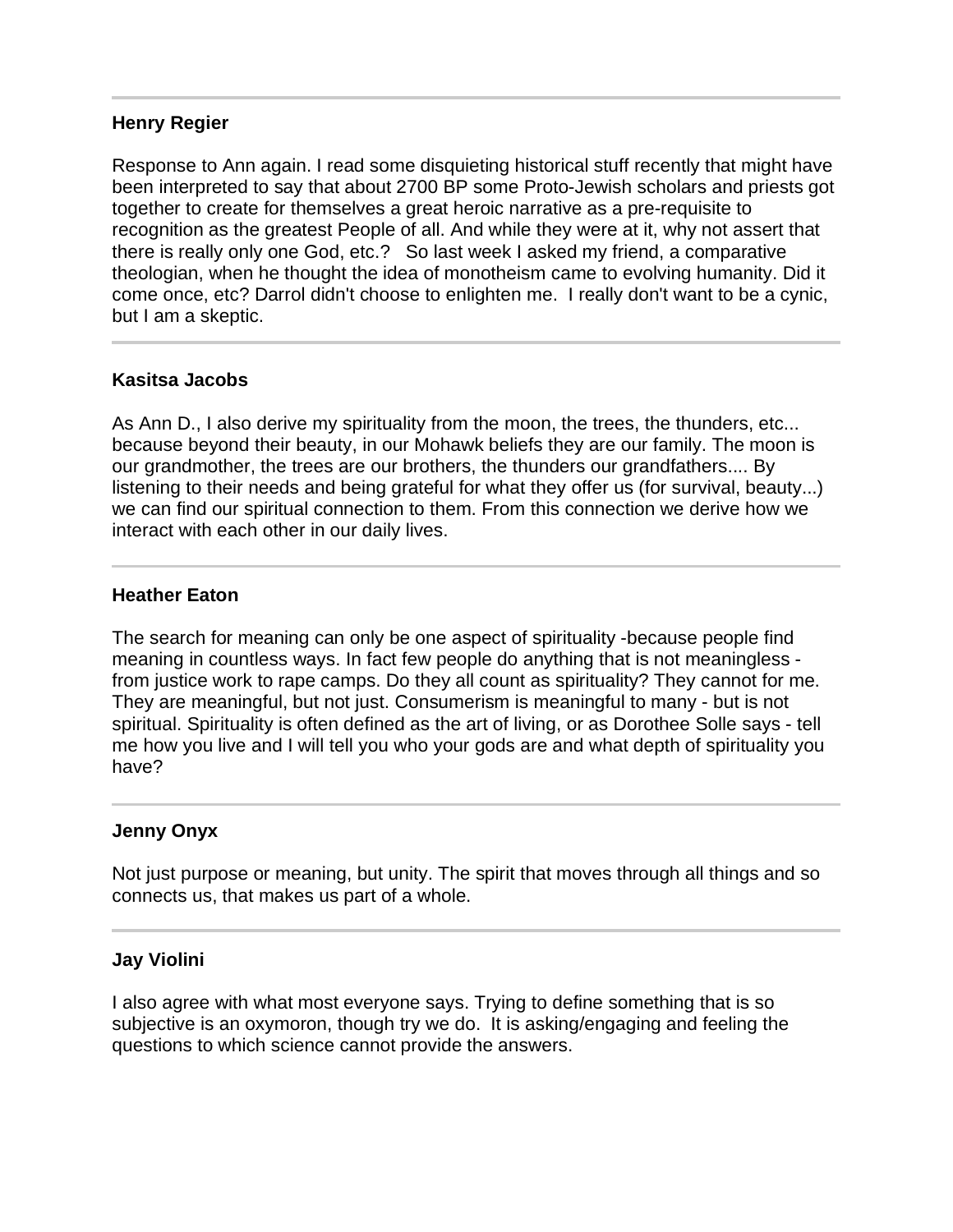#### **John Hazel**

Yes - It really is a personal journey that is critical to personal growth. I sometimes use the stars to navigate, but in a spiritual sense the unimaginable size of space and the way in which the stars, suns and planets whirl inspire the awe that is part of one's spiritual life and appreciation of that life.

## **Ann Cowan**

Ī

Ī

I tend to sympathize with Rick Searle's focus on the two questions who am I? and why am I here? As a child I remember the catechism question "What is the chief end of man? Answer: To glorify god in all things" as being meaningless and probably a waste of time when I could be doing something useful. Now I realize how all encompassing that answer is-- if we have a working definition of God! What does it mean to glorify, and manifest the ideal in all things, I wonder?

#### **Rick Kool**

Is spirituality a means, an end, or something entirely unrelated?

#### **Jay Violini**

Rick K., I believe that spirituality is a means to an unachievable end. If it is meaning, purpose or answers to life's BIG questions (where do I fit in this world) we are searching for then spirituality can enlighten us but there will always remain more questions. GK Chesterton said, "We will never know all of the answers as we do not know all of the questions". Ask, learn, ask, ask, and learn. Knowing absolutely while desirable for some is possible for none but spirituality walks along that path.

#### **Rick Searle**

I

Jay Violini: I understand your point, and strongly agree with you on the matter of spiritual death. Indeed, I do not think it much of a stretch to say that the environmental, social and economic problems of the world today arise from a spiritual crisis (dis-ease) within humanity. To paraphrase Ralph Waldon Emerson: The reason the world lies broken and in heaps is because man (sic) is disunited within himself.

#### **John Hasell**

I agree that "meaning" is part of the considered life at any level, but when it comes to the spiritual dimension, inspired as it so often is by beauty and awe, the essence comes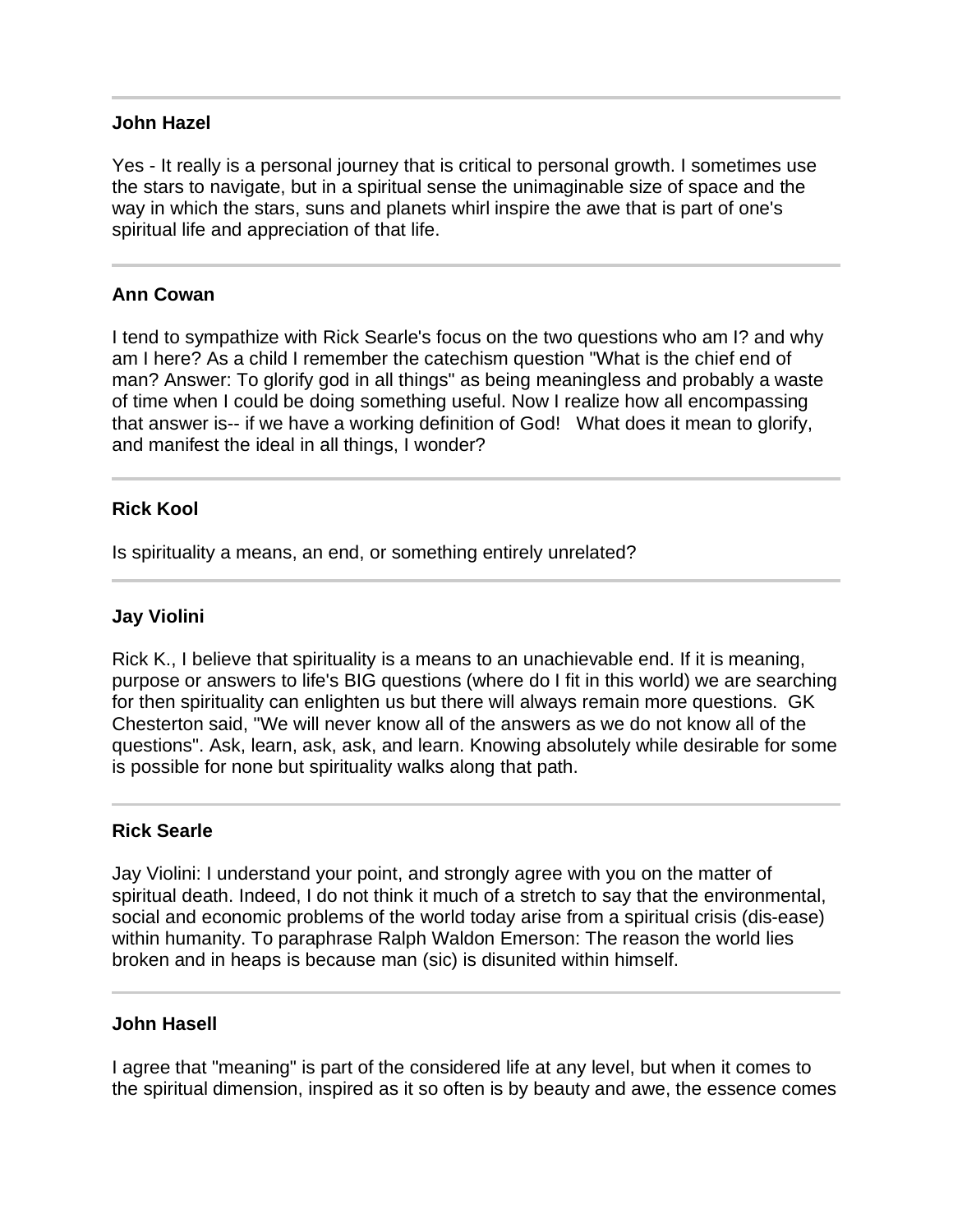back to the most fundamental questions about life. I do not think we invent a "God" to explain this but often use a deity to encompass what we find that lies beyond the works of man. It is this that can inspire us to do and be the best of whatever we are capable of in life.

#### **Jennie Sparkes**

Spirituality for me, has many of the themes that have already emerged in this dialogue. It is nurturing; it creates a sense of one; it is a personal journey but I also think it is a collective journey. It manifests itself in whom we choose to be as individuals and how those choices merge into our global relationship with all. I believe, and I am no scholar in this area... that the life force (a special form of energy that connects us emotionally, not mentally) that gives us the capacity to be independently functioning life forms is our spirit. This spirit connects each of us to one another and to other forms of life on earth. So going back to Ann's question one or many Gods? Assuming the 'connectivity' of the spirit is true, and that this connective energy is our spirit, which connects us to 'God', and then each living creature is part of God. In this case there would be many representatives of 'God', while at the same time only one 'God'. Both could be true simultaneously.

## **Ann Dale**

Some of you have mentioned 'energy'. Einstein believed that the energy of each individual when they die goes to the life of the whole, as my beloved son reminded me many years ago. As well as meaning, reflection, breathing, unity, what about energy?

#### **Lesley Mood**

Referring to Jenny Onyx - energy running through all things is best described in the scenario relating to Jesus when walking through the crowd he felt energy leave him, he turned and asked who touched him the woman replied by graciously thanking him for the energy she needed. That is spirituality, sustainability the two are giver/receiver. Both were refreshed in an intangible, and to anyone else an incalculable way. Being still so as to listen to the going on of the house within and the goings on of others (houses) if you will.

#### **Heather Eaton**

Rabbi Heschel says that the question is not, 'why am I here' but what is asked of me? That is the beginning of spiritual awakening. - a movement of energy from the universe to the self He also said that is it standing between earth and sky that we are silenced by the sight and taken out of the cloisters of our own thoughts about God... awakening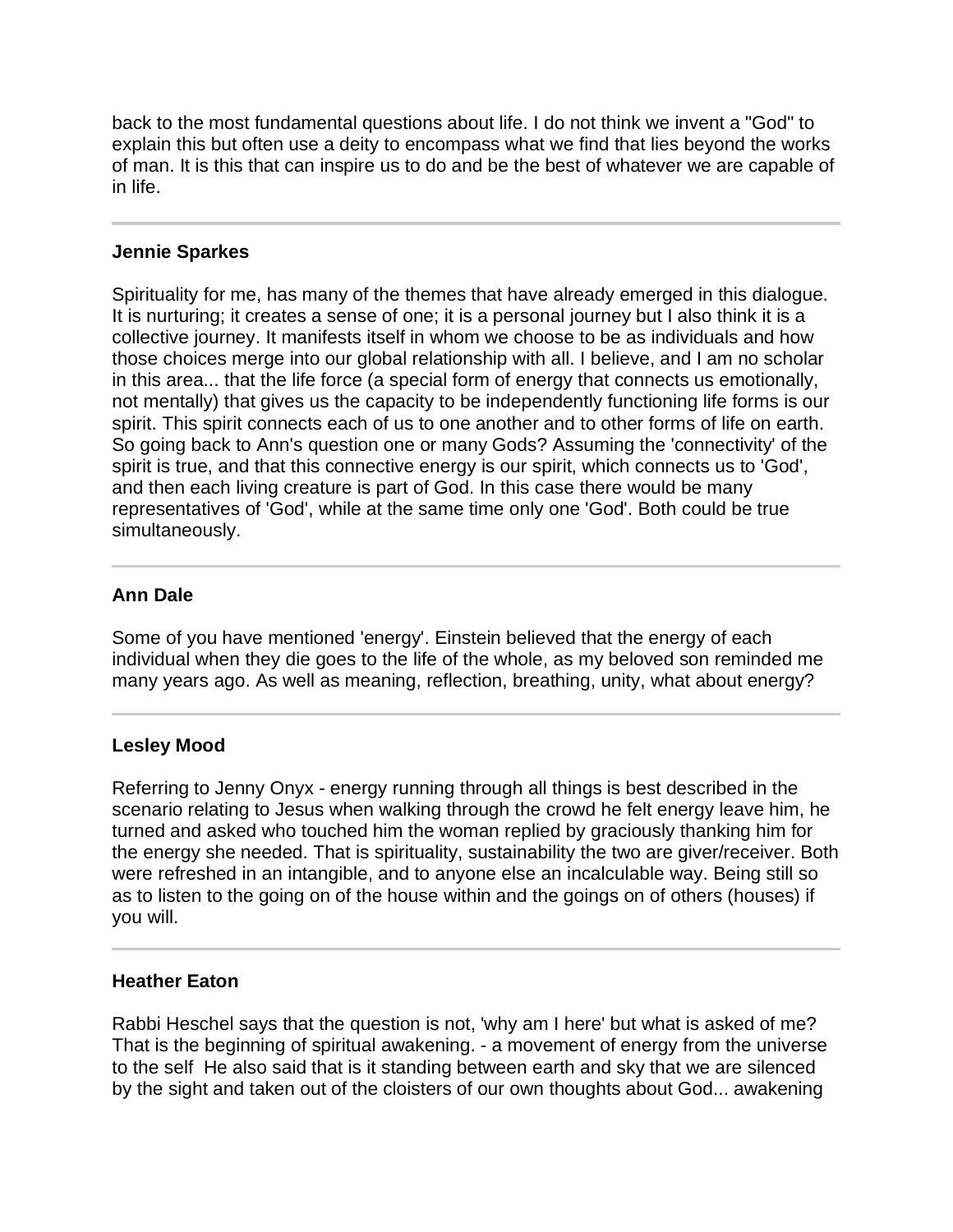to the greatness, and ultimate mystery in which we live - a cosmic energy. He also said that there are two types of religious Gods and two types of spiritualities- the Gods of the philosophers and the Gods of the prophets -the first is about being, and the second is about justice and transforming the world. Both engage our energies, and demand different actions of us in the world - the god of the prophets demands, what Heschel calls, a hysteria about injustices.

# **Rick Kool**

Heather, of course Rabbi Heschel is a favorite of mine! Here's one from him: "The deed is the test, the trial, and the risk... The sun goes down, but the deeds go on... Even a single deed generates an endless set of effects, initiating more than the most powerful man is able to master or predict... Gazing soberly at the world man is often overcome with a fear of action, a fear that, without knowledge of God's ways, turns to despair." This connects with Michael's idea, which I also feel deeply, about obligation. We have obligations growing out of our relationship with God or the sense of divinity, to act in ways that are in partnership with the world and with others.

## **Ann Cowan**

Energy, life force--- no question in my mind that these are ineffable but real. But they do not imply the same levels of consciousness or sentience that one associates rightly or wrongly as exclusively human. In my definition of spirituality, there is an element of choice and belief that goes beyond mere "being" and beyond consciousness of being. There is an element of responsibility attached to it.

## **Jenny Onyx**

Yes, definitely energy...may the force be with you. About the connection between religion and spirituality, I have often been struck by the fact that when I am in the presence of people whom I respect as highly spiritually developed (whatever that means), then they seem to be inhabiting the same territory, even though they come from very different religions. That is, a highly developed Buddhist or Jew or Moslem will say and behave in ways more alike that those of the same faith but less "developed". Which makes me suspect that the paths converge after a time.

#### **Nina-Marie Lister**

Several people have used the word "energy", sometimes as a surrogate for what might be interpreted as a deity, others for transcendence in a more physical sense. I do think that for me, one of the products or sensations that is derived in "spiritual" moments is a burst of energy. Sometimes it is physical, after meditation or an inspired homily (in or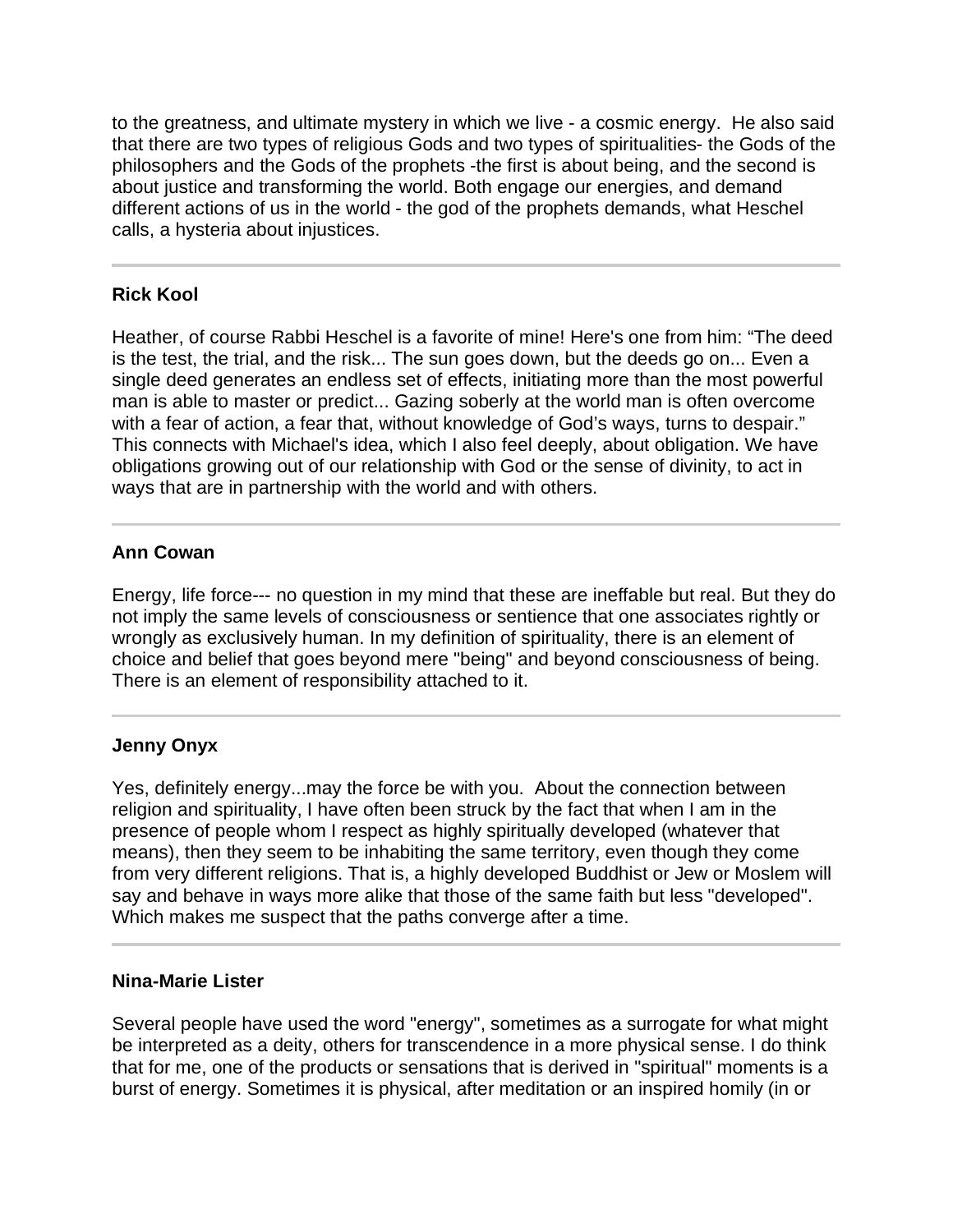out of a place of worship!) or perhaps it is a feeling of being part of connected conduit, as in nature, or due possibly to the prescience of a another being, a person, animal or other unknowable creature (invisible but "felt"). Reflection and connection are also emergent themes her it would seem.

#### **Sue Freeze**

In terms of both spirituality and energy, I would love for you all to sit in a pasture here with me and observe a sheep eat a blade of grass. I would love to hear an exchange on: Where did the blade of grass just consumed come from? How did the sheep find that specific blade, and how did the blade find the sheep? How did we arrive here to watch that blade of grass be eaten? How are we related to that blade of grass? I would be interested in seeing where it would bring our commonality and our diversity.

## **Henry Regier**

In physics 'energy' means the capability to do work, en - ergo. Some years ago Nina Marie and I played a little what-if game. Physics started with matter and motion, then went on to energy and especially energy, then went on to information as with computers and genomes. Note in John's gospel, in the beginning was the word. But someone also said that God is Love. All kinds -- eros, philias, agape? Physics is now finding altruism as operative within Darwinian natural selection. So is physics approaching spirituality asymptotically? A kind of Teilhardian Omega Point. By the way, I feel spiritually comforted with what I've read from you all so far.

## **Rick Kool**

Henry, I've always thought that John got it wrong... In the beginning, God \*\*did\*\* something. The deed is Prior to the word, I've always felt. So we're into work right off the bat! And it wasn't only that, in Genesis, God \*\*did\*\* something! The new Fox translation talks about "in the beginning of God's creating..." And we see this creation unfolding every day, find our place in it, feel it's holiness (hopefully), and then do what we can to further the unfolding.

## **Ann Dale**

I am now opening up the dialogue, simply add and reply to one another, let's see where that takes us.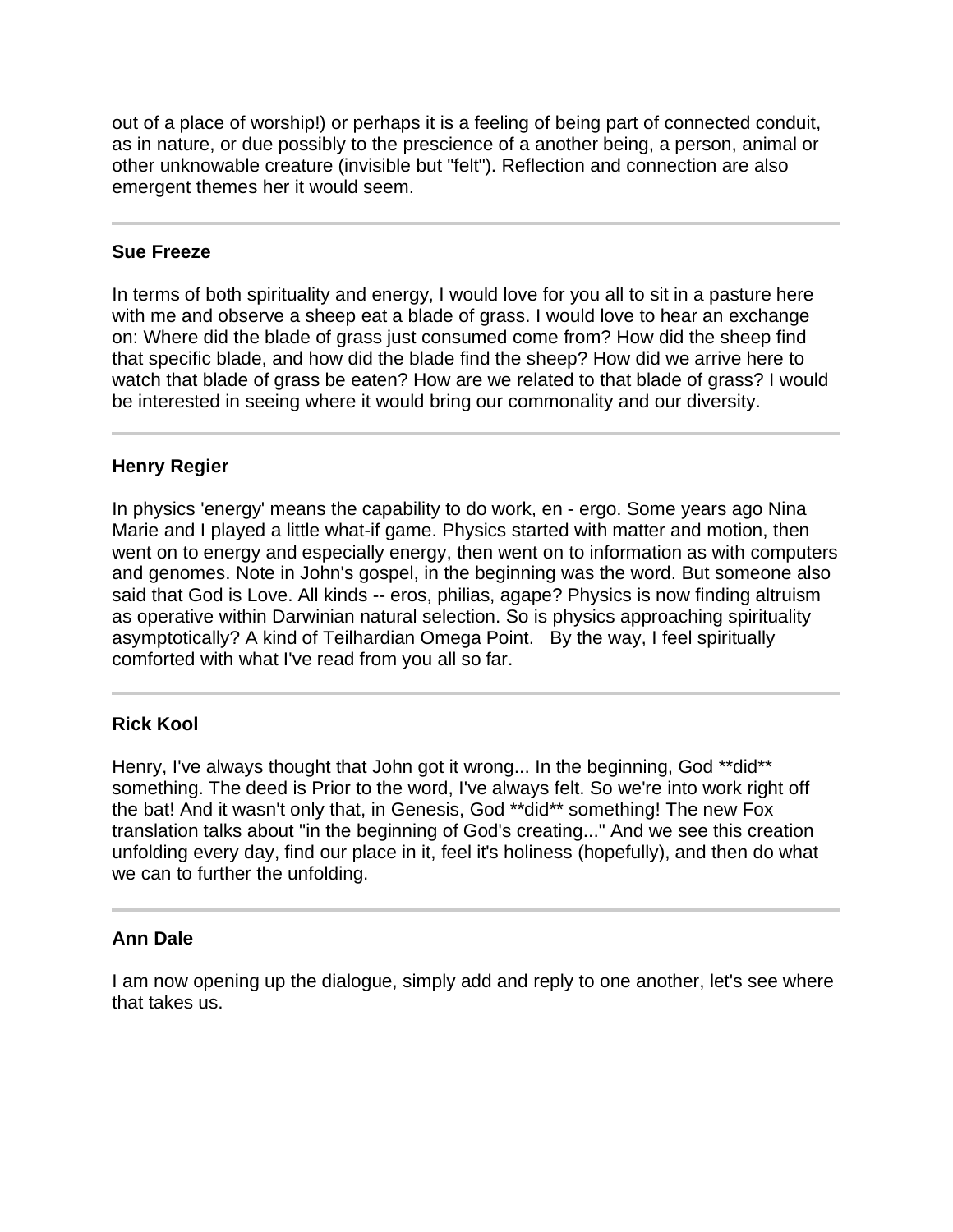#### **Rick Kool**

There is no doubt to me that spirituality can be connected to the not good. And that even the most spiritual, or religious, can do amazingly horrible things. This is an empirical statement. Again, the question is in the deed, not the belief or feeling. How we see ourselves in relationship to others and to the world takes us out of a spiritual inwardness into the necessary actions in the social sphere.

## **Ann Dale**

What are the commonalities between the world's religions, if any?

#### **Jay Violini**

Commonalities will be general across some religions and more specific between others. Religions generally try and provide a map on how one should live their life. Some religious teachings are very similar in how one ought to live and also in that which they ought to worship. Again though, I see religions as prescribing social and personal imperatives on how to conduct oneself in thought, word and deed.

#### **Jay Violini**

I should also add that many religions also tell stories and recount "history" in addition to prescribing social and personal imperatives.

#### **Paul Allison**

Ann wrote: What are the commonalities between the world's religions, if any? How about the role of the garden? e.g. \*Garden of Eden for Christians \*Zen gardens for Buddhists \*Islam - The word paradise comes from the Persian for an enclosed garden. The nature found in gardens seems to strike at the very heart of religions and spirituality.

#### **Cory Waters**

World religions express themselves as a set of rules for the masses. They commonly provide a road map to the Promised Land. Unfortunately, each one has so many times claimed exclusivity or monopoly, which is in my view extremely unspiritual and denies the potential in us all, and in our potential to transcend the physical. Perhaps more importantly, they exist to ensure that people are reminded to take time to go out to the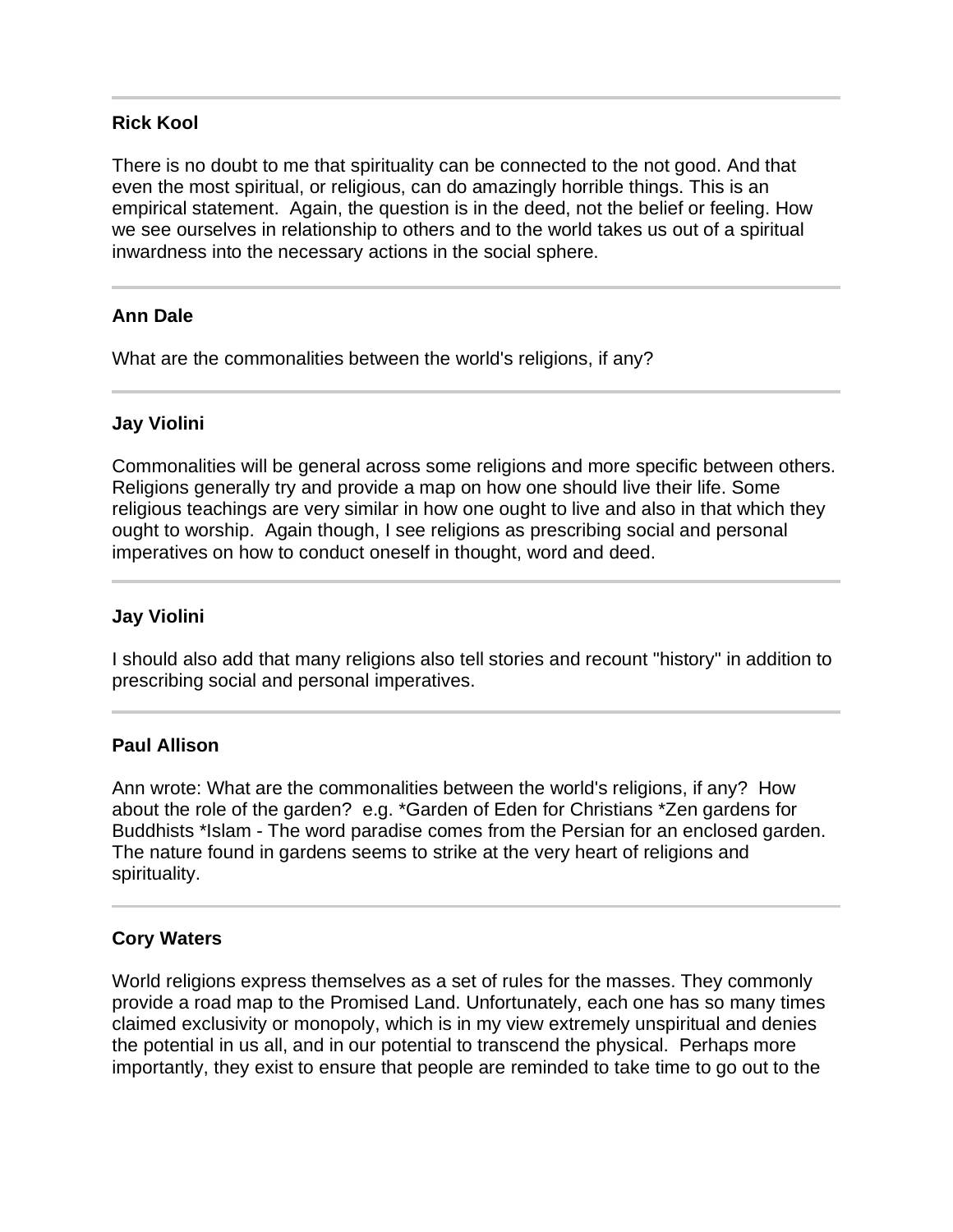garden during solstice, and that there is magnificent spirit healing to be derived from the energies of other organisms.

## **Rick Kool**

Cory, well put... except that I don't think it fair to say that \*\*all\* religions have made claims for monopoly on truth... unless we're talking about capitalism, perhaps.

## **Lesley Moody**

Commonalities - It appears that each organized religion strives to elevate the present state of humans to something perceived of greater worth or held at a bar larger than life itself. That may be the fall of religion in terms of people losing ground spiritually. The individual inner sanctum is relegated to the depths of the organism and the outside organized belief system prevails. Added to that, the circumstance of society, earning a living, raising offspring, trying desperately to find fulfillment as a more complete human keeps individuals too busy to stand still or be still and give way to their spiritual direction.

## **Ann Dale**

Rick S., and others, connection seems to be important. Why do we become disconnected from ourselves, and I guess, from your wise words that have so influenced me, from our spirituality? Henry and Sue, any thoughts?

## **Sue Freeze**

Ann, In terms of becoming disconnected from ourselves, I believe it comes as a result of seeing ourselves as separated and isolated from the All Is One concept. When we see ourselves, as islands unto ourselves our lives become huge individual dramas. When we begin to see that we are connected to all of humanity, that even the trees, the clouds, the birds dwell within us and us within them, I believe we become much less lonely and we begin to, bit by bit reconnect. It also helps me that I believe I and all else have a profound and personal relationship with that Energy, or Creator that I believe to be greater than the sum of its parts.

#### **Heather Eaton**

Rick K., then 'God' is something that calls humanity beyond despair, this is something in common with all world's religions, is that however the deity is envisaged or culturally clothed, there is a transcendent dimension that calls /draws.. to the human and orients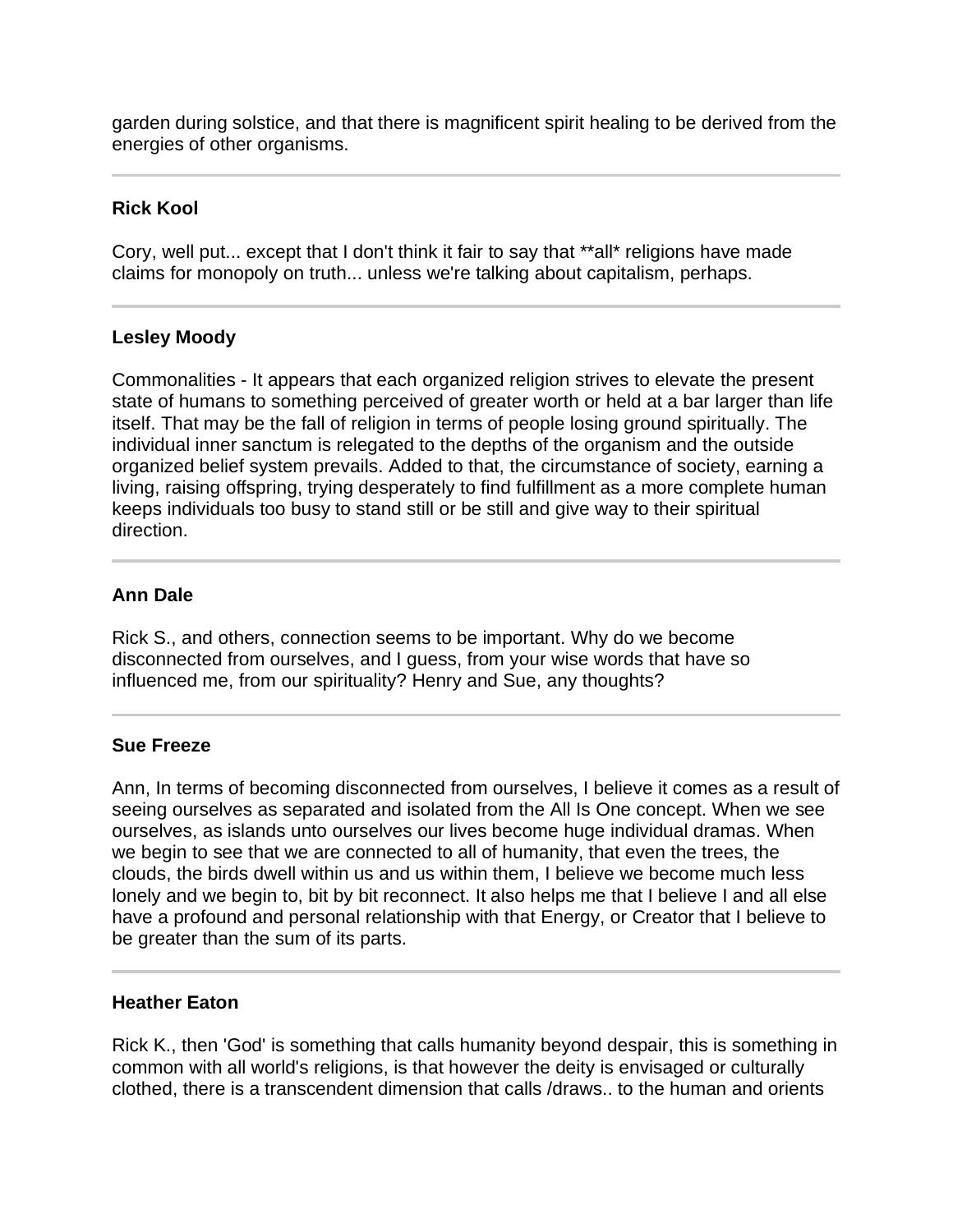our lives, our deeds - even more than our thoughts. This is why obligation, duty, justice, ethics, morality are often a core of the world's religions - understood differently from context and era.. and which is so noticeably absent from the current divorce of spirituality from religion, where spirituality has often sprawled into an individual feelgood experience - a high - and the 'classics' would often mistrust these experiences (although not the Sufi's and their dances..) What is also in common with all world's religion is a spirituality of the land, earth, seasons, cosmos, relationship to animals, use of plants and animals, etc.

## **Rick Searle**

Whoa! This exchange of ideas is too much for me to keep track of. Not sure who to respond to. So many great ideas. Let me attempt to pull a few together (at least for my own benefit). Energy, ethics, nature, sustainability, etc, all come together in a very simple concept, that of compassion. This arises from the realization that we are truly inter-connected, inter-dependent. As such the joys and sorrows of others are mine as well. It is while in nature, that I deeply experience the sensation of inter-connectedness and it infuses the rest of my life. As an ethic, compassion consoles such things as doing no harm to others to the greatest extent possible. This and other precepts have been articulated by Buddhists and Deep Ecologists alike. And I have found them very helpful to living a spiritual & sustainable life.

## **Cory Waters**

l

Rick K., - absolutely, let me stop talking in absolutes! It is not fair to say "all", and even then, perhaps more accurately to point to a vocal minority within a faith community or religion. Rick S., - I think the problems with society indeed stem from a lack of spirituality, and a disconnection between action and sustainability writ large, as well as a disconnect between our own actions and sustainability of individuals. Having been overwhelmed by the magnitude of the ecological crises facing us all, I turn back to religion as a reminder, and a replenished of faith, that we are not in it alone and have the ability to achieve more than we can ask for or imagine by walking in partnership with the Creator.

# **Jay Violini**

Why do we become disconnected? Some would point to the fall of mankind from a Christian perspective in answering that. They would argue that their separation from God alienates them from one another as well and when only in right relation with God can one be in right relation with another. Atheistic evolutionists may argue that we are selfish and in order to survive we must look out for ourselves at all costs (survival of the fittest). At times this will encompass being sociable but it may also require advancing our lives at the expense of another. Many philosophers (Malthus etc.) believe that we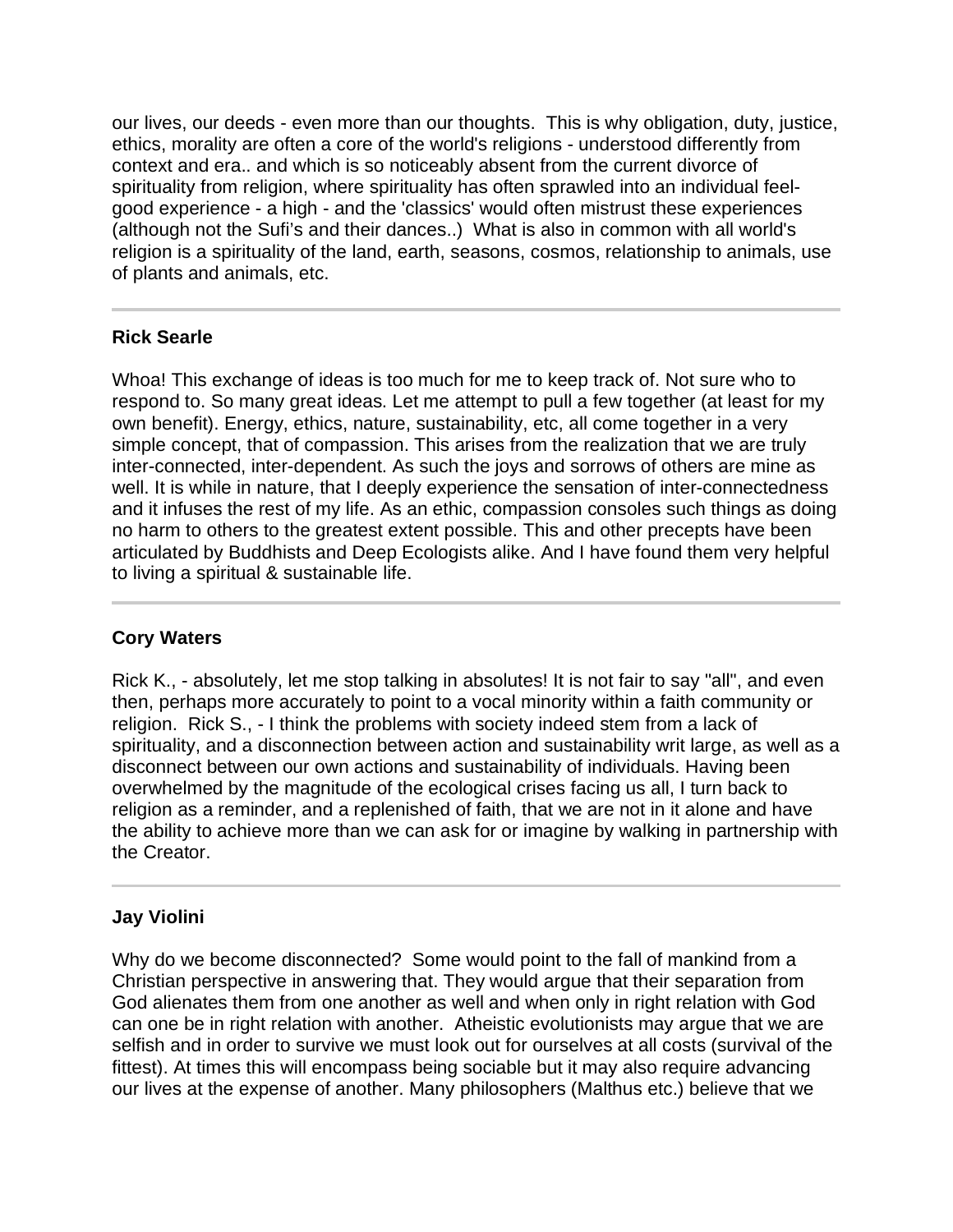ought not to save the weak or help them out as this is their fate and to do so would disrupt world balance (though some would call it imbalance). Others may argue materialism, greed, pain and suffering etc.

# **Rick Searle**

Ann D: My research on the question of how we become disconnected within ourselves has taken me into such seemingly divergent fields as child psychology and anthropology. Paul Shepard in Nature and Madness places the problem in a "general, culturally-ratified distortions of childhood, of massive disablement of ontogeny as the basis of irrational and self-destructive attitudes toward the natural environment." For numerous reasons, Western culture has abandoned rituals, practices, etc, that affirm a deeply felt experience of the metaphoric, mysterious and poetic world. Another invaluable source has been "I Amness" by Kent and Nicholls push the analysis further, maintaining that the root to the global crisis is essentially a culturally induced identity crisis. Quite literally, we are taught, from the moment of our birth, not to identity with who we feel ourselves to be but to identify with a construct created by parents, significant adults and society at large (mostly through the mass media). To all this, I must add, that Buddhists might also argue that the disconnect arises during death, in particular the bardo states when the soul is tempted from the path of bliss by illusions and subsequently re-born to work out this karma.

## **Rick Kool**

Ann, so how do these two things, spirituality and sustainability, relate? It is fair to say that many of George Bush's friends and advisors are serious churchgoers, spiritual people all... and yet they seem to have a hard time seeing the long-term implications of their actions in the world!

## **Ann Dale**

Rick K., thank you for that most provocative question, and bringing spirituality and sustainability together, as did Michael. What are the things in common, what sustains both? For me, diversity, there is no one God, no one truth, but many truths. Comments, everyone.

## **Rick Kool**

This connection with the land is essential to both spirituality and sustainability. An elder from Hesquiat, on the west coast of Vancouver Island, once asked a group of Euro-Canadian teachers, "when are you white folks going to start living like you plan on staying here." Here together is the sense of the grounding of this elderly lady, coming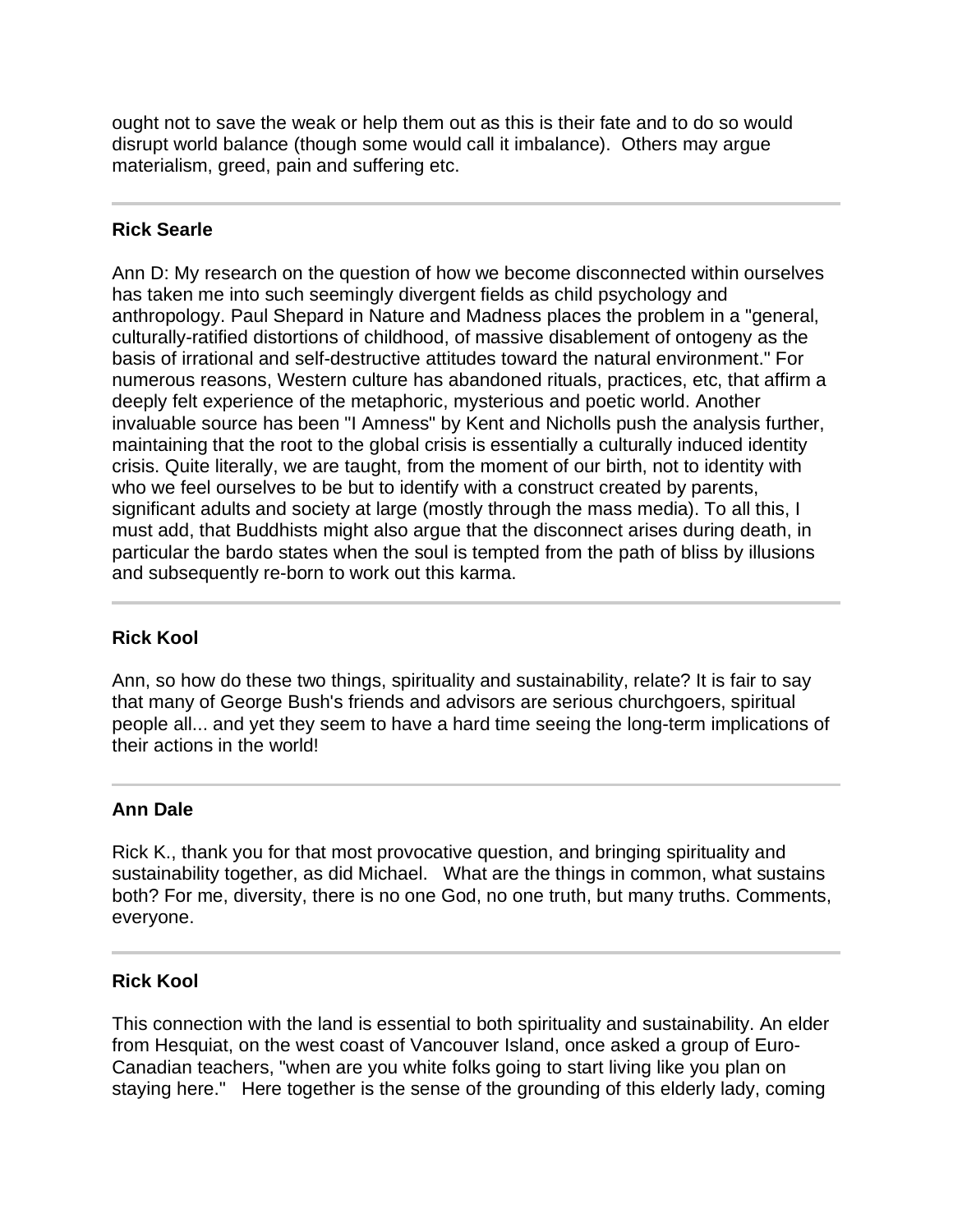from a people with 7000 years of experience in living in a place, asking us to get on with figuring out how we're going to do the same thing.

## **Ann Dale**

l

In response to Rick Searle, I would say that we know enough about sustainability, we have enough science, what we need is more compassion, towards one another and for other species, the plants, the moon and the stars. Kat, any comments?

## **Kasitsa Jacobs**

That's where religion and spirituality differ. Many people who consider themselves to be very religious (G. Bush) have little concept of spirituality. Going through the motions, confessing sins to erase them clean, without actually dealing with the consequences of their daily actions. I don't consider my belief system to be a religion but instead it is a way of life. I think as Michael mentioned, that we all have a responsibility to take ownership of our actions for ourselves, the rest of creation, and the future generations.

#### **Jennie Sparkes**

A comment for Rick and Ralph Waldon: I also believe that the state of relationships (social and environmental) is a reflection of our souls as individually and collectively. In this sense I view 'soul' to be the relationship that we have with our own life energy. I think people, in general, have stopped listening to their own emotions (what they feel), and focus too much on what they and others think. As a result we feel disconnected from ourselves. Mediation is one means of allowing oneself just to feel, instead of think. I think much of society is afraid to explore their own feelings and those of others. We have made this uncomfortable and in doing so strained our relationships with our souls.

## **Cory Waters**

Jennie - thank you for your meditation challenge. In my hubbub of life, I am always amazed at those who can slow themselves down long enough to empty their minds. And perhaps that is the disconnect of our consuming, faster than yesterday society. Adrenaline is the addiction which prevents us from pausing, to look at ourselves more closely and expose the disconnect.

#### **Michael Picard**

I have now had a chance to read up on the discussion. Certainly a fascinating topic. Here are a few thoughts on themes that have arisen. If god and spirituality are beyond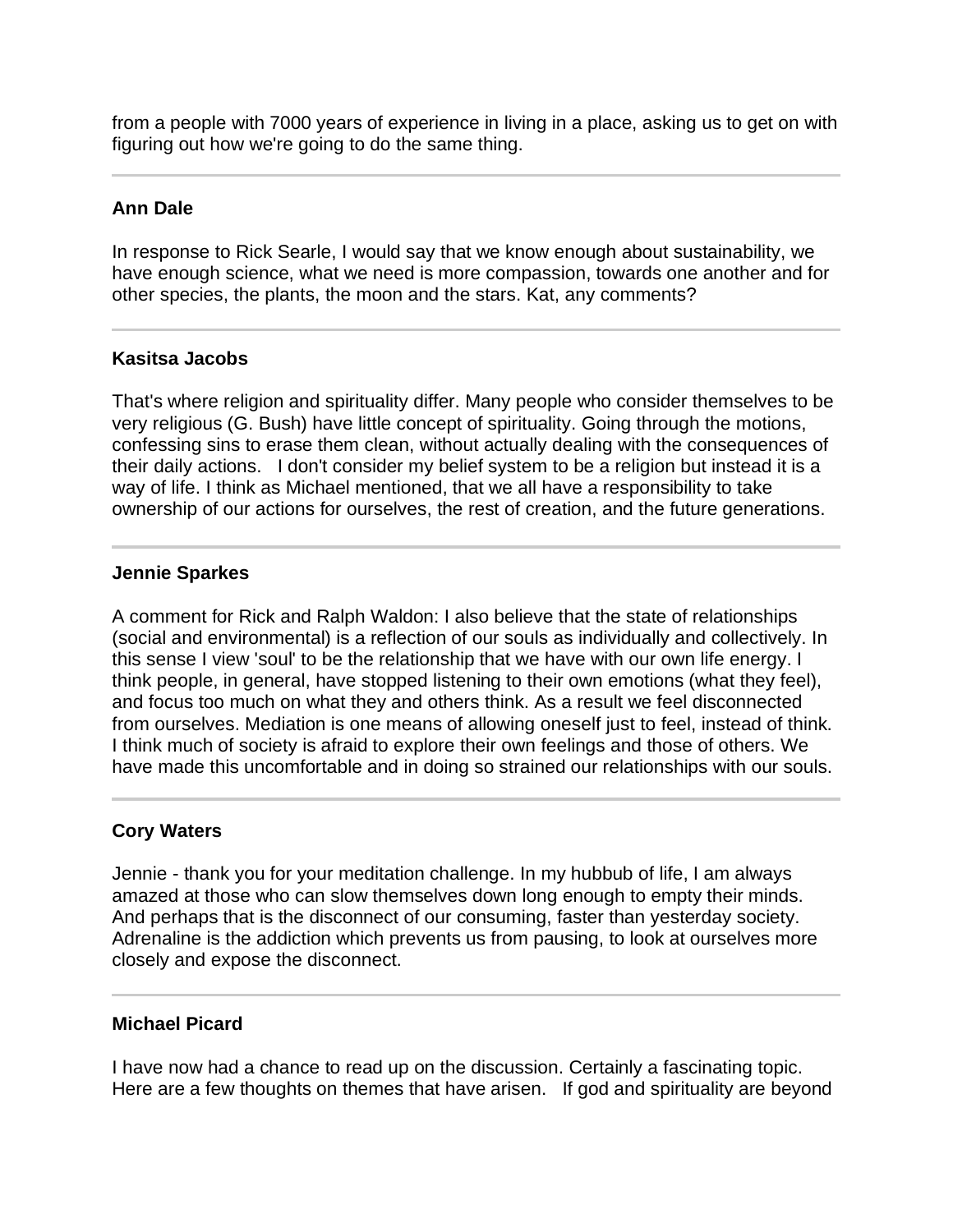all dualities, how can spirituality be a basis for ethical action? For ethical action relies upon the duality of good and evil (good and wrong, good and bad; these are all different dualities with complex histories, but something like them is required for ethics, which looks to the good in human conduct) Yet spirituality does go beyond dualisms, at least in a lot of traditions. Another dualism that has come up in discussion is concerned transcendence and going beyond the physical. Typically, to point beyond is to point within, so we don't have to leave our bodies to go beyond the physical. There are dualities in the world. We need to live in the world while we can. But that is not to say that transcendence can't come with us, and indeed transform our actions in the world and relations to others. To transcend and to manifest: the way up and the way down. As Heraclites said, the way up is the way down.

## **Heather Eaton**

On the topic of sustainability and spirituality, all world religions are patriarchal and have dominated women to varying degrees, and patriarchy is surprisingly sustainable.. and patriarchy is based on a superior view of man (sic) over nature...with women and nature connected together - and often oppressed together.

#### **Jay Violini**

Heather, all historical religions were founded at a time in which patriarchal societies reigned. Would it be any different today if a new religion were developed and if so how? Sorry, I am off topic. Heather we can discuss this later.

## **Ann Dale**

l

Heather, I always did wonder as a little girl why God had a gender?

#### **Heather Eaton**

Ann D., as Mary Daly says, if God is male then male is God, and so it was.. and is.. The image of God is so culturally created.. but the spiritual quest, in metaphors of journey, quest, way of life. etc, remains at the heart of religion - not in the institution often... but on the fringes. That is why so many people are in churches and quite unawakened to a spiritual life, and don't make connections. Bush - God bless America is his license to bomb the Middle East.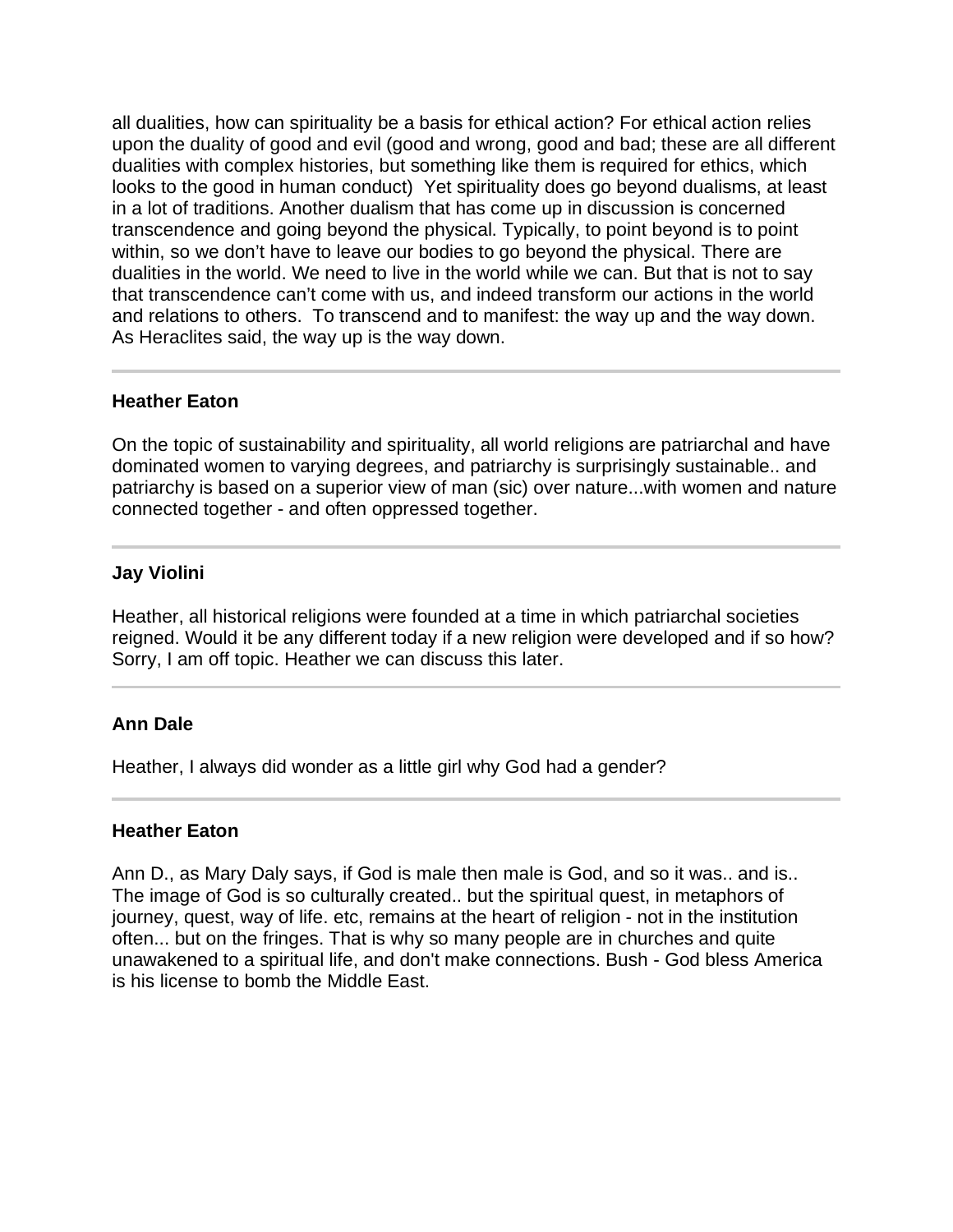#### **John Hasell**

 $\overline{a}$ 

Ī

Re Heather's comment - The world's religions, at least from prehistoric times, have been patriarchical entirely because the cultures in which they were established were patriarchal. We cannot blame God for this, only "man" .

#### **Kasitsa Jacobs**

Actually in our worldview, the creator has no gender. The Mohawk people are a matriarchal/ egalitarian society. The first person to come from the sky world to Turtle Island (North America) was a woman. This matriarchal perspective is still present today in my community in the strength of our women... in fact; all people working at our environment office (where I work) are women. That natural nurturing instinct extends beyond our children to encompass care for our surroundings.

## **Jenny Onyx**

Indeed it appears from accumulating (anthropological) evidence that all or most prerecorded historical religions were based on the feminine principle and its connection with the earth.

#### **Jay Violini**

Ann D., are your proposing that spiritual people possess certain qualities, compassion being one of them? Do "spiritual" people cultivate certain qualities necessary to behave sustainably?

## **Ann Dale**

l

Jay, excellent question, everyone, do "spiritual people cultivate certain qualities necessary to behave sustainably?"

#### **Jenny Onyx**

I just had a thought about the difference between religion, spirituality and sustainability. In a sense religion gives the formula(s) for how to live. Sustainability is about maintaining, sustaining life in all its diversity. But spirituality is about transcendence. So individual in the sense of a journey or path of becoming. But always towards our oneness with all.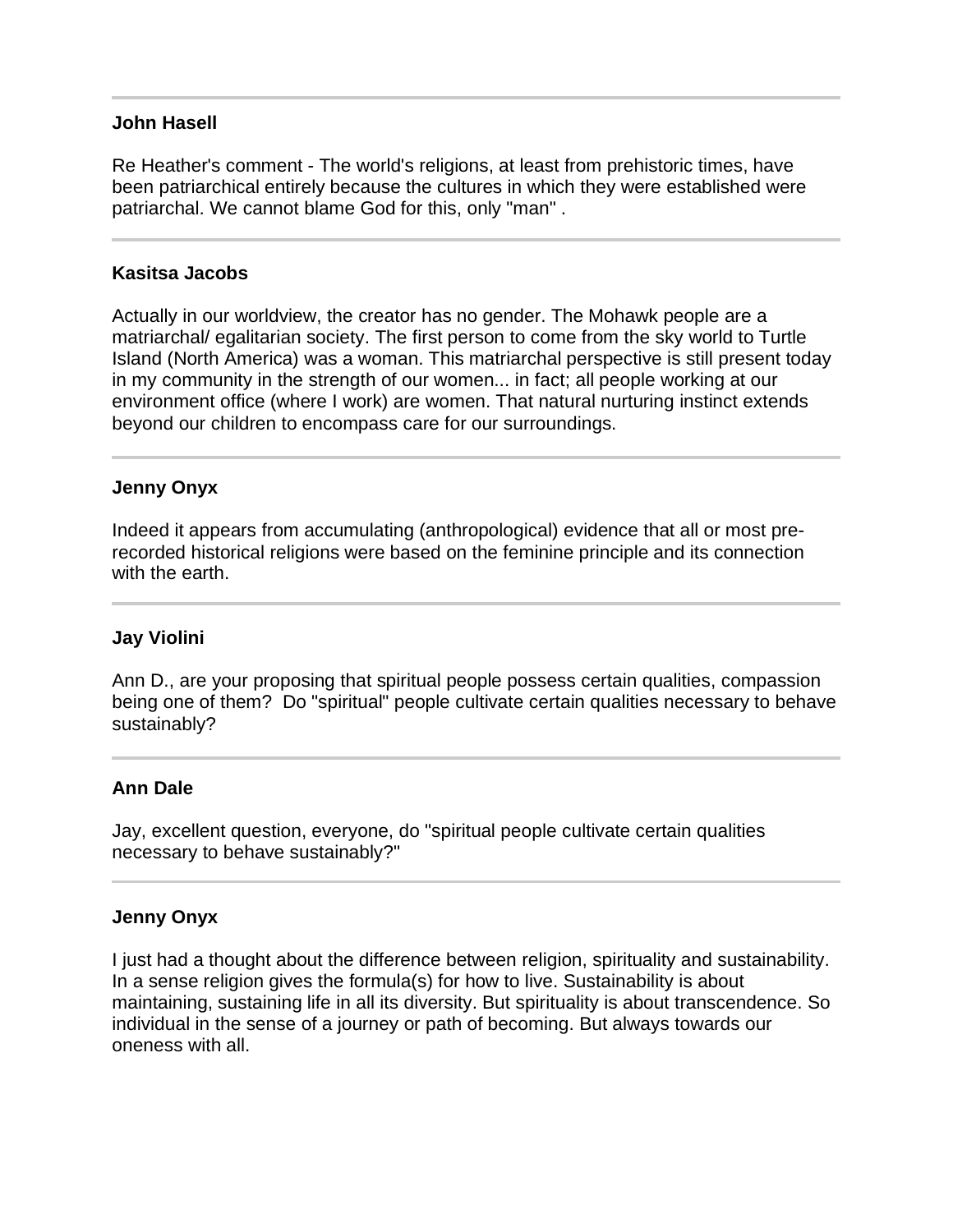#### **Nina-Marie Lister**

I would like to echo Jennie's emphasis on "nurturing" as a derived element (for me) from spirituality. I was reflecting on the differences in what I see as the continuum of "religious" to "spiritual" and it occurred to me that, when I have been in a (Judeo-Christian) place of worship, I have often been instructed in a religious sensibility to be compassionate, kind, loving, caring, etc. but never "nurturing". This I think I derive from spiritual moments in nature, where I perceive other creatures and the earth as connected to myself in more profound way. Ironically, we are urged to "save the earth" in a sort of patronizingly utilitarian way (as if the earth and its complex processes needs us to do this, rather than merely selecting us out of the picture eventually!). Yet in a religious sense, "connection" and nurturing" aren't often heard as "stewardship" or "Caring" in a more anthropocentric sense -- maybe this is due to the humancentered/dominant view of at least Judeo-Christian religions. Spirituality seems broader to me in that it (can) embraces a less anthropocentric view to caring WITH nature.

#### **Rick Kool**

I like Jenny and Nina-Marie's post... there has always been a problem for certain religious groups who believe the end is near, or the Messiah is about to come/return. They tend to not worry too much about the here and now, about caring for creation. This business of sustainability is a practical one. Within the Jewish tradition, one obligation is around the idea of 'tikkun olum', the healing of the world. We have to stay engaged in the work of healing at the physical and emotional and spiritual level, and in some ways watch out from drifting too far.

#### **Jennie Sparkes**

l

I think Jay has hit on a key link. I believe that truly spiritual people nurture themselves and are compassionate with themselves. This is the starting point (inwards) for creating compassionate relationships externally to oneself.

#### **Ann Dale**

l

Nurturing, compassion and love, are these the qualities that tie spirituality and sustainability together?

#### **Sue Freeze**

One thing about compassion. True compassion does not come from wanting to help out those less fortunate than ourselves but from realizing our kinship with all beings.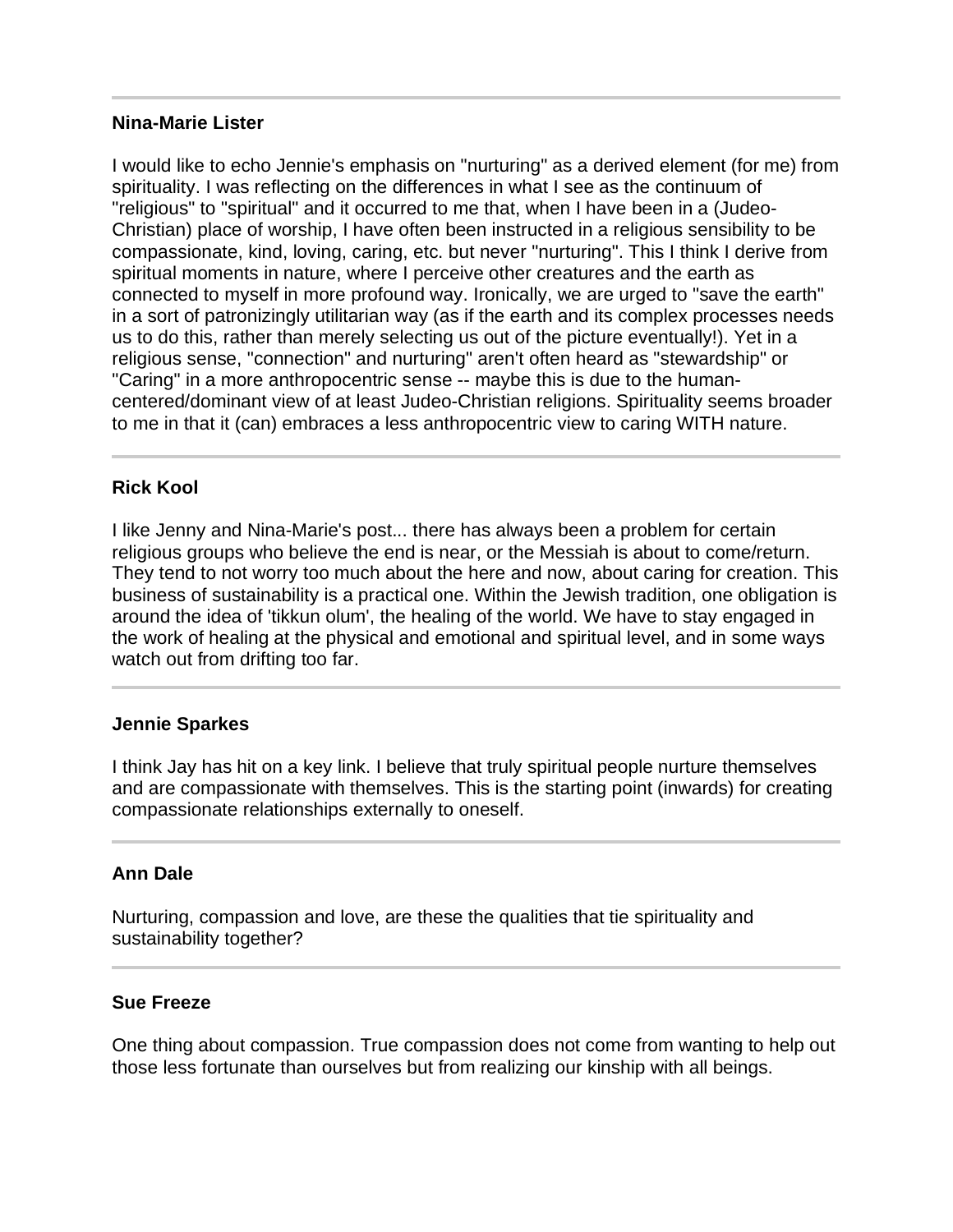## **Rick Kool**

Social learning theorists like Bandura would say that it's hard for us to do something without having a model of that behavior. Modeling is very important! So whom do we have to model sustainability? If we take seriously the woman I quoted earlier, we have to look at the practices of people who have lived sustainably in a place, and for long periods of time. Indigenous peoples may have models of sustainability, running from their spirituality that may help us find a direction for the future.

## **Henry Regier**

Some 7 years ago I was in a workshop at the Hastings Institute on evolution and spirituality, or something like that. Ernst Mayr, of Lutheran heritage and now perhaps the ranking Darwinian evolutionist of all time, made a comment that I understood to mean that ultimate reality is evolving. If so, there are no fixed benchmarks that one can hold sustainable. So sustainability must mean something in a reality that cannot be predicted, regardless of how much science... So what is 'sustainability'? The Golden Rule, to all of the rest of evolutionary creation?

## **Cory Waters**

And, Rick K, for religions that espouse and promise a better life in the afterworld - it leaves little to inspire us to walk in the path of righteousness, today, especially when we can be absolved for our sins whenever we ask. However, I think the Creator aka Judge knows the difference between simply admonishing from deep-rooted, intrinsic and spiritual change.

## **Lesley Moody**

Ann D., yes, love actuates the mind which in turn is manifested in our actions toward ourselves, each other the earth ultimately the energies of the universe. It is individual how much we spend of our love and how much we hoard, (by lack of love's expression).

## **John Hasell**

l

As one who has climbed on Chomalungma "Mother Goddess of the Earth" I really appreciate the need for the nurturing aspect of humanity that women, like my three daughters and my wife and mother have so ably demonstrated to me. However the sooner we are able to unite the qualities and attributes of our respective genders, the sooner we can have environmental offices in which the sex of those working there is no longer significant.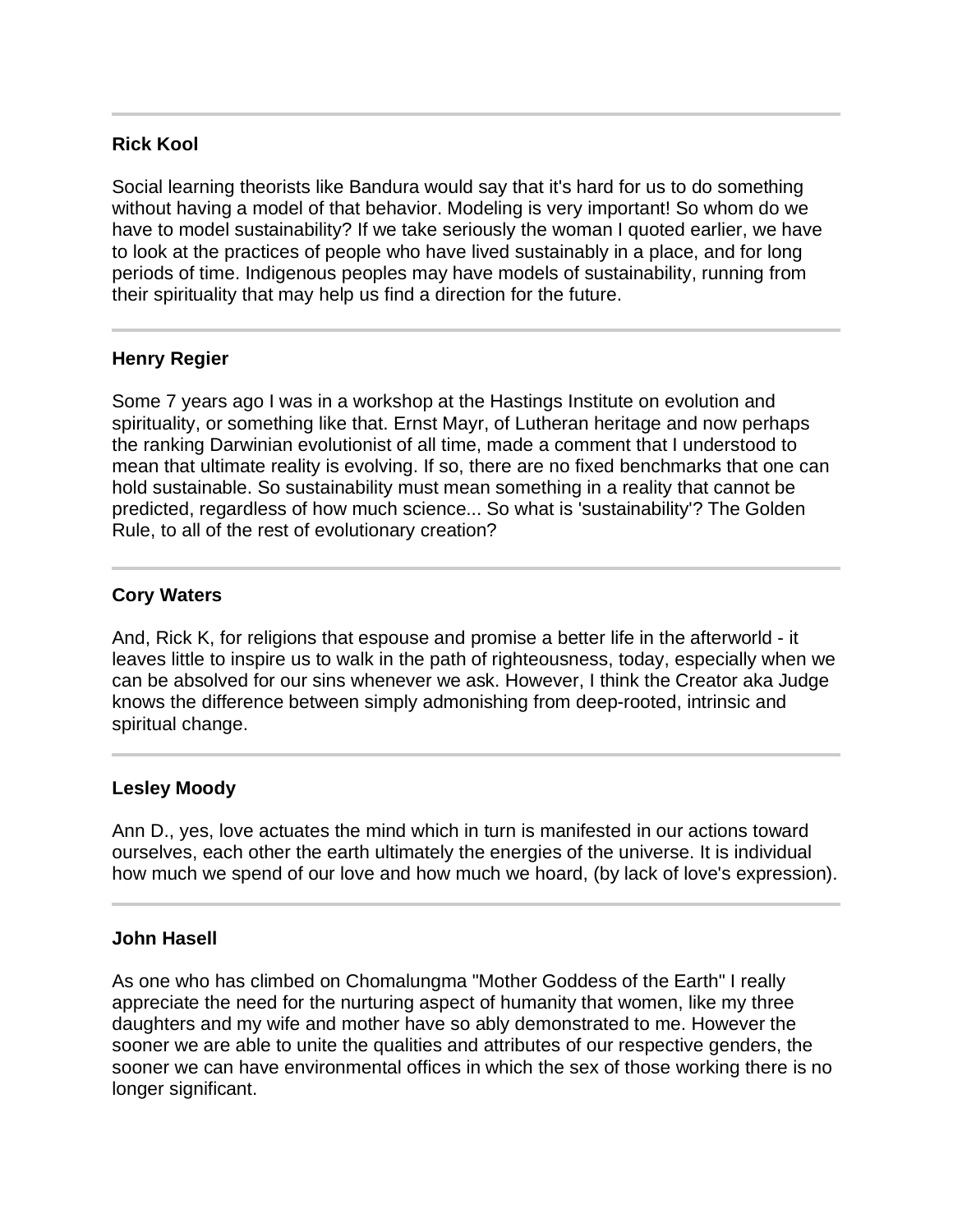## **Ann Cowan**

Heather's comments had some resonance with me, as did others pertaining to responsibility and justice--there is an Anglican hymn that asks "What does the Lord require?" The response is "have mercy, seek justice, walk humbly with your god." Humility is another point that others have mentioned. I think that means, not pretending to know all the answers, let alone all the questions--the Chesterton reference--, not imposing a belief system on others and having respect for theirs. But I am concerned that this worry we have about imposing beliefs on others, this notion that we must not judge others by standards unique to our own beliefs, leads down the slippery path of moral relativism. the notion that if some folks think an action is ok then it must be--who are we to judge etc. etc. I think that the notion of sustainability often enters the discussion at this point as we can all agree on some level that we must not harm the earth. Is sustainability an acceptable "religion" for the agnostic?

#### j **Heather Eaton**

Rick K.,I am not sure that we can look to the past to respond to the present in this case. No era has ever faced this level of ecological disaster, and the magnitude of the ecological crisis is only beginning to come to consciousness. Cultures who lived sustainably in the past could not live the same way today. In my view there is much romanticism about the past, and although there is much needed wisdom from those cultures who live sustainably now, mainly indigenous cultures around the world, a new level of consciousness will be required to respond to the current challenges.

# **Jay Violini**

I tend to partially agree with Heather on that one and Einstein. Einstein said a new way of thinking is required to solve the problems than the way of thinking that created them (something like that). However not all societies behaved in an unsustainable manner at all times. I'm certain we could draw from historical and current social theoretical models for some wisdom. Lots of people advocate returning to a pre-capitalistic era- (feudal societies) etc as a means of behaving sustainably.

## **Rick Kool**

Heather, yes I agree... but are there things that we have lost/misplaced not thought of that we can learn from people who do not have a tradition of despoiling their place, and then moving on.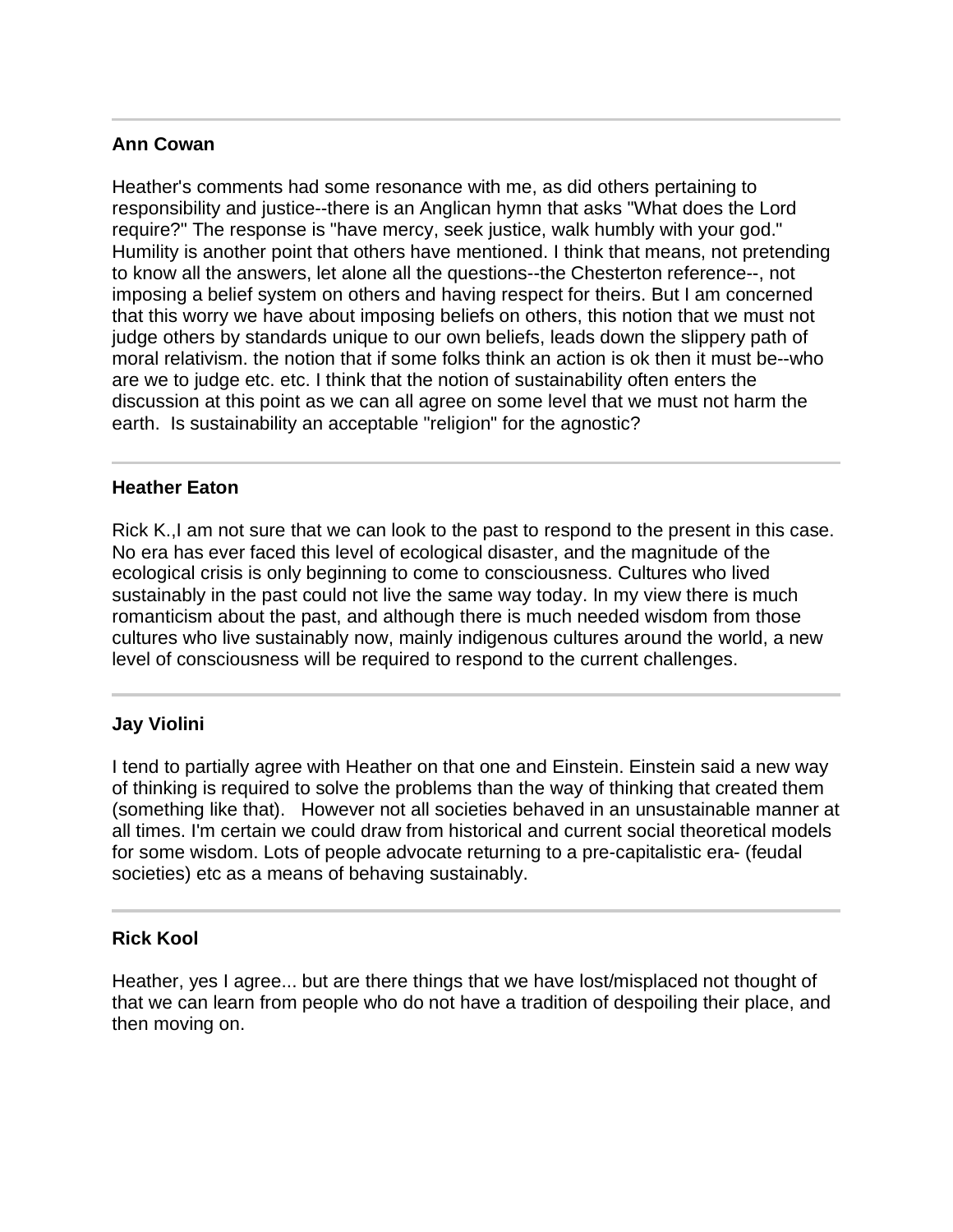#### **Michael Picard**

As my previous messages suggest, I think sustainability needs spirituality to sustain it, or perhaps it is spirit sustain itself through us. We need to enter new relations with each other and with nature. This would be easy, but for the dross of deadening cultures holding us back. Whole worldviews must be shed, and transformations occur, before we can break through to what is a new birth. Love is the agent that will deliver this new birth. Love is the midwife. This love is personal, sensitive to the unique situation and suffering of individuals, and attentive to them. And it is impersonal and abstract: it extends to the love of the fecundity of being. As the universal creative force, it is that fecundity, source of the multitudes of gods and life forms. Love that unites us to that source, accessible to each at their core, is the love that will fracture the narrow straightjacket of ego and self-serves, for the abundance of care and action we crave and require.

## **Cory Waters**

Michael - indeed, creation needs spirituality to put us back on track. It is one theme that helps me get out of bed. And the social imperative of all the world's religions, just ripe for the planting of ecological seeds. The ecological revolution will be one of spiritual transcendence! If only John were here to sing about it.

#### **Sue Freeze**

I agree with so much of what I am reading, anything I can add is almost redundant. True, we cannot solve a problem on the same level we created it. Part of our journey is the responsibility of becoming conscious. As we become more so, we expand and become more creative. Part of that needs to be our relationship with history. We have knowledge of prior historical events that give us examples of achieving sustainability, such as Charlemagne's contribution in Europe from the 400s to the turn of the last century, but we seem to lack true historical awareness and understanding.

#### **Jennie Sparkes**

Two thoughts:

Ī

 Ann D., love is one of the two true emotions (love and fear). I feel love is the emotion that will guide our actions towards sustainability. Currently we focus (in the west)on 'fear of what we don't have' instead of love for what we do. For sustainability, love must manifest itself as nurturing and compassionate actions towards self (first) and other life. Henry, this in not a text book answer re sustainability, but it feels kind of right for me, sustainability is about a set of ideals and assumptions we hold at a specific point in time that we believe to be true for preserving essential (elements of value) elements of our current or past systems (social and env.) for future generations to enjoy and use. As co-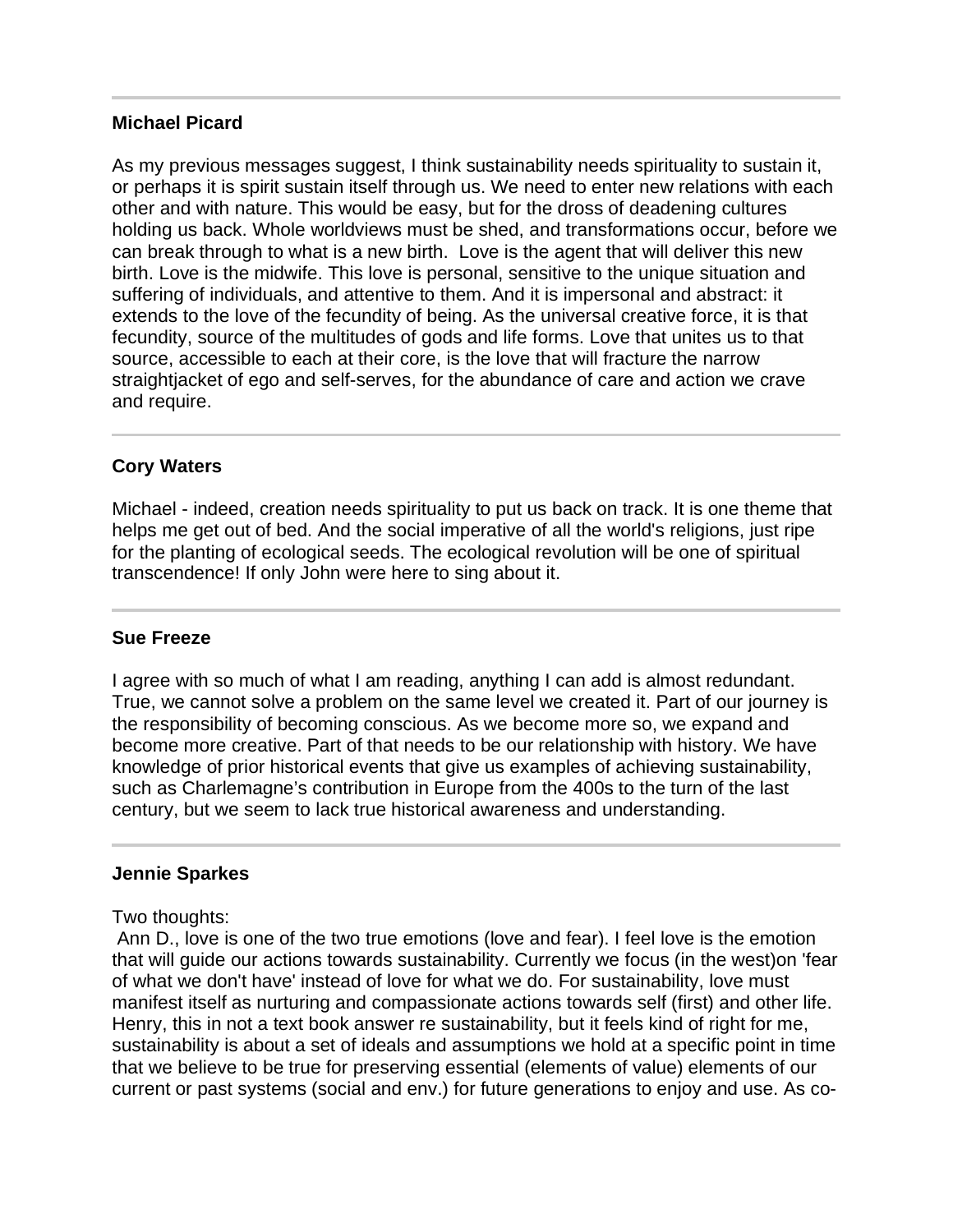evolution occurs in societies and nature, our thinking also co-evolves, including our ideals and assumptions about what the future truly needs. This truth about sustainability is typically a result of mental models, and we need as a society to learn how to explore what we feel and incorporate this into our course towards sustainability. How do we trust mental model when they are disconnect from what we feel?

#### **Ann Dale**

I

How does one wrap up such a rich dialogue. With some of your own words in summary, maybe spirituality is like breathing, essential to human beings? I look forward to talking with all of you on Wednesday, same time, same place.

#### **Jay Violini**

I love you all Michael, You have listened to one too many Beatle's songs while reading philosophy.

#### **John Hasell**

Well we certainly have given ourselves much to think about. Thank goodness, or whoever, for a couple of days to catch up with so many ideas.

**Day 2:** How does Spirituality relate to Sustainability?

#### **Ann Dale**

j

Yesterday we discussed the meaning of spirituality to you. Common themes emerged, such as connection, openness, unity, humility, compassion, meaning, sacredness, justice, transcendence, reflection and perhaps even love. Its dimensions include a search for truth; it is personal; responsibility and obligation; nurturing energy and action. My first question today is why be spiritual?

#### **Sue Freeze**

#### Why be spiritual?

 Being spiritual defines our direction towards every other being, the Universe, and ourselves. The more we live our spirituality, the more conscious we become and the more our spirituality develops. I would like to connect this to sustainability, because I believe that ultimately a spiritual approach becomes a sustainable approach. When we begin to live truly mindfully, respectfully, compassionately and ethically (all of which are natural outflows of spirituality) we become consequentially aware of our actions, their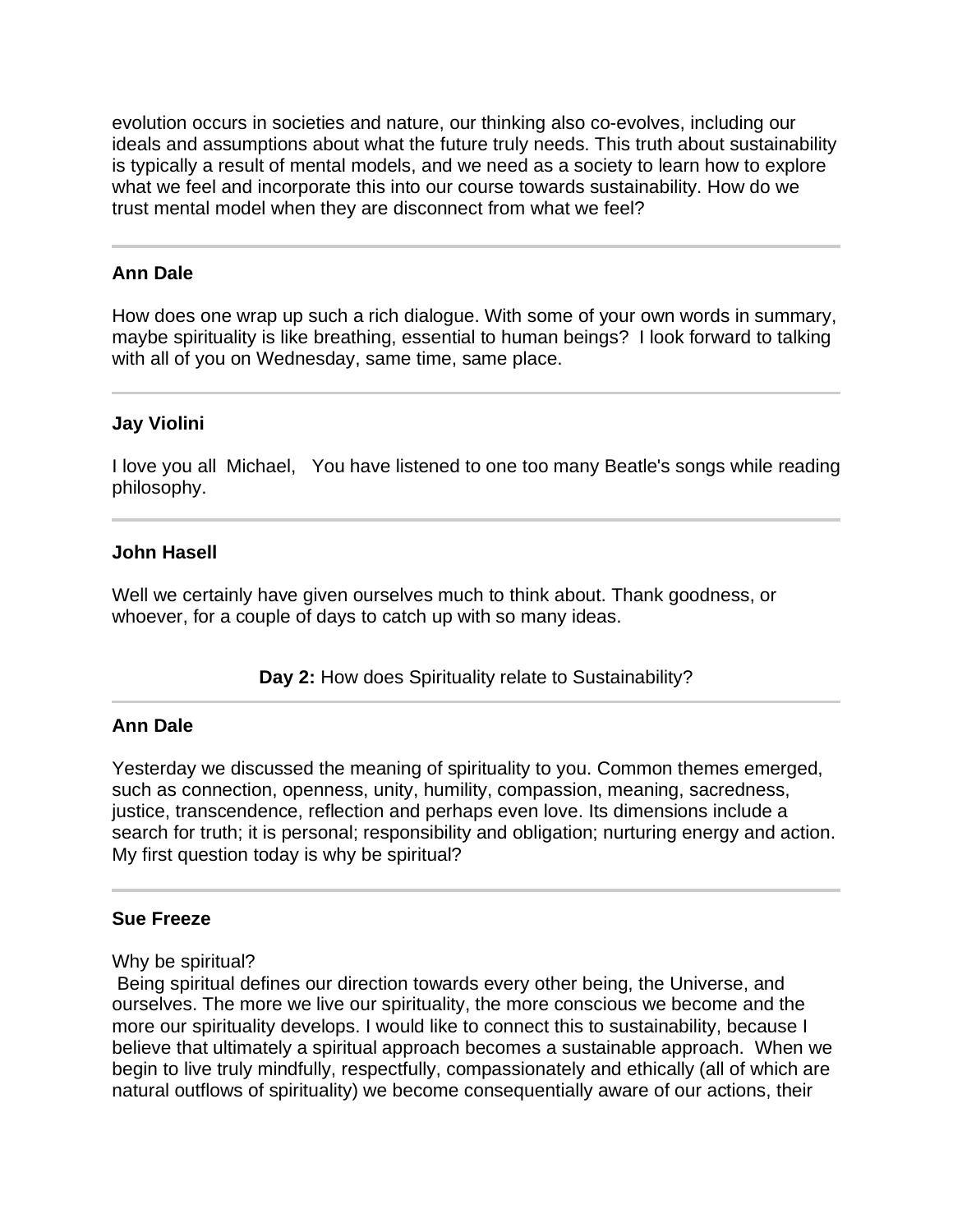short and long term impacts, seeking to minimize them and sustainability becomes inevitable as we flow into living in balance and harmony with our natural world of which we are just one part.

# **Ann Dale**

l

Patricia, as an ecologist, what do you think?

## **Patricia Roberts-Pichette**

Ann: My very long reply just went off into the ether. I lost it and cannot repeat it. Given my reaction every year to the beginnings of my garden which is small and very private, a reaction I call spiritual for the want of a better name, the wonder, the life, and the insignificance of what I do in creating the effect. The practical outcome is a care for the productive part of the earth, what gives us our food, clothing and shelter, however indirectly. If we do not care for these processes, and our other activities in light of this, I am not sure there will be many humans in 100 years.

#### **Henry Regier**

I

l

Patricia: Recall that the Man and the Biosphere Program in which we collaborated three decades ago had the ankh as its symbol. I always felt that the ankh was chosen to induce us toward good spirituality, etc.

## **Patricia Roberts-Pichette**

Hi Henry: Yes Anhk is a very powerful symbol. You would scarcely believe it, but MAB is getting ready for another second coming -- the use of MAB principles in city planning. A most amazing thing is happening in a small group here in Ottawa -- not sure where it will lead. This may seem a long way from sustainability and spiritually, but really it is not. Many of you will know that Ottawa is going through a new planning exercise -- and is supposed to be placing environment as of great importance, but in the plan it seem to be relegated as an afterthought. Arts and culture are to be paramount. I think that in reality the relationship between arts and culture and environment; and they are intertwined in a livable, sustainable city, but that is not yet seen clearly. Without the environmental concern, and a real concern for the people's spirits, the arts and culture are not going to flourish, as the city fathers would wish, despite grand new buildings. Here perhaps is where we see a role for MAB and its philosophy of inclusivity, of bottom up to meeting top down and influencing one another; of scientists and non-scientists (or if you prefer specialists and non-specialists) all having input and respecting each others viewpoints and finding compromises that will work. Here is where sustainability and spirituality can meet.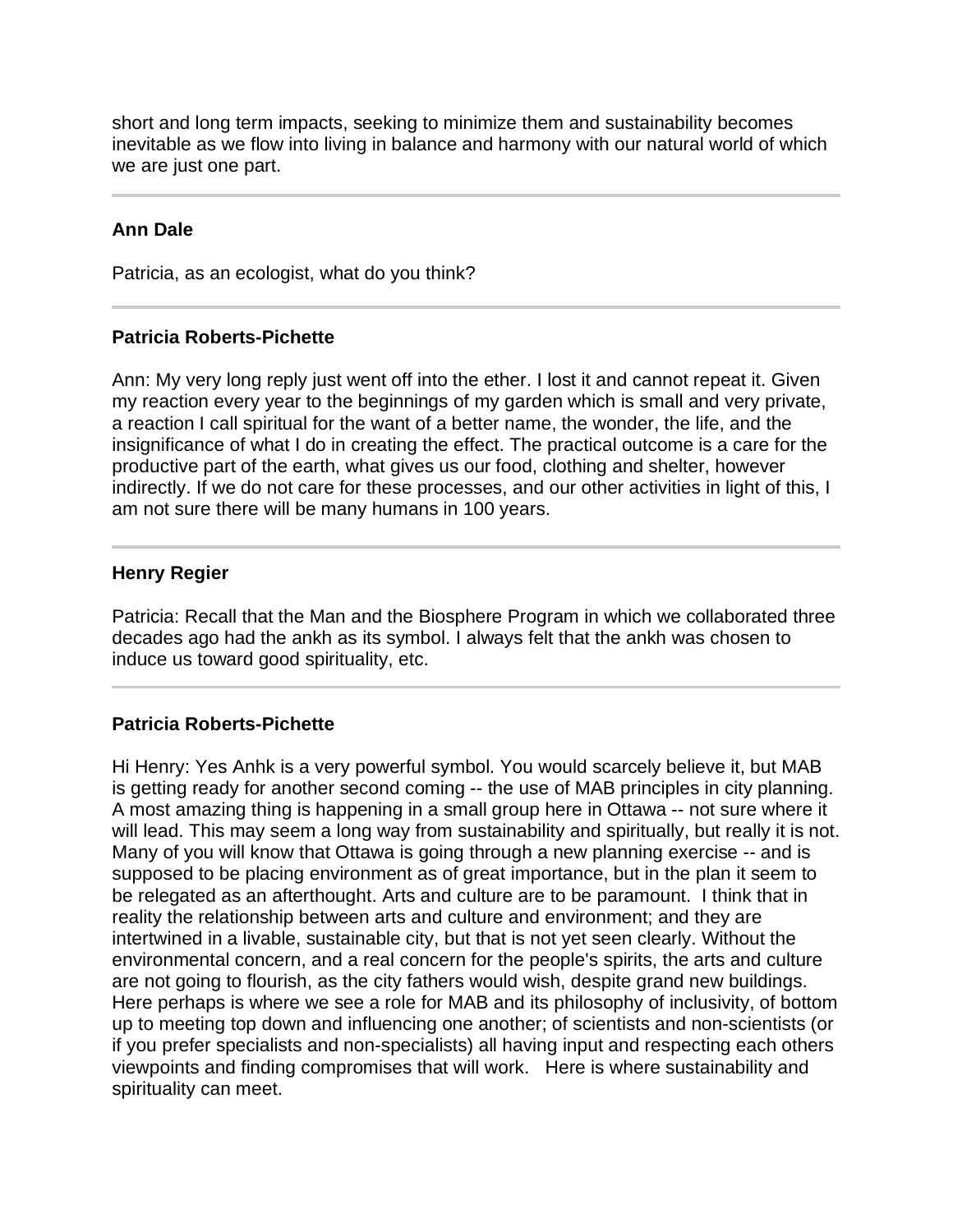#### **John Hasell**

Without meaning to put other creatures down, I believe that one critical attribute we have, as human beings, is our ability to operate on a spiritual plane and to illuminate our thoughts and actions in the light of that. We fail to be fully human if we lack that connectedness with the world about us.

#### **Rick Kool**

l

I think we had best be careful about simply using the term 'spirituality', as this term can attach to a wide variety of states. As we are trying to understand the relationship with sustainability, we could ask the question, will all spirituality, or indeed all religions, bring us equally well to a practice of sustainability. My short answer to the rhetorical question would likely be, no. That being so, then what do we do?

#### **Ann Dale**

For today, we shall simply 'flow' with one another, so think of yourselves as sitting on a dock outside, on a beautiful lake, listening to the loons, the sun is going down, and we are drinking fine wine and ice cold beer.

#### **Rick Kool**

Or better, Ann, given the reality of most of the world's situation, we're sitting on the edge of a toxic waste site, hungry, watching television showing us a world we don't, and can never likely know. And now think about sustainability and spirituality.

#### **Ann Dale**

Rick K., I need to have beauty around me to think, I guess I would be one of the first causalities in a toxic world.

#### **Lesley Moody**

Hi Rick K., Wow...I am too much of an optimist to do lunch at the edge of a toxic waste site. Rather, lets use our spirituality to take us out to lunch at the edge of the lake as Ann stated for it is in our spiritual potential that we will arrive at that friendly compassionate place.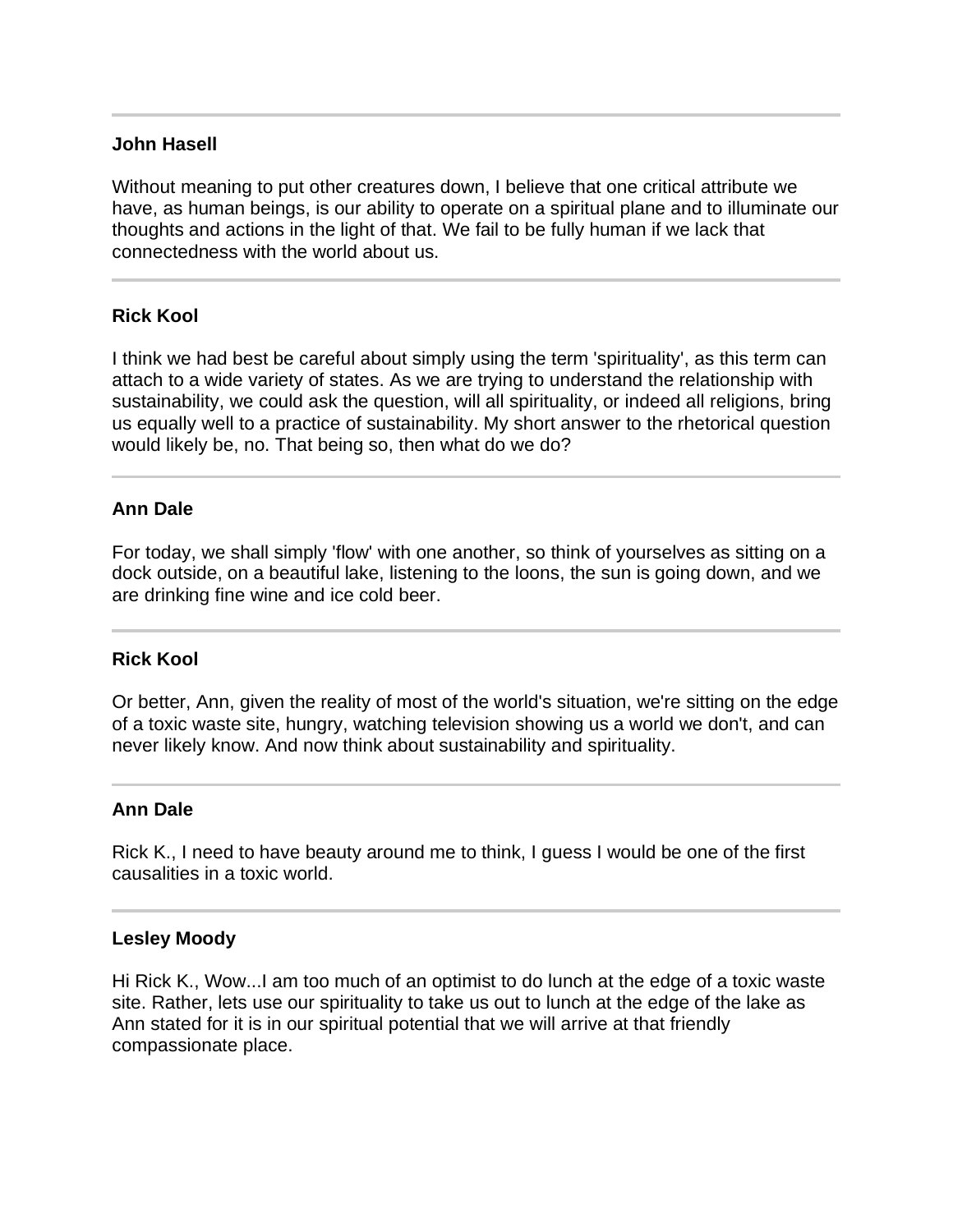#### **Heather Eaton**

Why be spiritual? Is there a choice? Spirituality is a dimension is existence, and we are physical, psychological, intellectual and spiritual beings. The question is, as I see it, why become conscious of the dimension of spirituality.

#### **Jenny Onyx**

Why be spiritual? Because we have no choice if we are to really live, grow, become who we really are and to live in harmony with others and with the planet. It gives me an incredible awareness of my connectedness, and of the absolute imperative to honour the earth and its cycles of life.

#### **Paul Allison**

Why be spiritual? Perhaps so we can experience what you listed Ann: the connection, openness, unity, humility, compassion, meaning, sacredness, justice, transcendence, reflection and perhaps even love. Spirituality's dimensions include a search for truth; it is personal; responsibility and obligation; nurturing energy and action! Boy wouldn't it be a shame to spend an entire lifetime on this planet without exploring these gifts!

#### **Heather Eaton**

Paul, it is not either or. It is more that everything is changing, and our perception of reality is an illusion much of the time. It is connected to the teachings on detachment, an inner peace that can flow with change. This fits well with aspects of chaos theory, and with the ongoing creativity of life systems. It also fits with the teachings of any spiritual tradition I know, and I know a few, that simplicity of lifestyle is the only authentic way to live a spiritual life.

#### **Henry Regier**

 $\overline{a}$ 

Re Rick Kool's caution and Heather Eaton's of Monday: I imagine a spirit world as part of the noosphere that is even more complex and diverse than the biosphere. I need a guide.

#### **Michael Picard**

Why be spiritual? I will take that as: why take to spirituality as a route to sustainability? Spirituality at first blush seems so individual and subjective, so ineffable, as to be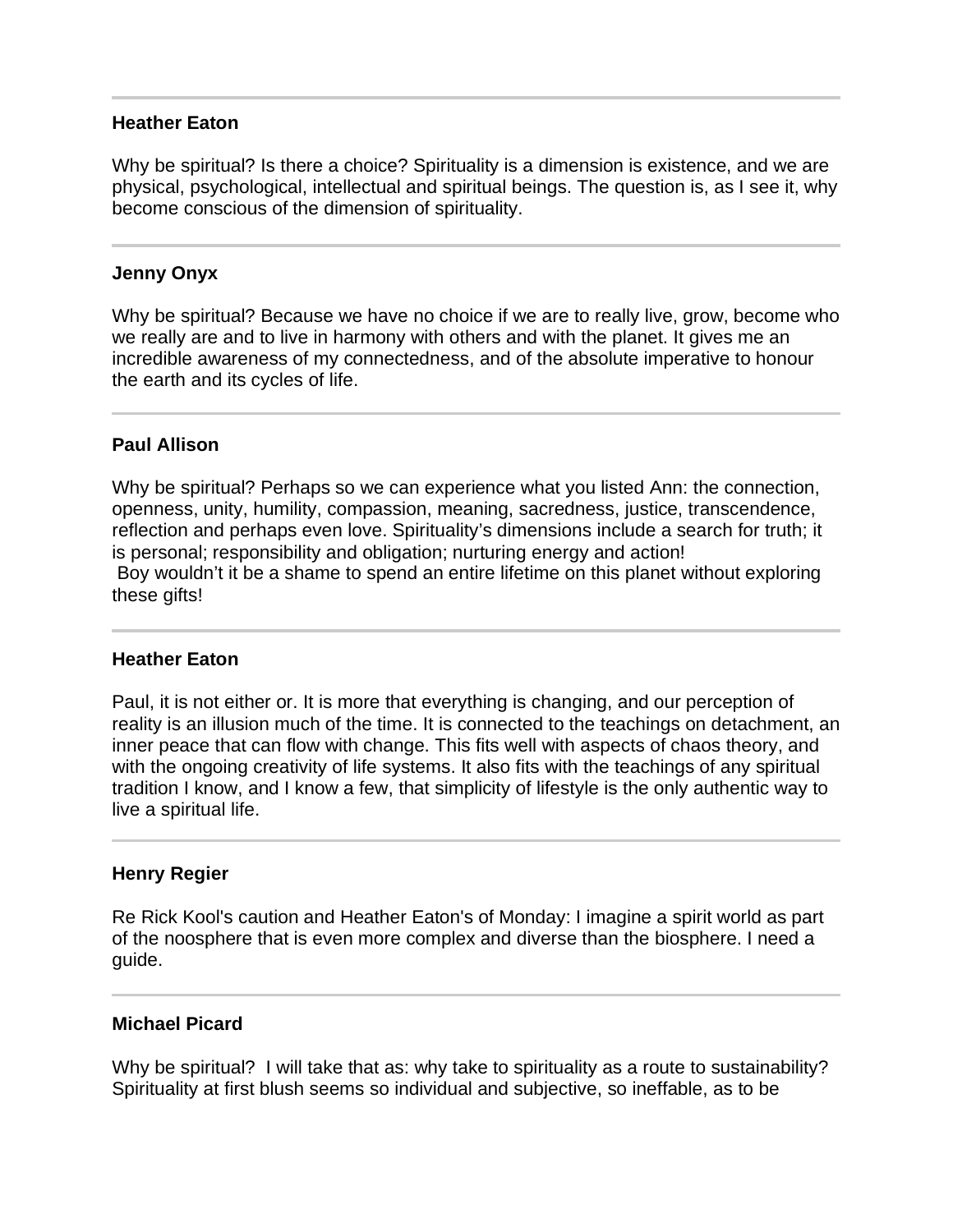confined wholly to the personal imperative of sustainability, which is our need to effect some degree of transformation in our private habits, lifestyles and consumer patterns. Perhaps we feel the key to changing these external facts is generating new thinking, new inner patterns of feeling and belief. Developing our spirituality seems like one way to bring about this kind of transformation, which is never as quick, easy or dramatic as words like "spirituality" and "transformation" unfortunately suggest. Yet I wonder whether, beyond the personal imperative, there isn't a social aspect of spirituality we should bring into the discussion, to relate it to the social imperative.

## **Jay Violini**

What itches at me the most is if spirituality is a necessary prerequisite to behaving sustainably than how do we foster spiritual growth. We have discussed the passions (love, compassion, hope, reverence etc.) as being spiritual. How do we cultivate these passions, which are essential to achieve sustainability? I suppose we could argue that simply be behaving in the manner of the good passion will develop the habits essential to sustainable behavior.

## **Rick Kool**

Michael, is spirituality and its development a necessary condition for moving us towards sustainability... a sufficient condition... or really a sideline that may or may not be important? You know, I work with people from the Ministry of Sustainable Resource Management, and I'm not always feeling a strong spiritual connection there!

## **Jay Violini**

 $\overline{a}$ 

Michael, I see spirituality as being very social. It represents our sense of participation and membership in humanity and a world much larger than ourselves.

## **Michael Picard**

Good question, Rick, I wish I knew. I don't think it so easy to abstractly condition one on the other. Who's spirituality? Sustainability of what? Some individual becoming enlightened obviously won't transform the multitude of social practices that need to change for sustainability to be achieved or advanced. A spiritual society (and I am not sure there is such a thing) doesn't by its nature have no waste. Some spiritual practices, like burning corpses on wood fires on the banks of the river Ganges, are polluting as well as sacred.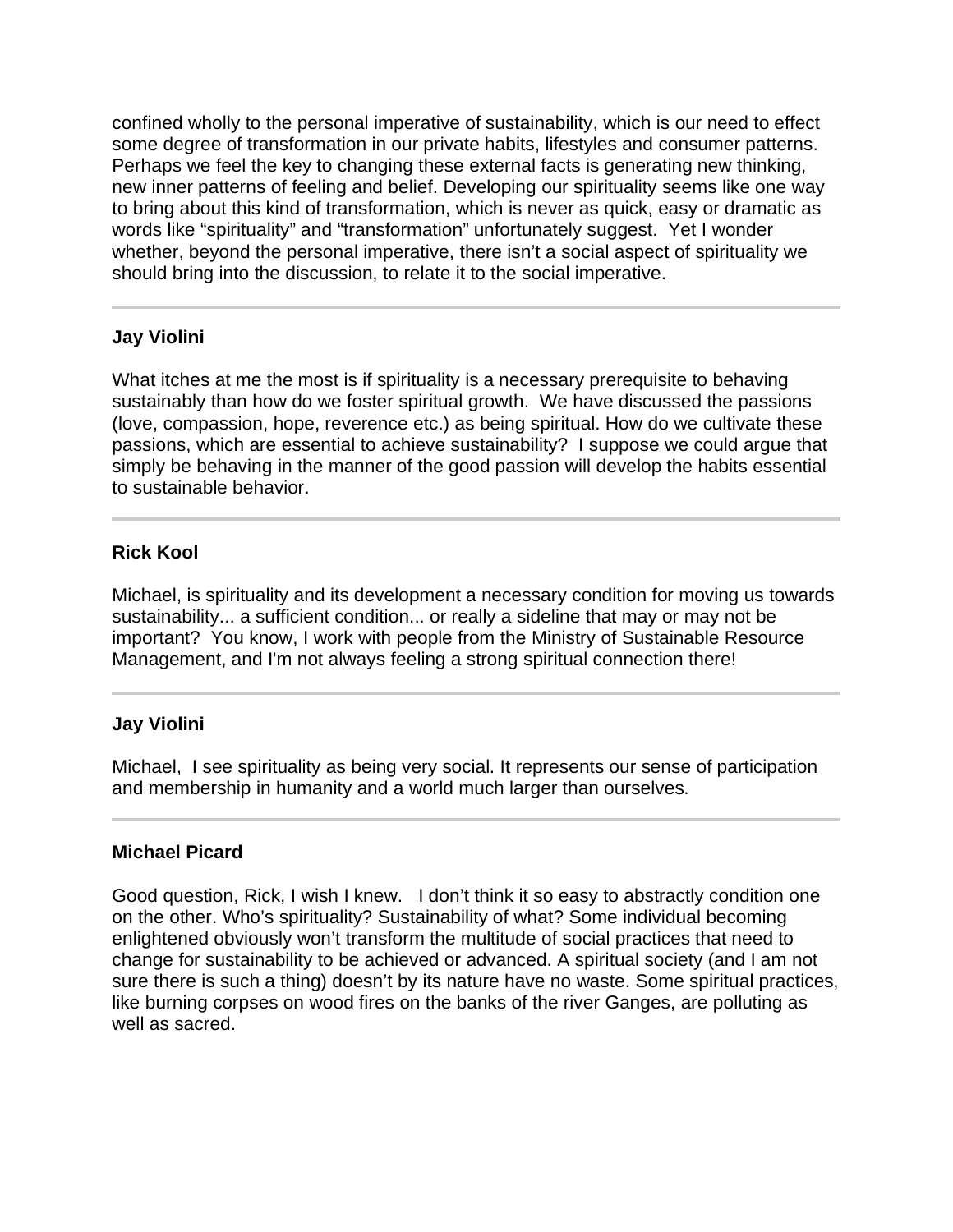#### **Rick Kool**

Michael, life = wastes, so waste, or the burning of bodies is really not too important. What is important is that we are living beyond the means of nature and most organized religions are just now figuring out what that means and what they should be doing about it. Here, I think religions, with identified statements of belief and action, should be able to help us. We are NOT to be greedy; we are NOT to diminish the ability of the earth to provide for all of life... things like that.

#### **Heather Eaton**

Is cultivating a spiritual practice that teaches us to see the world through new eyes, through the eyes of beauty, truth, justice, wholeness, and wonder. How can this be an option in our time?

 One problem or cause of the ecological crisis is the inability to see the earth through awakened spiritual senses, thus sustainability looks like resources management rather than a wondrous and even sacred reality.

#### **Jay Violini**

Heather,

I

 I don't think being spiritual requires sacrificing all luxuries of life. Robert Solomon states: spirituality should not be confused with the renunciation of the material, sensual or social joys of life. It does not require becoming a hermit, an eccentric or ascetic. It does not mean solitude." I don't think you have to alter your worldview completely like St. Francis to grow spiritually and transform one's life.

#### **Heather Eaton**

Jay - it is interesting that you interpret simplicity as giving up luxury, or as sacrifice. These are concepts that are not really about simplicity. Where do greed and luxury connect? Can we take more than we need?

 As to the point about worldview, I think it makes a great deal of difference what beliefs and ideas we have about the world or earth and how we act in it. We live in a radically anthropocentric worldview, one that does not value the natural world except as resources, but mainly for profit extraction. And here we are, barely able to bring this to consciousness in a real and effective way. We live in a world where women are not believed to be of equal value to men, and there are treated thus.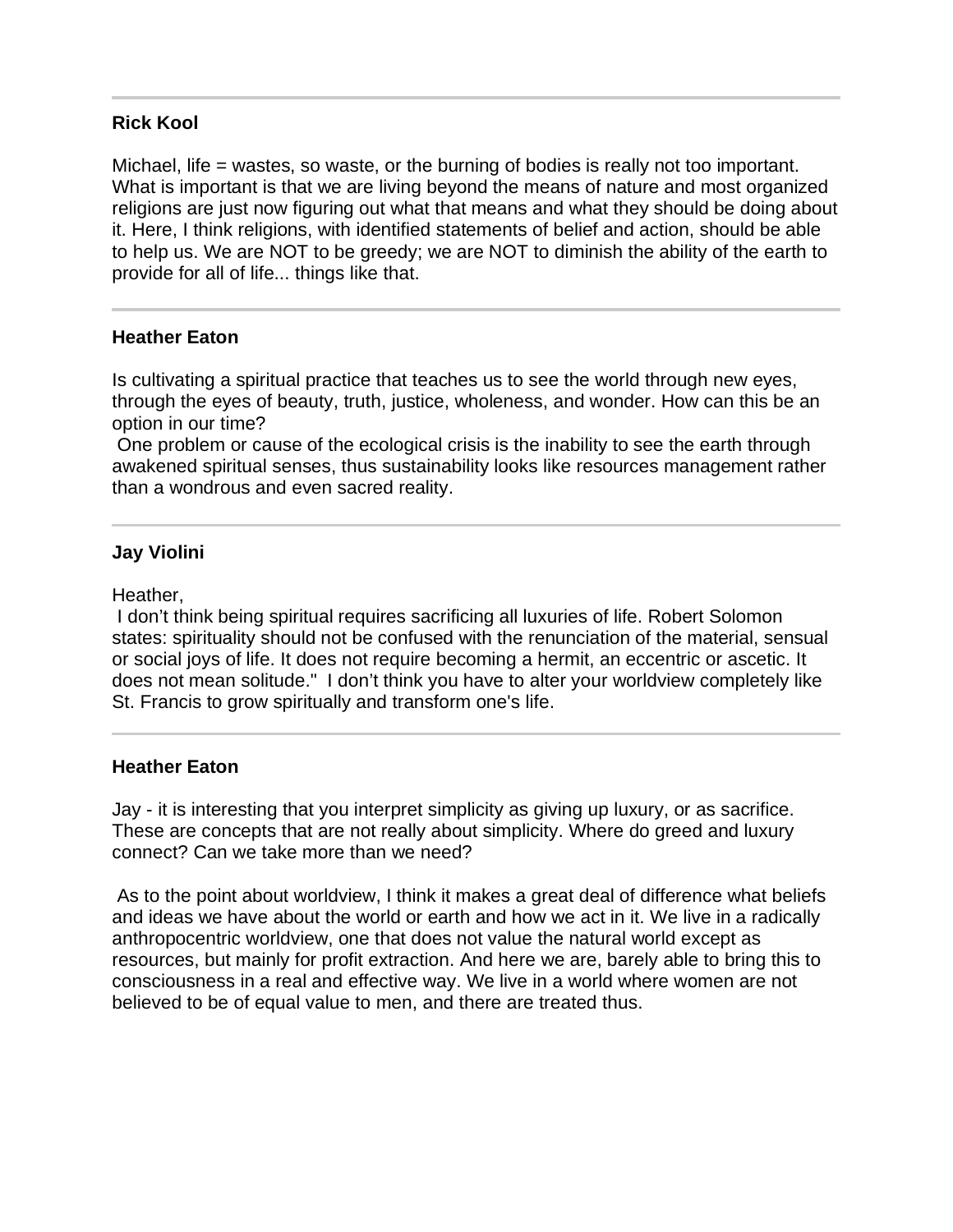#### **Nina-Marie Lister**

To be spiritual is to engage the complexity of humanity. And to do, I think it demands an exploration of our connections with/in the biosphere, or as Henry says, the noosphere, which I too imagine and expect is vastly more complex. Our (uncharted!) brains and our spirits seem to me to be a potential guide here, but often we have to open them using means and ways that much of our Western (industrialist, Newtonian, etc.) training doesn't let us even imagine exist! E.g. meditation, dream-time, etc. -- pathways that other cultures such as First Nations or "lost cultures" seem to have a good sense of...

## **Paul Allison**

Is the Buddhist philosophy of impermanence in direct contrast with sustainability or is impermanence the only thing sustainable?

## **Nina-Marie Lister**

Ah Paul, there's the rub! It seems to me that most of what we have screwed up in the North and the West is based on our efforts to resist impermenance through our obsession (insistence) on dominance and control, a love of the static I suppose. I don't know about Buddhism, but I would argue that accepting impermanence, if you understand it as dynamic change, is a prerequisite to behaving sustainably. If we accept Ann D's definition (which I use) as  $SD =$  reconciliation of the three imperatives, then accepting dynamic change is a key step in the reconciliation process. Giving up control and going with the flow (of the geese, the wine or the dock...)!

## **Sue Freeze**

Hi Rick K., I agree with what you say about using the term "spirituality" - it would be better if we had a common definition we could all work within, but maybe if we did our creativity would suffer. Rick and Ann's locations for this discussion are both valid. Thankfully we have oases we can go to for respite and renewal, for if we did not, how could we ever find the strength and courage to continue on, trying to enact our lives with any optimism?

## **Rick Kool**

l

Hi Sue... for me, not optimism, but hopefulness, is an obligation that I feel we carry as part of our price for living. As Saul Bellow wrote in Herzog, "Don't cry you idiot! Live or die, but don't poison everything!"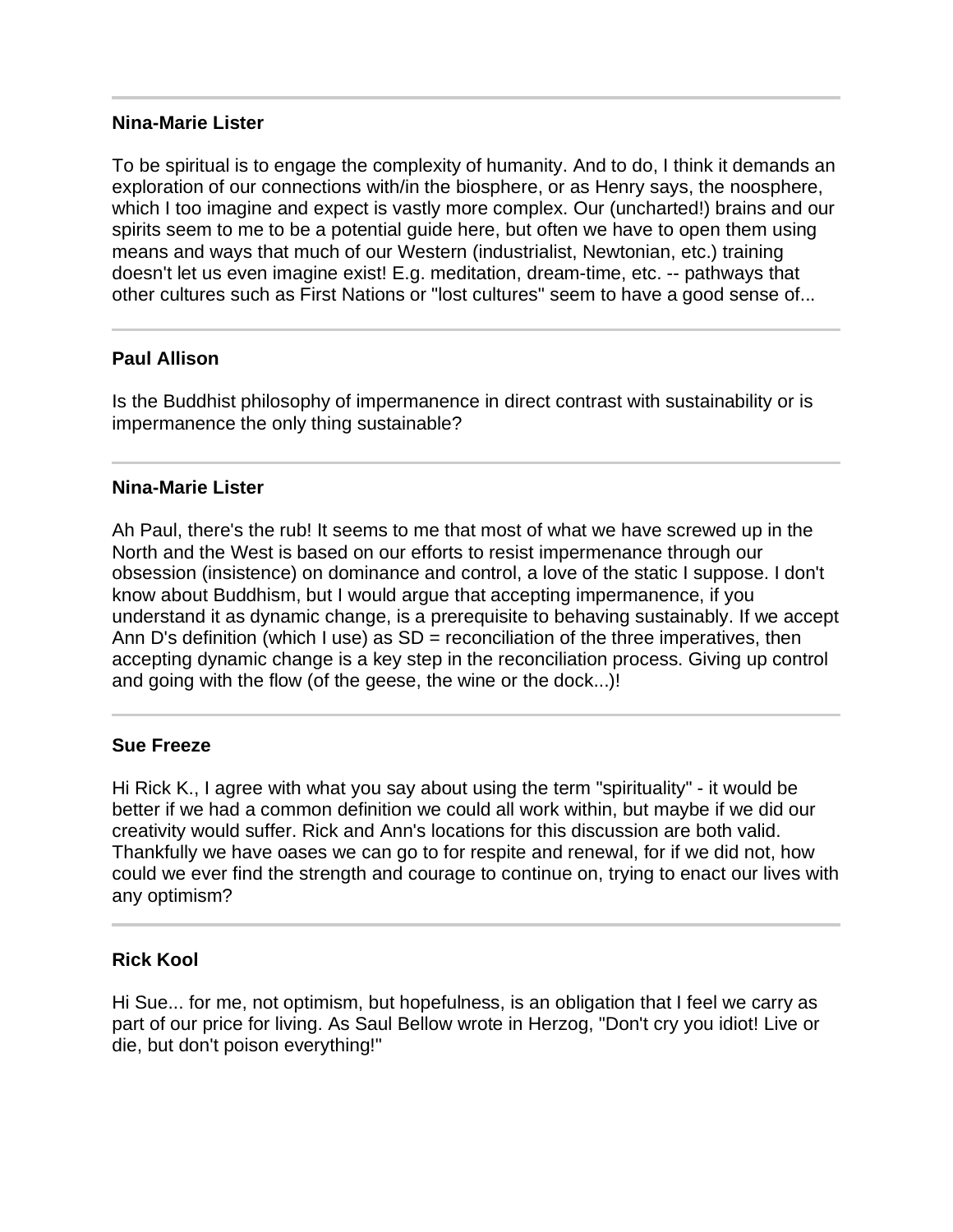## **Ann Dale**

l

Hmmn, as a very jet-lagged moderator now in Ottawa, and dealing with humidity, you guys are re-energizing me. What about impermanence?

#### **Rick Searle**

The question of how do we foster spiritual growth is a very intriguing one. It is not unlike asking, "can worldviews be shifted?" I won't pursue this one. On the former question, I believe that spiritual growth can be fostered. First, as someone has already noted, the spiritual thirst is innate to being human (and I think our species cultural evolution bares this out). Secondly, there is a wealth of excellent research and writing on the power of transformative learning to facilitate deep questioning of personal and collective assumptions, beliefs and attitudes, many of which are spiritual in nature. The key seems to be to find a point of entry with someone, whether that is a love for gardening, picnics in a city park, or sunsets as seen from a high-rise. The point of entry opens the potential to engage the other in a process of learning centered on posing and pursuing worthknowing questions, entering into dialogue and for reflection/contemplation. I have used these techniques, both in my work and informally, and have found them extremely powerful.

## **Jenny Onyx**

I want to repeat for you my experience a few years ago when I attended an inter-faith symposium held at a Buddhist retreat. The papers and discussants were all male. I put up a submission from the audience that was applauded by the audience but largely ignored by the panel of male experts from various religions: "The issue I refer to concerns the need to restore a balance between what most philosophical systems refer to as the male principle and the female principle...Recent research points to a universal Goddess centered religion in all our pre-histories...focused on the mysteries of birth, life and death, fertility, the relationship between the phases of the moon and of the sun and of all the cycles of nature including that of human beings...constantly emphasized the harmony of all nature including the harmony of the birth and decay and of renewal....humans are of the earth and must honor and respect her.

 All modern religious traditions appear to have emerged at the point in prehistory of the Patriarchal domination. The impact of this was, of course profound. Of particular relevance ...was the shift in the relationship between men and women on the one hand and between humankind and nature on the other. Nature was no longer the mother who nurtured but a set of resources to be exploited. The mind was superior to nature and therefore man designed technology to control land and subjugate nature. The cycle of life, death and rebirth was interrupted and death and decay became fearsome evil things to be avoided and ultimately conquered. But in using nature we also destroy it.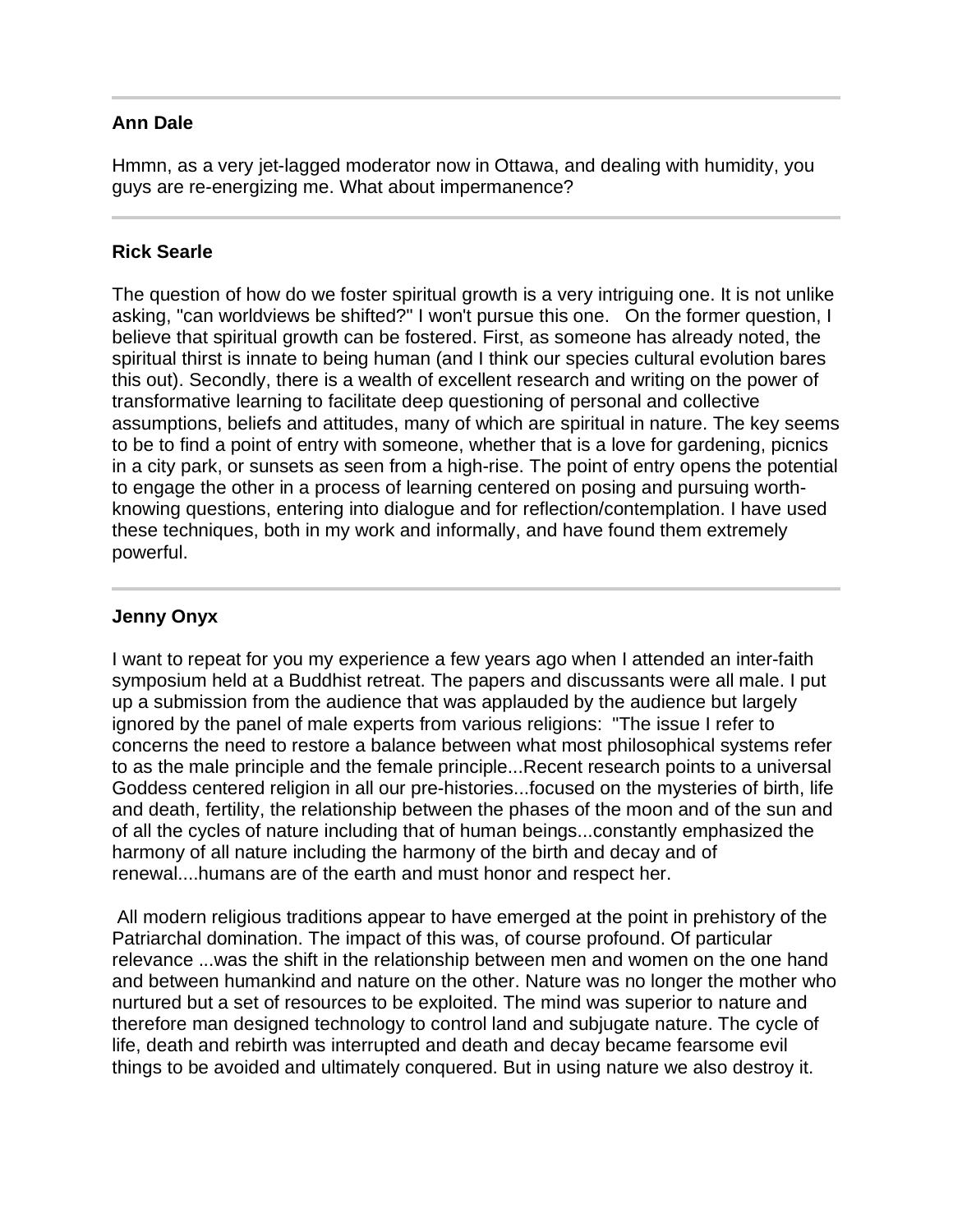Because women were largely identified with nature, they too became objects of exploitation, ...but also feared as being associated with death and fall from Grace.... while none of this is made explicit in modern theological discussions, nevertheless the patriarchal prerogative remains strong......... If we are to survive as a planet and to repair our relations with each other we all, men and women, within all religious traditions, need to seek a better understanding of and reverence for the feminine principle, and the wisdom of both men and women." I think the failure of many religions to address sustainability comes from this disconnection.

## **Michael Picard**

I

I

In response to Jenny, Interesting narrative, Jenny. I was always impressed how the female principle was suppressed in philosophy, in the West decisively with Aristotle. For him, ultimate reality contained the things we see before us, as opposed to invisible higher realms Plato refers to. Every individual substance was a composite of form and matter. Although these are relative terms, form or idea is coded masculine and matter as feminine. Completely formless matter, which cannot exist of itself, is feminine, unknowable, infinite, and indefinite. The form is the seed, it is male, it is knowing. It alone passes the life form from parent to offspring; the mother contributes only the lifeless matter (like soil). It is all very objectionable to restate like this, but it is amazing how his entire metaphysics and logic are framed in a gender specific manner.

#### **Henry Regier**

Jenny Onyx: Concerning the female in all of us but more in some than in others like me! I have worked on environmental issues in the Great Lakes Basin for almost 5 decades. Reflecting on all this in recent years I have a sense that women more than men have guided our joint ways toward sustainability. I've been publishing that view for some years and have yet to receive a contradictory response. On balance, endocrine disruptors now loose in our Basin ecosystem may have a feminizing effect so that may be reason for hope.

## **Ann Dale**

Points of entry, the ankh, yeah gods, how can I keep up. It seems to me connection is important, with nature, with others and each other. And place (especially gardens) and nature writ large appear to connect many of us to our spirituality. Jenny, any thoughts on the power of place as a possible 'point of entry'.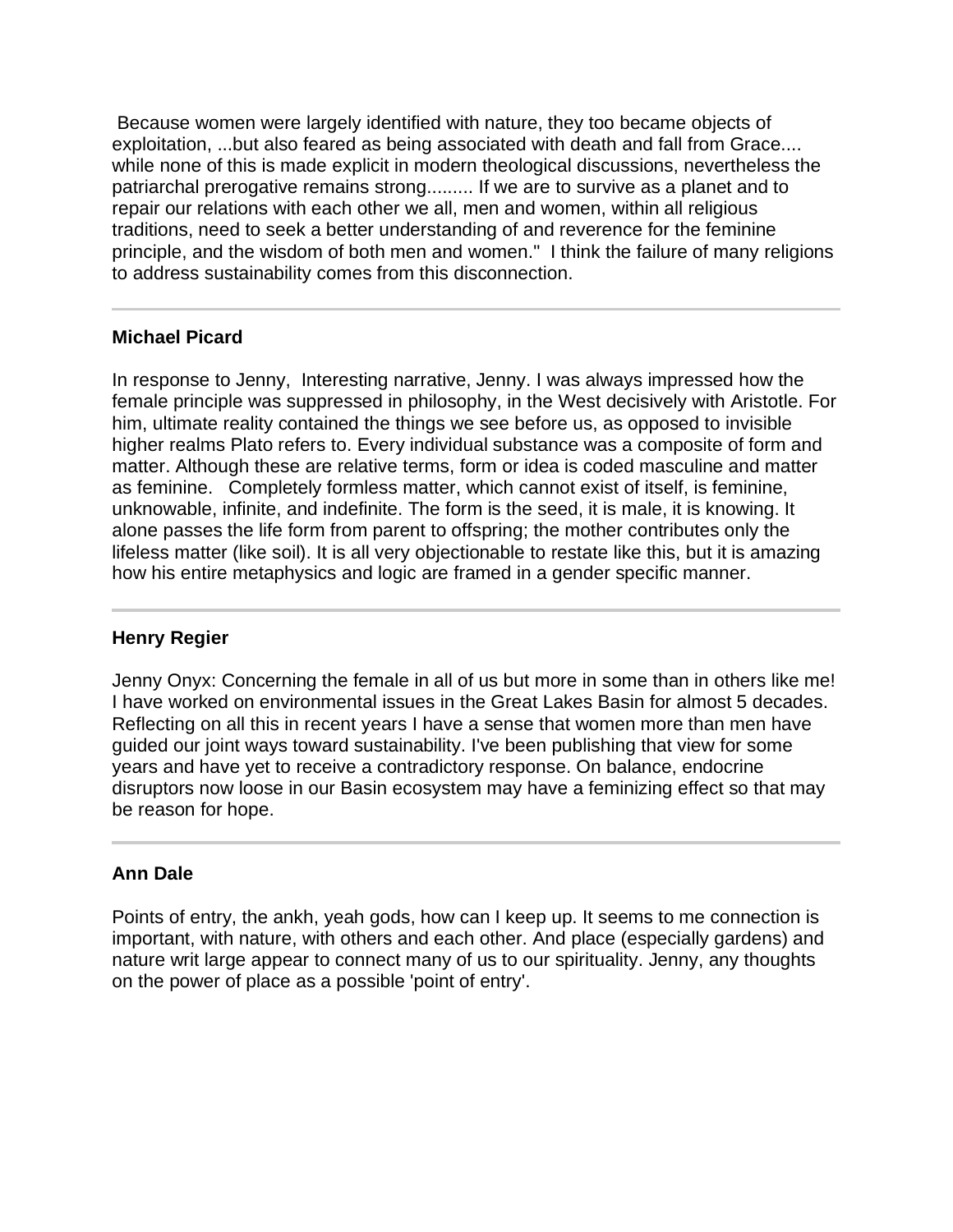#### **Jenny Onyx**

The power of place as a point of entry and the impossibility of being spiritual in a toxic waste dump???? Not long ago I visited "Smokey Mountain" which is the municipal rubbish dump in Manila where a whole village has its living. The place is a swarm of children and people focused on etching a living from the rubbish, much of it toxic. There was no begging, but the most powerful sense of human spirit of cheerfulness and determination to find the positive in life, in the midst of what must surely be the "poorest of the poor". I was profoundly moved...it was indeed a spiritual experience.

## **John Hasell**

I

In my workshops, particularly when dealing with Team Building or Communications, I often bring out my WIIFHH Meter (What's In It For Him/Her) or Motivational Monitor. This finely calibrated instrument has a needle that swings along a scale that reads from Altruism at one end to Selfishness at the other. It is designed on the theory that nobody does anything unless there is something in it for them. This applies to anyone, including Mother Teresa and Idi Amin. All voluntary and involuntary actions are driven by perceived needs of one kind or another. Anything that helps us to identify the motivations of ourselves and of others is a most valuable thing to have. A WHIFHH Meter is priceless! Inputs are provided to the WIIFHH Meter at all levels of Maslow's Hierarchy. The need to breath, maintain an equitable temperature and to drink and eat are all assessed at the basic level and the need for self-actualization is assessed at the topmost level. The instrument also has a complete range of time horizons built in which are very short at the lowermost levels and tend to extend further and further into the future at the upper levels. (Unfortunately the time horizons for politicians often seem to get stuck at the four-year point after the last election!) A bell rings on the more expensive models of the Motivational Monitor when an intended action will cause harm. Unfortunately this added function is often inaccurate due to the laws of unintended consequences, and it is often overridden by the forces of our baser instincts. My WIIFHH Meter tells me that I recognize my obligation to meet my present needs without compromising the ability of future generations to meet their own. I appreciate that these future needs include social, economic and other developments many of which it is impossible to imagine, let alone determine accurately. We need to provide options for future developments of all kinds. Why I bring this up is the concept that hitting the Spirituality button on our personal WIIFHH Meters helps us to tune out the Idi Amin tendencies we have and emphasizes the more saintly aspects of ourselves. This still does not answer the critical question as to how we get sufficient numbers to act in concert to make the necessary changes in our way of life to ensure a sustainable future.

## **Rick Kool**

I

John, can we get a set of those meters of yours sent to the Cabinet in Victoria?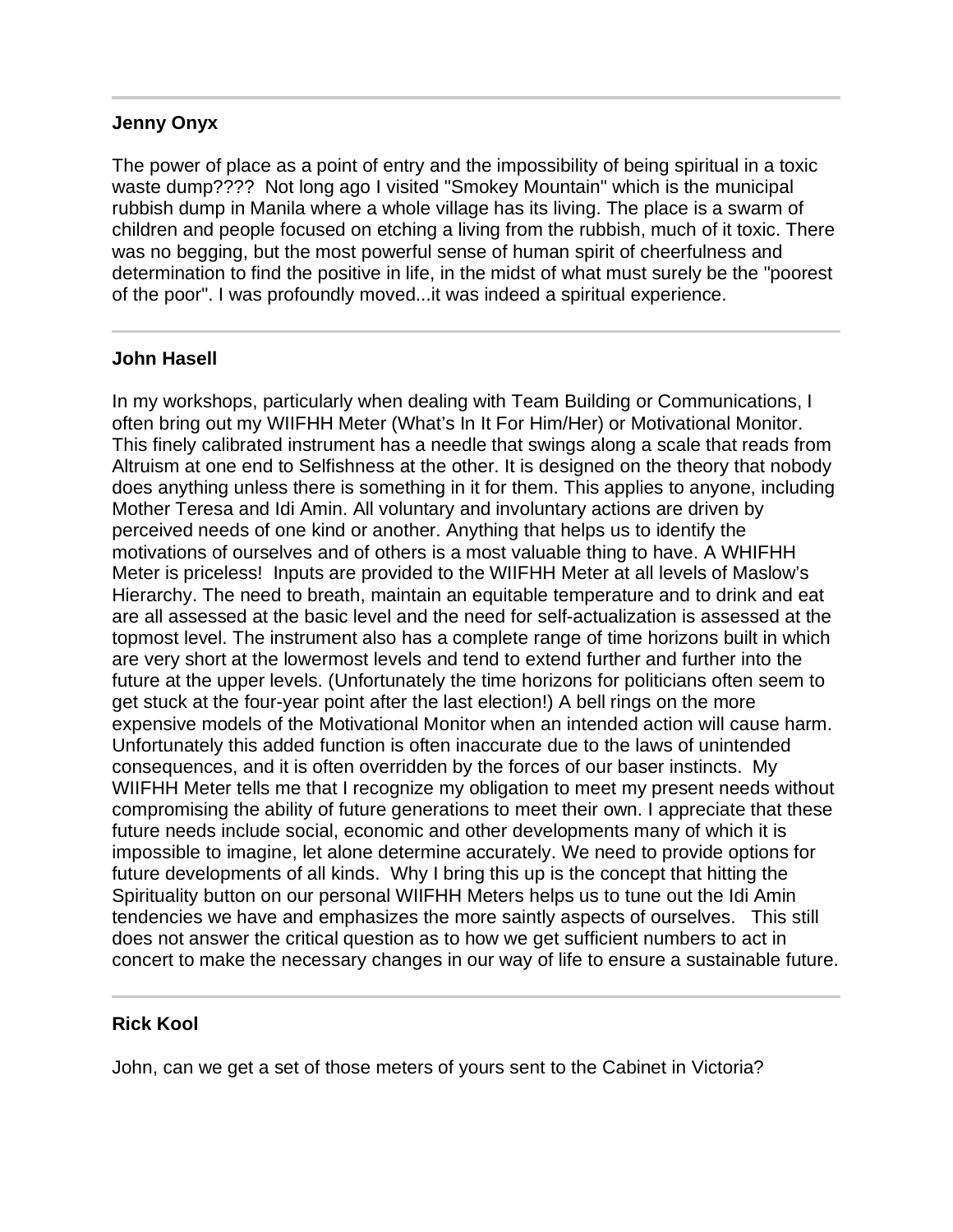#### **Jennie Sparkes**

Hi everyone. I think you cannot 'not' be spiritual. I believe every living entity has a spirit (in an energy form as we spoke of on Monday), which is the 'spark' that ignites the processes that drive our bodies, minds and all life around us. It is my feeling that you can only deny that you are a spiritual being, but that does not stop you from being one. Perhaps this is one of the links that spirituality has with sustainability. People deny too many things to make their lives comfortable. We often use science to justify why it is OK to act or behave in certain ways. Because science is still struggling with the concept of souls/ spirits/afterlife it makes it easy for us to deny its' existence. As long as we deny who we are (spiritual being in many different 'bodily forms') we will deny our relationships with others and nature. Without this sense of connectedness to 'life' and life-yet-to-be we have no incentive to be stewards and act in sustainable ways.

## **Rick Kool**

j

I agree with Jennie that connection to life and the future is pretty critical to our feeling that we need to act in certain ways in order to allow the simple possibility of future to unfold. The difficulty has been, as Herman Daily points out, that in the last 50 years the world has gone from being essentially empty of humans to essentially full, and now we're trying to find, in so many ways, how to live in this 'new world'. And what motivates many of us to act is the sense of the obligation to future generations of all life.

## **Ann Dale**

Ah, Jennie, by denying our spirituality, are we trying then to avoid emotions, and being open, which means also being open to pain?

#### **Jennie Sparkes**

Yes Ann, I believe that people (in general) avoid their emotions like the plague!! In my work in conflict resolution this denial is often the root of conflict. When confronted with internal emotions about something, people don't connect with themselves to ask 'why is it that I am feeling the way I do right now?' instead they react as a means of avoiding or protecting their feelings. They deny learning about who they are instead of living within the emotional plane. As for men, poor men, social norms have evolved that actually place pressures on men to deny the emotional plane that is, what I believe, at the essence of our being. It is refreshing to see more men connecting with this plane of connectiveness to all of life.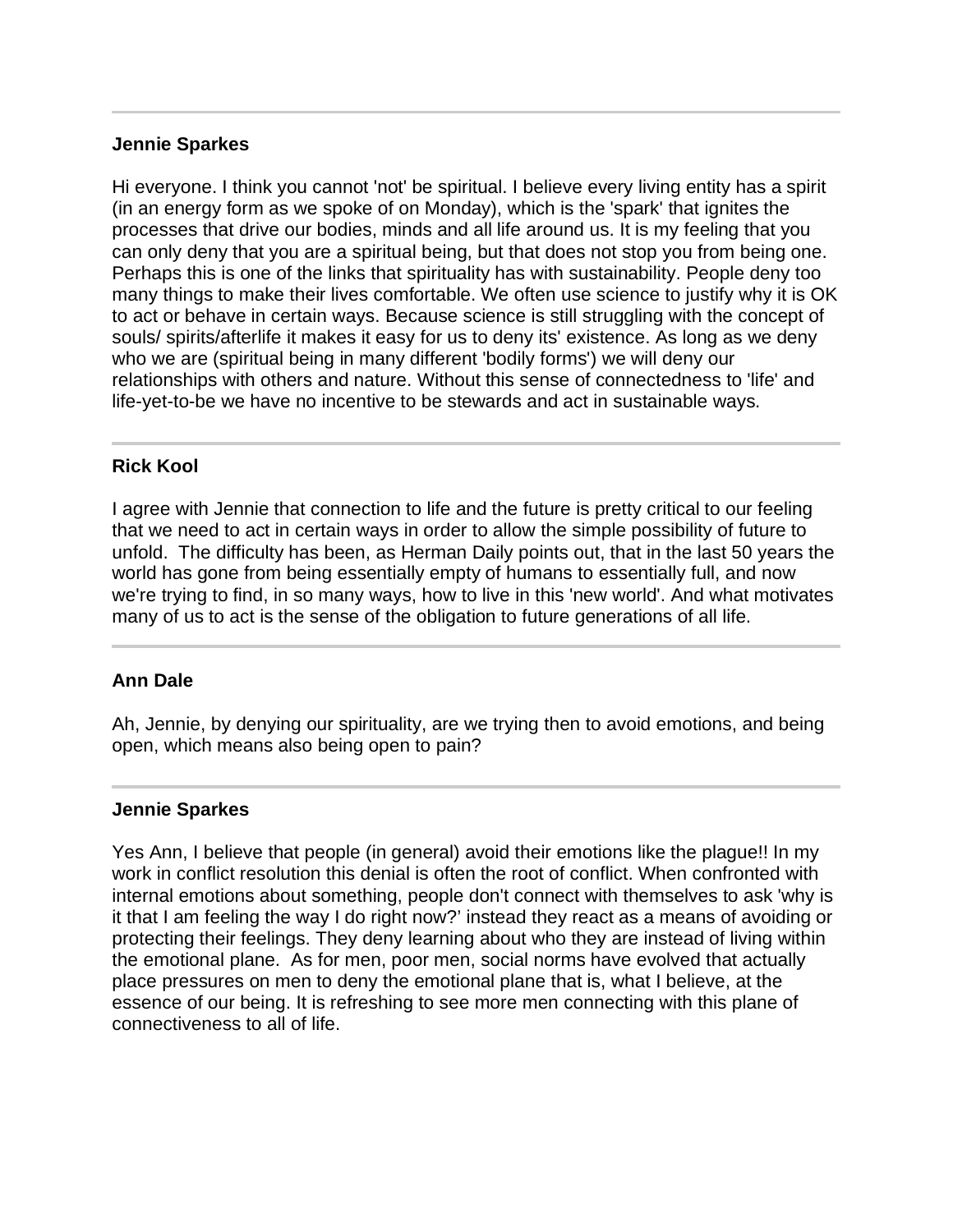#### **Nina-Marie Lister**

By the way, Ann is teasing us -- you all realize she is REALLY on her dock, drinking wine and using her laptop while some of us are in offices pretending... but I digress. I think Patricia's garden image is a great one to illustrate the connection between spirituality and sustainability. Anyone who gardens knows it is therapeutic, healing, connecting, and nurturing (to you not just the plants!) yet it also a profound lesson in acceptance of change and gentle (adaptive?) management. Aggressive control-oriented management doesn't work for the small, limited family garden anyway... isn't that what the earth really is? I love Henry's reminder that the ankh, that ancient symbol of Isis, the moon and female fertility, was the symbol for the MAN and the biosphere programme! Ironic, on so many levels!

## **Lesley Moody**

I

The relationship between spirituality and sustainability is the fact that humans can be sensitive to things undetected physically. That sensitivity can be used as an indicator for action given the value/belief system of the human. Therein lies the difficulty of deciding which V/B system to employ. The connectedness is in the ability imagine existence in the physical world that reflects the art beauty creativity of spirituality.

## **Patricia Roberts-Pichette**

I am having a few problems with defining 'spiritual' and I suspect when we get down to it, each one of us may have different definitions depending on the situation. I do not think I would behaving many spiritual feelings alongside a toxic waste dump most of the time -- but who knows what sort of wonder or connectedness I might feel at this dump site in considering the persistence of life, in spite of its toxic nature; the bacteria and fungi processing it, the insects, birds and small mammals, present brimming with life. On this matter, I do not subscribe to the idea of unhealthy ecosystems. They are all healthy, but for individual species, they may be particularly unhealthy. The ecosystems are doing what they are meant to do - if there is a source of food, something will use it and these somethings form an ecosystem. Thank goodness there are all these organisms that can survive and process (over time no doubt) the most terrible things we humans throw at them. Again, if we are really committed to sustainability, can we afford to continue in this vein? Where are our ethics?

## **Jay Violini**

Connection to future. Apparently many FN leaders base their policies/decisions on a 7 generation principle. I had this discussion with someone else and I am not sure of its practicality. Most people are concerned about their welfare and the welfare of their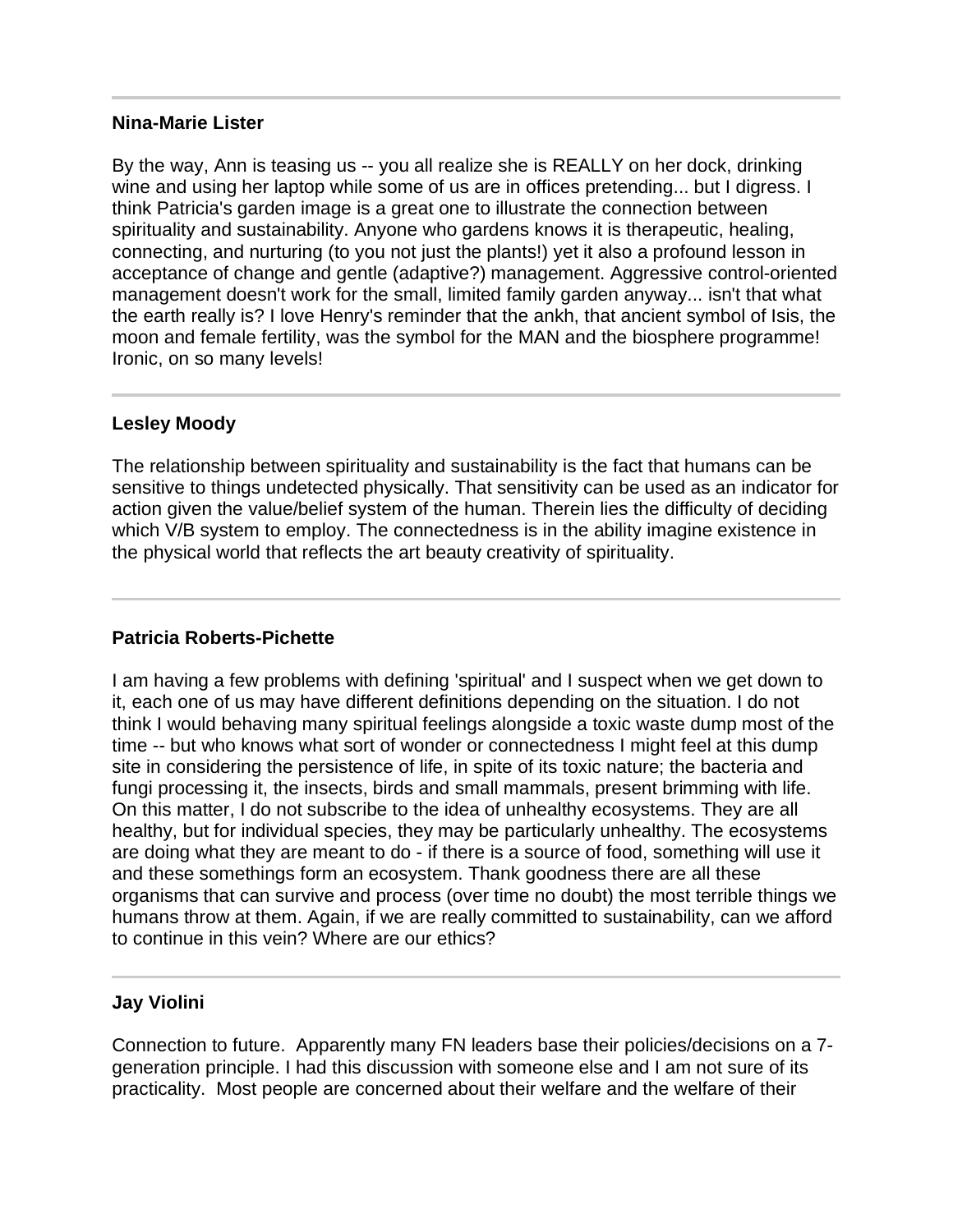immediate family. Not many are concerned about 2nd/3rd or 4th generations. What motivates me to behave sustainably (if I do which I am not entirely sure) is not a concern for someone I may never know or meet but something else. It is a concern for the bigger picture itself in the here and now. I try to remain sensitive to the nonhuman world.

# **Ann Dale**

Jay posed an interesting question, "How do we cultivate these passions (love, compassion, hope, reverence) what are also essential to achieving sustainability?" Paul, can we grow gardens everywhere? and John, can we take everyone in the world on an 'outward bound' experience? Failing that, how do we cultivate these passions, especially in people who have never had an experience with nature?

## **Paul Allison**

Ī

Yes, Ann I believe we can help grow gardens everywhere in fact NASA is working on this for future space travel. By the way while I was at Oxford University Botanical gardens I jumped the garden wall, fence, hedge and realized the earth is one big garden!

 As far as sharing these passions I have seen in my work as a horticultural therapist tremendous changes in peoples lives who become connected to nature. In my work I introduce plants that are used for food, drinks and drugs to act as a bridge and to motivate the clients.

 For example a mentally challenged client said that he was not interested in gardening (according to him it was woman's work). However, he loved coffee. I asked him if he would like to grow his own coffee and he replied enthusiastically. Yes! So I brought in some green coffee beans for him to grow. Every week when I returned he would grab me to show his growing coffee plants. He would show visitors his plants and was incredibly excited when the first flowers and beans appeared. This opportunity led to the client to explore other horticultural activities and soon he became the group homes 'gardener'.

 Bye the way I think that people do value nature. I read somewhere that more people go to parks and zoos in North America than all the sporting events put together and people spend more on gardening than pizza!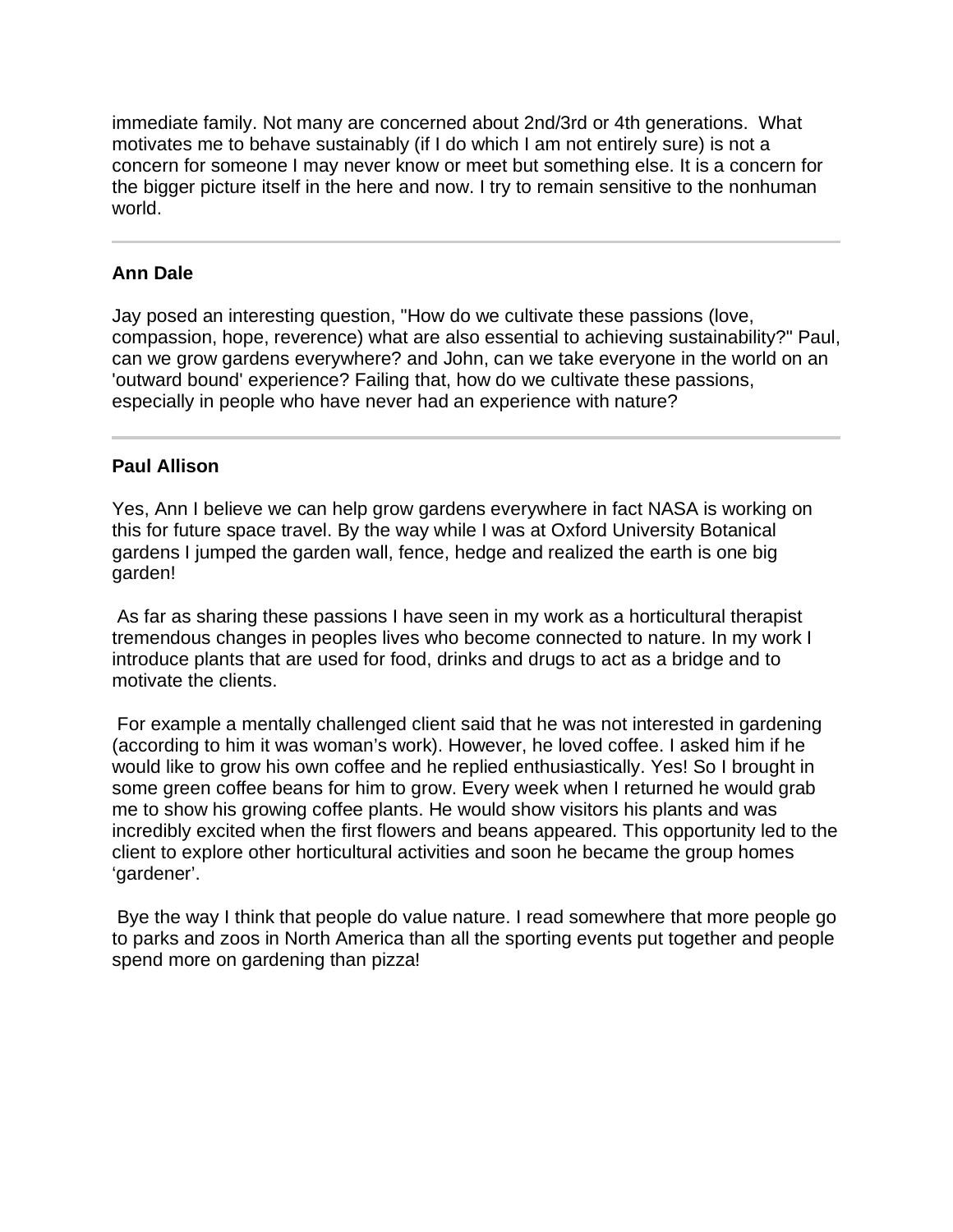## **John Hasell**

I love my garden and particularly the untended Garry Oak Meadow parts of it. My wife is an ardent gardener as were my parents, but I still feel that many gardeners are trying to tame nature rather than live with it. Heresy!!!

As to providing spiritual experiences, the only route that seems practical, particularly with the current state of many religions and the basic right to an education that is spreading throughout the world, is for schools to provide opportunities for students to develop spiritual awareness. I would love it if it were possible for everyone to experience an Outward Bound Course - as Singapore is currently attempting to ensure but this poses financial and temporal problems that I do not see ever being overcome universally!

## **Nina-Marie Lister**

Ann, in response to your question on engendering spirituality in those who have never known nature: (and others who raised it - sorry, I'm starting to lose track of the postings by name, and my system is getting bogged down again with the traffic) As someone who is active in studying, cultivating and promoting urban ecology, I worry sometimes that we limit our perception of nature as exclusively the domain of "wild" and untouched. SO much of our (and the world's) population is urbanized, or living in urban areas that we need to remind ourselves of the often desperate need to re-connect within the city to nature, which is still omnipresent, although subtler, harder to reveal than, say at Lac Maskinonge, where Ann D. sits today! The water's edge, the riverbed, the storm sewer, these are all attractive in a real sense to urban dwellers, no matter how polluted or damaged they may appear to the rural person. I've also been exploring design ideas that relate to urban ecology, especially as they relate to city planning, (something akin perhaps to what Patricia referred to earlier in Ottawa) and I do think that city kids are some of the best learners and most attentive ears where tuning into nature and natural processes alive in the city. This makes them often more ardent supporters of environmental initiatives than their country cousins, who, surrounded by more natural forested settings, may take for granted their bounty. Truly, I've so often seen and worked with inner-city families, often from many ethno-cultural backgrounds, gather like flies to honey at the saddest creek outlet to engage in a community-driven restoration effort, to plant, to garden, to clean-up. It's quite spiritual actually. Too bad that it takes a crisis to bring us together.

## **Rick Kool**

Nina-Marie, As a city kid from Boston, I really first deeply connected with nature in city vacant lots... we knew lots about the nature that surrounded us, and for us it was wildness and wonder!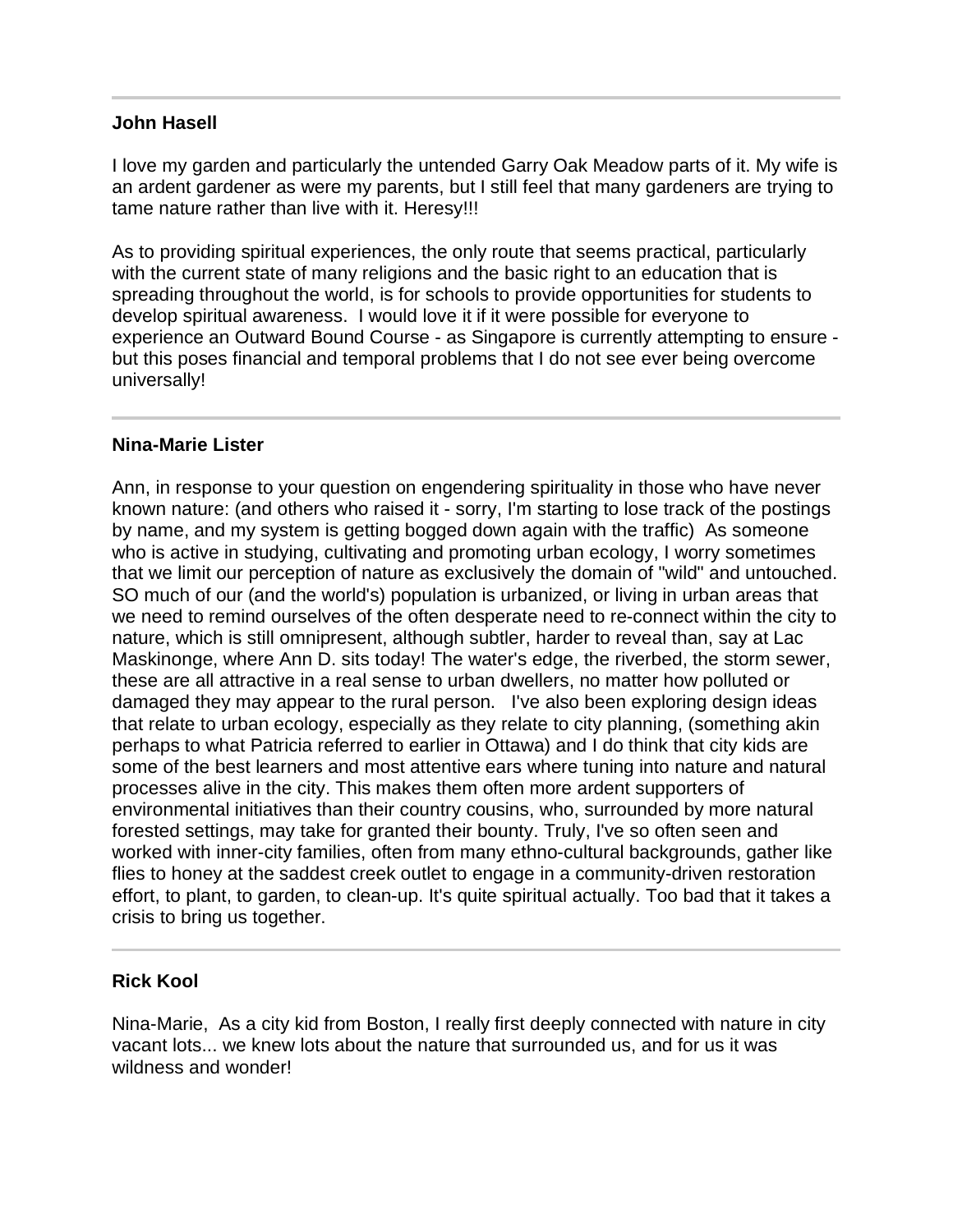## **Rick Searle**

Having had a chance to skim over the past few responses, I would like to pick up on today's theme. It seems to me that the starting point should be: is the sustainability problem a manifestation of a spiritual malaise, individual and collective? If we agree that there is a connection, then we have established a foundation upon which to build our understanding. Personally, I am absolutely convinced of this connection (see my paraphrase of Emerson on Monday). Let me now bring forth another wise person, Stan Rowe, who says: when the self recognizes its source, the sanctity of Nature is restored."

## **Rick Kool**

The connection to the future is an important key... if your version of religion or spirituality doesn't hold much importance to the future, as we spoke of Monday, you're not going to get a very good set of environmental behaviors. Humans can and have, within our Western tradition and for very spiritual reasons, persisted in holy and beautiful projects that spanned generations- the gothic cathedrals, for example. How we again develop that sense of the importance of time and the meaning of our individual lives is an important issue for us, esp. working within faith and spiritual traditions.

#### **Heather Eaton**

I do think there is a difficulty with those who have never marveled at the natural world, experienced the silence of a lake, encountered a moose, or really EXPERIENCED the earth as alive and wondrous. I used to work with street kids in Toronto, and few could relate to anything that was earthy, so to speak. Many of my academic colleagues NEVER get out of institutional or urban spaces. I think that the urge towards resisting ecological ruin and promoting sustainability has something to do with personal experiences of the natural world, that register of great value - not for the self but for the whole of life.

## **Sue Freeze**

Ī

As yesterday, this is hard to keep up with. I find the responses so intense and interesting, I dislike taking time to respond.

Rick K., - Hope is something with which I need to be cautious. If I get too caught up in it, my actions in the present get removed from the imperatives of the tasks at hand because I am trying to manipulate now to create future, instead of letting it unfold based on mindful actions in the here and now.

 Ann - I think impermanence, which if we really understood it, would liberate us. Most of us struggle trying to create permanence (which is related to a fear of mortality) and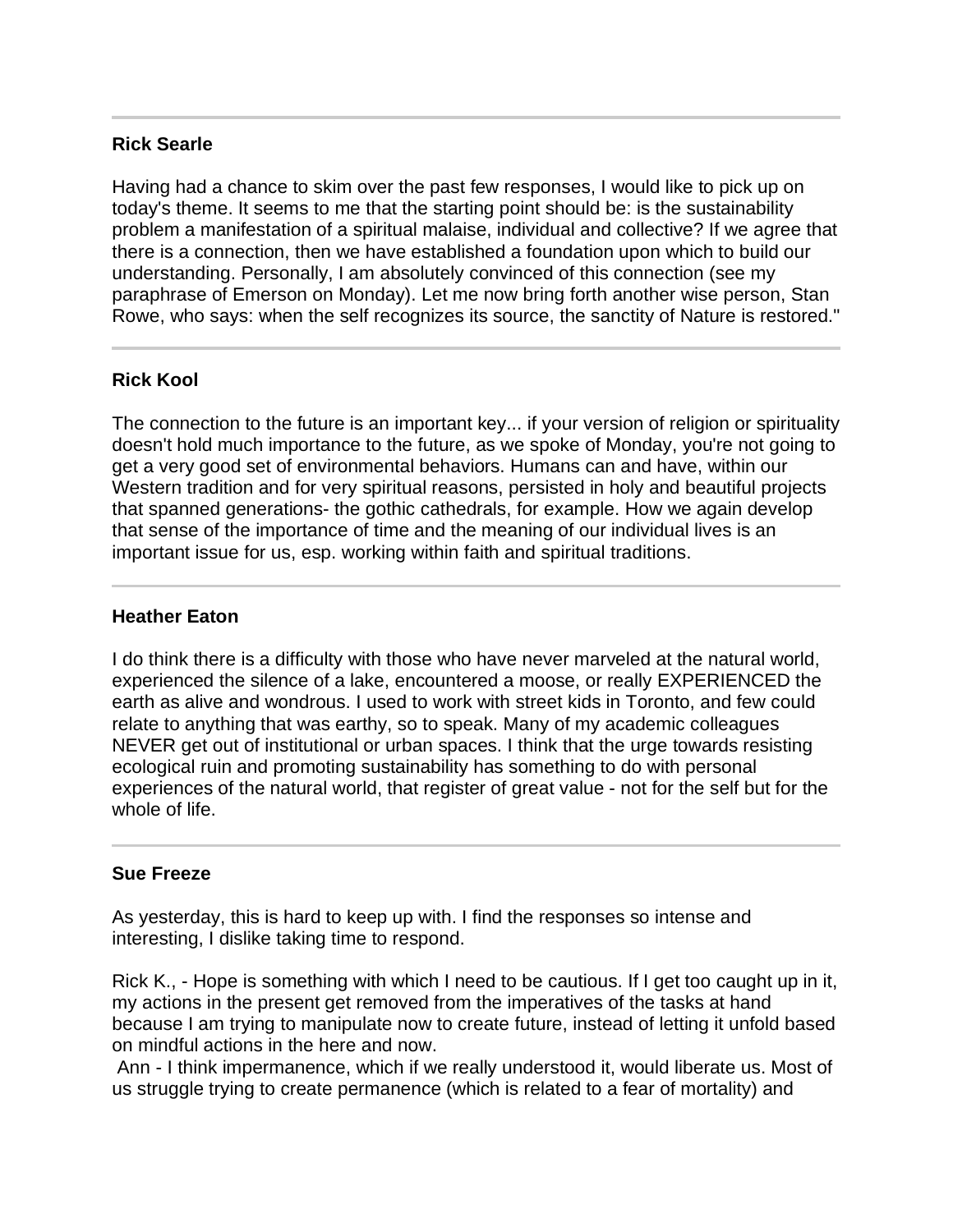overlook the expansiveness of impermanence. The most predictable and inevitable element in life is change. Why can't we spend more time learning to live graciously in flux and less time trying to battle for permanence

## **Sue Freeze**

Jennie, thank you. Your comment resonates within! In keeping with that Rick S., I think the problem is not malaise, but that the spirit is as yet undeveloped. Given our efforts here today, one more step in development takes place.

# **Jay Violini**

Well a good friend once told me if I want to become good at writing then I ought to write. Extending that to passions, I'm guessing that acting compassionately will help me to become more compassionate. I think parents can teach children by example and also through education. I know parents teach their children to share and the benefits from doing so. I think the greatest challenge to cultivating these passions of love, compassion; trust etc is that it requires great risk. I know loving (eros et al) is wonderful but not so easy to do and I would much rather be the recipient of that love rather than the giver. Perhaps that is the problem in a nutshell, waiting for others to take the first step.

#### Ī **Rick Kool**

Heather E., do you know this from Rachel Carson? Rachel Carson has written: "A child's world is fresh and new and beautiful, full of wonder and excitement. It is our misfortune that for most of us that clear-eyed vision, that true instinct for what is beautiful and awe-inspiring is dimmed and even lost before we reach adulthood. If I had influence with the good fairy, who is supposed to preside over the christening of all children, I should ask that her gift to each child in the world be a sense of wonder so indestructible that it would last throughout life, as an unfailing antidote against the boredom and disenchantments of later years, the sterile preoccupation with things that are artificial, the alienation from sources of our strength."

## **Heather Eaton**

Rick K., - I LOVE it - perfect. No I do not remember it, but am very familiar with her writings. I consider spirituality and wonder of life to be intimately connected - and wonder is a power, and it is often activated when there is destruction of the object of wonder - thanks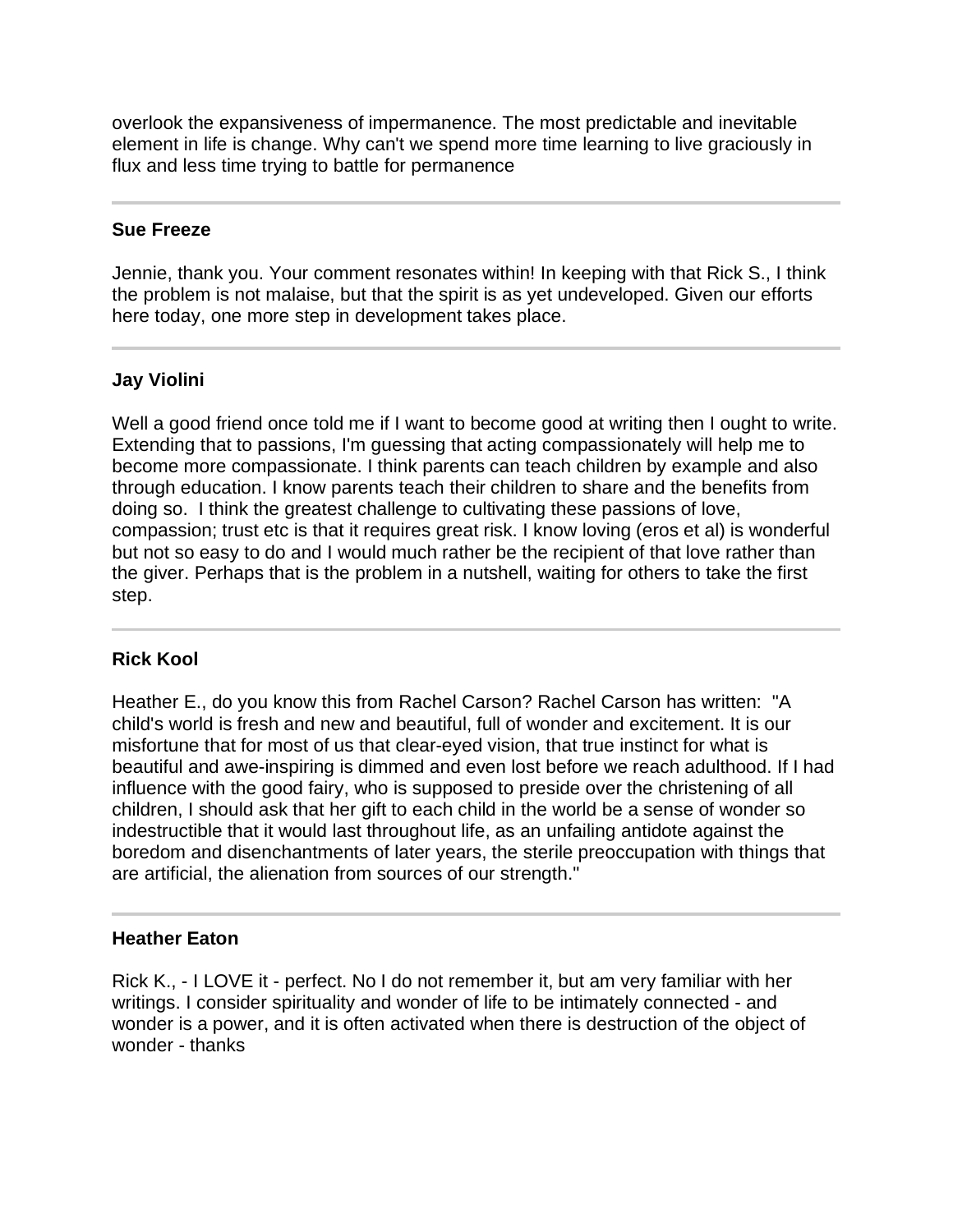#### **Nina-Marie Lister**

I wonder if spirituality (and our related or possibly derived sense of ethics) may not in fact be a key to changing our actions and behaving more sustainably for precisely the reasons suggested by Patricia R-P and Henry: in short, because we can't really "ruin" or "collapse" the earth's ecosystems except for ourselves (and a good many species whose needs are similar to our own of course), the one thing we CAN do is change our behaviors fundamentally, from the inside out. I alluded to this the other day when I said that we pride ourselves as capable of both destroying and "saving" the planet. I agree with Patricia, that "unhealthy" ecosystems are a human-oriented judgment. If we persist in pushing earth's ecosystems into increasingly "toxic" (other) states unsuitable for humans and company, we will surely not kill them, just eventually make them uninhabitable for ourselves. The result? We will be not-so-gracefully selected out... possibly by Henry's well-chosen endocrine disrupters! What hubris would lead to such a fitting conclusion for our species: a bunch of feminized global leaders unable to reproduce, sitting on the edge of the toxic waste dump, brimming with methane and sulphur-breathing new life forms!

## **Heather Hamilton**

Ann D., I have some other questions as well given what I am seeing on the news these days. How can someone who is dying of starvation or aids in Africa be spiritual or even begin to reach toward sustainability for themselves or their families or their countries?

#### **Heather Eaton**

l

Heather H., I think about this a lot - and to me spiritual awakening is not confined to the good experiences of life - it is a seeing, a knowing, even in the midst of great despair which does not mean that misery has any intrinsic value, but that there are no experiences where a living spirituality is not present. The relationship between spirituality and ethics, where one makes judgments about moral norms - that living in such dire poverty is unacceptable and should weigh heavily on everyone.

## **Rick Searle**

Heather's comment about humanity being possessed by a radically anthropogenic worldview which fosters the notion that human needs and wants take precedence over those of the planet cut to the quick of the sustainability challenge. And, as I alluded to earlier, encouraging spiritual growth can be the equally radical approach to transforming that inherently unsustainable worldview into one which truly honours and respects the Ecosphere and engenders humility and caution.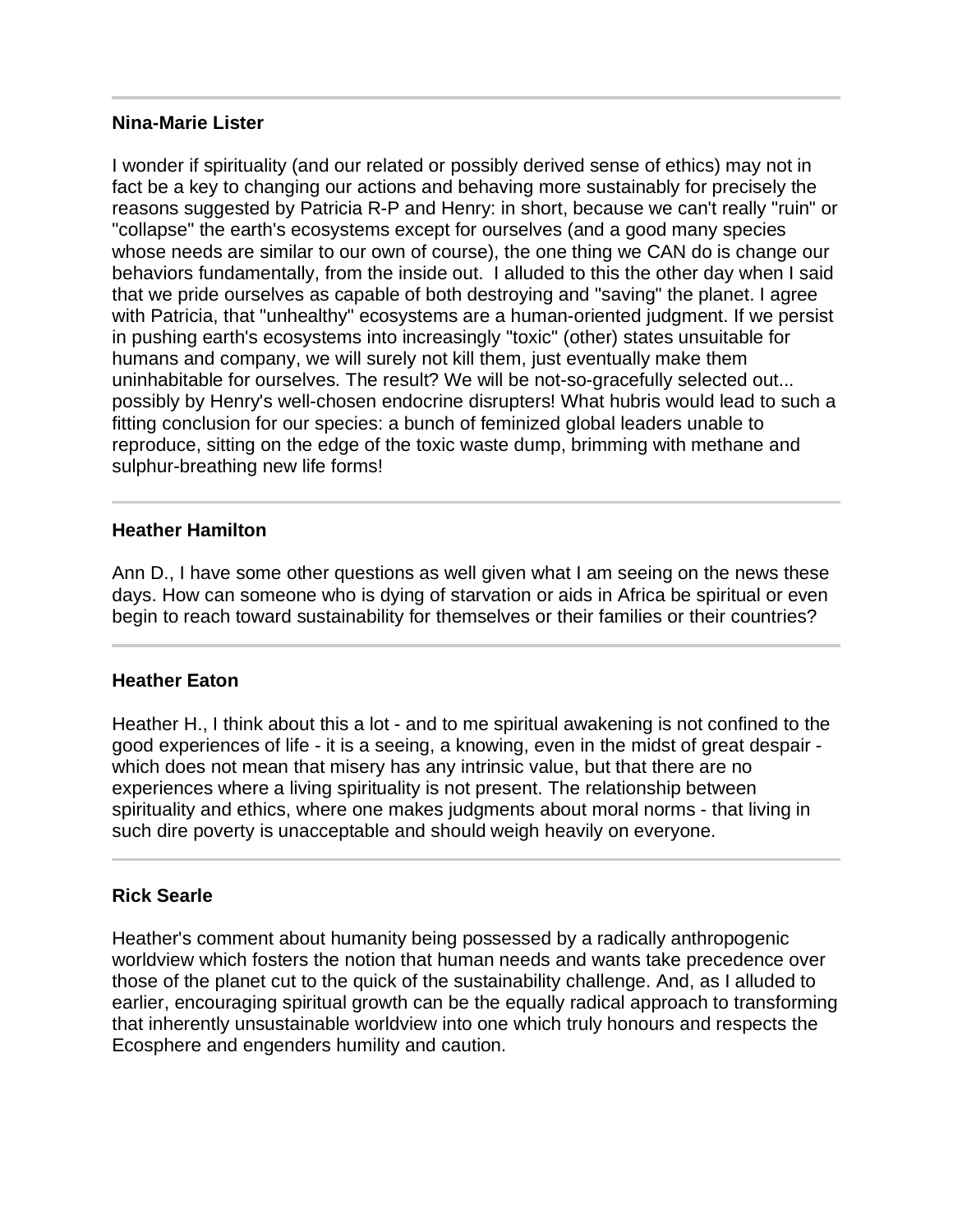## **Henry Regier**

Concerning impermanence, that's all we've got. I read recently that death is the end of life.

# **Ann Dale**

Henry, perhaps a belief in spirituality makes one's own permanence have more meaning?

## **Jay Violini**

Rick K., I think many religions believe that this world is a temporary place. That will undoubtedly lead many to believe that they ought not to waste time on something that is temporary. Probably those religions that believe in reincarnation have the greatest place to teach about the importance of future generations. That is why I am unsure of the validity of appealing to the future from a religious perspective as a motive to behaving sustainably but who knows.

## **Rick Kool**

Good point, Jay... it may depend if you think that the end is soon, or much later! But even Brigham Young, whose Mormon's believed that the end-time is near, enjoined the Saints (as they're called) to take care of the Garden that God gave them (the Utah Valley), using the Genesis 2 story as his guide. I'm sure that Brigham would be pretty pissed off if he saw the state of the Utah valley these days!

## **Jennie Sparkes**

John you posted about 45 min ago that you believe that one critical attribute we have, as human beings, is our ability to operate on a spiritual plane and to illuminate our thoughts and actions in the light of that. I believe that a critical attribute we have as humans is our capacity to communicate, including about our emotional or spiritual planes. I am not sure that other animal and life forms don't operate on a spiritual plane, we just can't communicate with them to know. I also agree in part with your other comment that we "fail to be fully human if we lack that connectedness with the world about us" and would like to expand it to include..."the connectedness with the world within us" as well.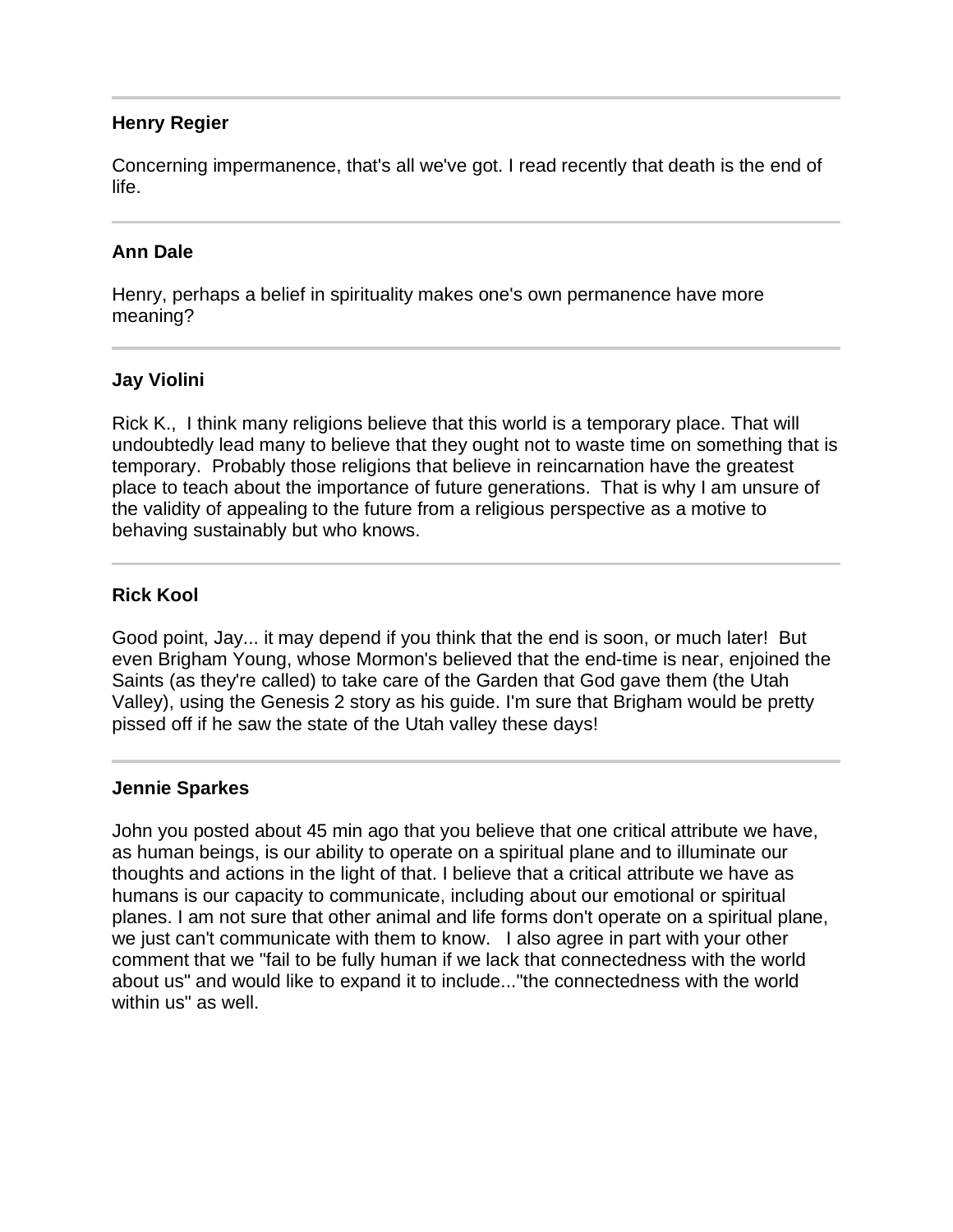#### **John Hasell**

Jennie. Thank you - that is why I mentioned not wanting to put other creatures (fauna or flora) down as we do not know what they experience in a spiritual sense but they certainly are a part of our spiritual experiences. I also agree that we need to understand our own inner world as well as the one about us. I often think that we need to start by caring for ourselves before we can really care for others and then care for the world about us and the temporal world to come. Right on - we can communicate, I only wish I could do it better!!

#### **Michael Picard**

The question, why be spiritual, has led some to assert that spirituality is not an option. I think almost it is all about option. If we are all already spiritual, then I guess spirituality is not part of the solution. We already have it, but we don't yet have solutions to the problems of sustainability. Or if we have solutions, we are not implementing them, and this despite our spirituality. If we need to become more spiritual, or more conscious of our spirituality, in order to move toward sustainability, then once again it is all about choice, about opening up. Our given spirituality may be part of the problem.

## **Rick Kool**

l

Michael's point is a good one- our form of spirituality, and the things that we (in both western and eastern civilizations) worship and have imbued with Holy Spirit, may be part of the problem.

#### **Heather Eaton**

Michael - the potential of a developed spiritual life is always present - but we can choose to develop it or not, engage in the disciplines or not. In many eastern traditions to be spiritual is to engage in spiritual practices, and often in the west it is about beliefs a bit simplistic - but if we considered spirituality as a dimension of life, all life, of the universe, that the universe is a physical, psychic and spiritual reality, then the challenge is to be come aware, awake, rise up, climb the mountain, go to the desert, go on the journey - or whatever metaphor works.

## **Jay Violini**

j

Michael, I'm not sure our given/chosen spirituality is part of the problem; rather it remains yet too narrow in its application. I don't think spirituality in any sense can be a problem though in some cases it may not yet have reached the depths or heights of sustainability. Well personally this brings me back to Corporations and how I believe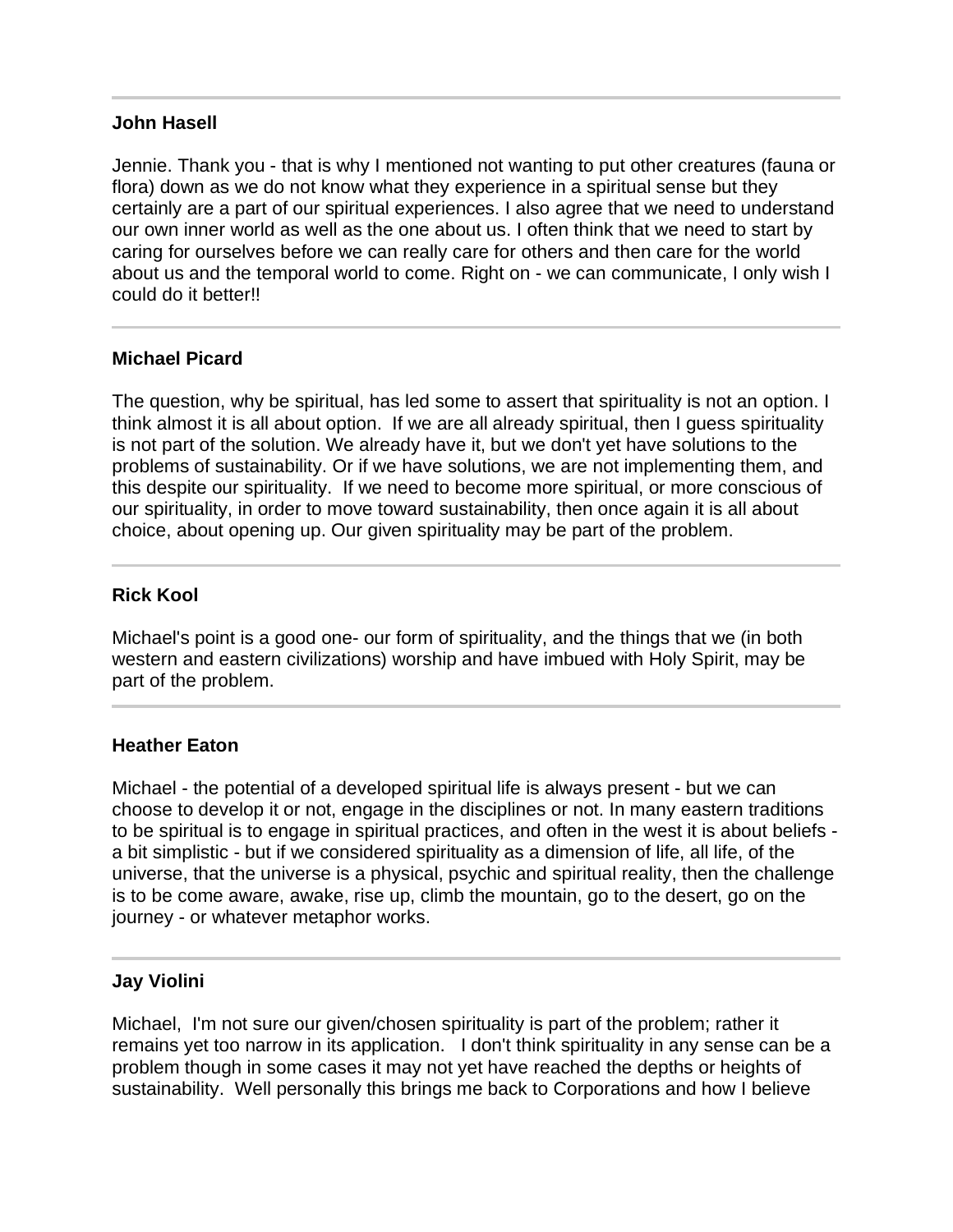and you Ann and myself discussed that they are Aspiritual by definition and behavior. Their aversion to spirituality diminished the human, nature, and animals. Spiritual people cannot be spiritual at work and this may be a big part of the problem.

## **Patricia Roberts-Pichette**

Michael: Not sure that spiritually has to be the basis for sustainability but on an individual basis may certainly have an influence. We have not yet touched on the aspect of greed, of the whole desire, perhaps push by economists to consume, increase the bottom line by consuming more and come of what we do not need; of obtaining more 'things' so we will be happy. Does wealth or 'things' produce happiness? Certainly they do not in our current western worldview produce sustainability. This is where the matter of sustainability and acquisitiveness collide. It also brings up the question of ethics. What has happened to Canadian society with respect to ethics, or should I say moral behavior? Is our western society moral?

## **Jenny Onyx**

l

j

Michael, But then the logic is that if our existing spirituality is part of the problem, we may as well stop being spiritual.... that makes no sense. I think we have to see spirituality as a journey, a movement towards enlightenment or wholeness or connection, and part of that journey will be a growing awareness and reverence for the earth and for life. But while spirituality may not be an option, we are not all at the same point in the journey.

## **Michael Picard**

Heather wrote: "if we considered spirituality as a dimension of life, all life, of the universe, that the universe is a physical, psychic and spiritual reality, then the challenge is to be come aware, awake, rise up, climb the mountain, go to the desert, go on the journey" I agree with what you said. I was struck by this point, which evokes one definition of spirituality. I wonder how that definition in particular is related to the sustainability and sustainable development?

## **Jay Violini**

I think Hawken was one who spoke of restoring rather than sustaining. If we are so far behind that even behaving sustainably from here on out will not approach equilibrium at best. Not sure what this has to do with spirituality but behaving sustainably may not be enough though a good start I suppose.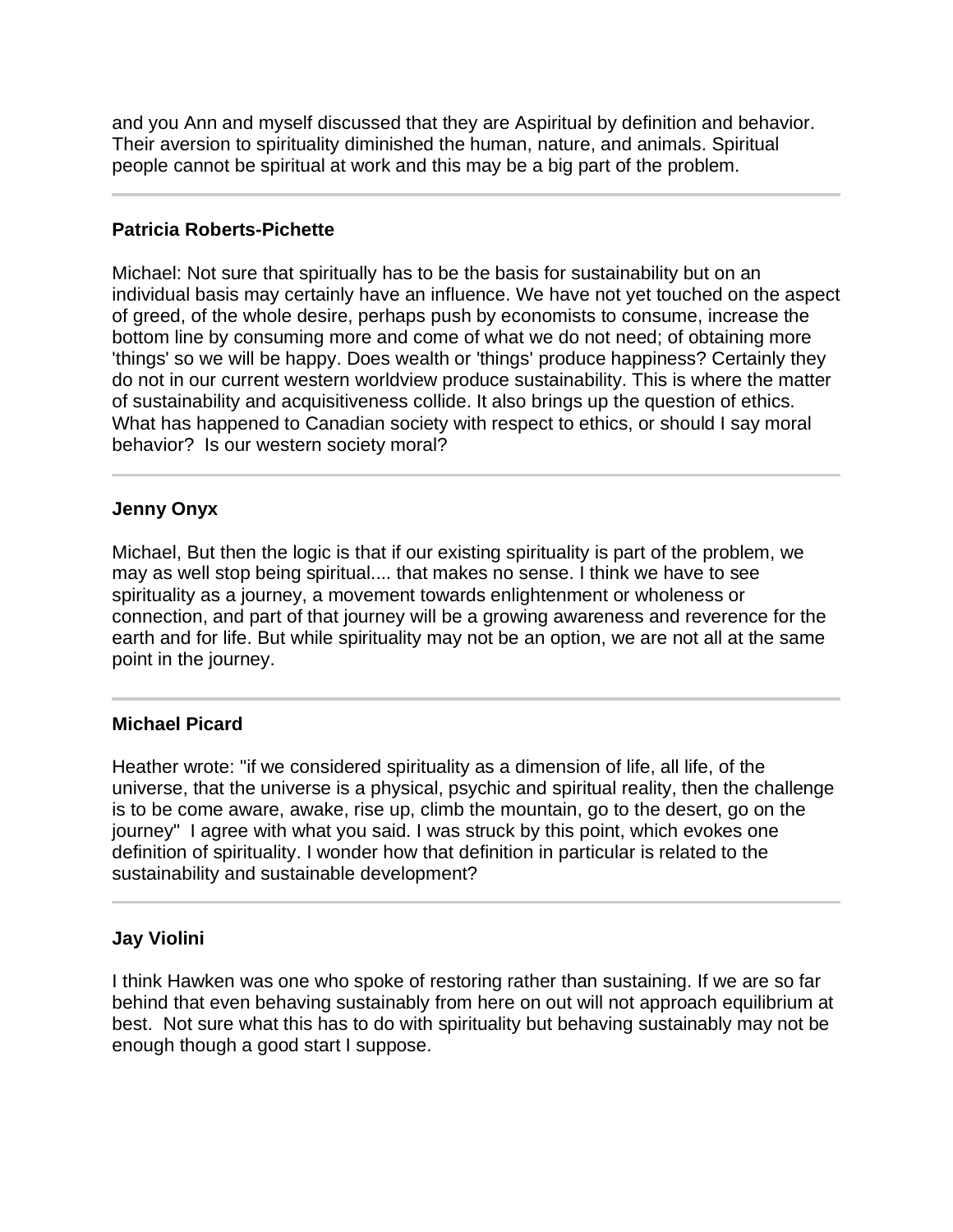## **Ann Dale**

I think I now accept that perhaps spirituality is innate, given the beautiful quote by Carson, it melted all my resistances, my fears evaporated:) And this gives me hope, if it is indeed innate; we need only to re-awaken it, something that may be doable in my lifetime? Thoughts?

#### **Henry Regier**

Jennie Sparkes: Some decades ago Ortega Y Gasset wrote a book "On Hunting" in which he inferred that the prey eventually communicated surrender or a gift of itself to the predator before accepting the fatal shot. Aboriginal hunters with whom I have communicated may hold similar views.

#### **Ann Dale**

Ah, Henry, when we said goodbye to our beloved Kara Mia, she turned her head three times to our dear vet who had come to the lake for us, and literally you could see her give him permission, and after, we all wept. So, it is not just predator/prey, but with trust and love, can cross species. And perhaps that is what it is all about, tapping into that openness we all had as children, re-awakening it, and giving it light again.

#### **Jay Violini**

Ī

Aye Ann, I know I never shot another animal after I felled a squirrel from the tree and he lay on his back still breathing. At the age of 10 or so that was the end of my killing. That squirrel paid the price to teach me a lesson about life and transformed me in ways I do not yet know. I suppose than spiritual teachings/life lessons are not something we can necessarily willfully create.

#### **Isabel Cordua-von Specht**

I'm sorry everyone, The Royal Roads external internet connection crashed at this point in the dialogue and we were unable to continue. We will reconvene on Friday, and trust the problem will have been resolved and won't recur on our final day of discussion. Thank you all for your contributions today! We hope to weave some of these loose ends together on Friday. Ann ... enjoy your wine on the dock.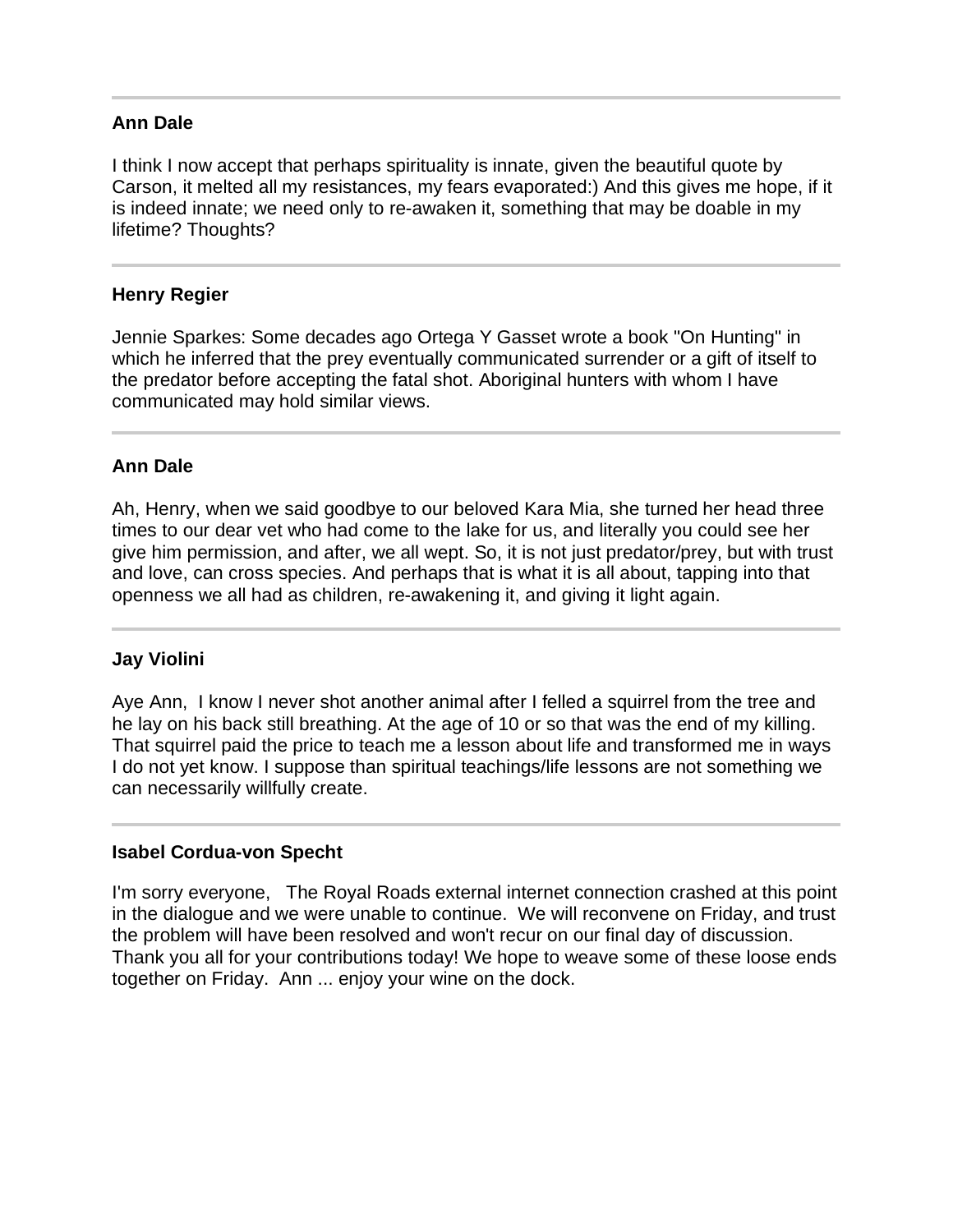**Day Three:** The Connections - Spirituality & Sustainable Development

#### l **Ann Dale**

My apologies for our black-out on Wednesday, and Nina-Marie, and friends, I found a wonderful bottle of red wine called "Annie's Lair" that I highly recommend. It seems we may have agreement that spirituality is not a prerequisite to sustainability, but could be called a facilitating condition. We have identified as key dimensions of spirituality a connectedness to nature and each other; a sense of wonder and respect for life; mindfulness; and a sense of responsibility and obligation to live in harmony and balance, which could assist in fostering sustainability. And indeed, it may be innate? Today, I suggest we stick with one topic and explore it in depth. What are the connections between spirituality and sustainable development and how can we mobilize these connections for the benefit of both? John, would you briefly re-introduce the WIIFHH?

## **John Hasell**

In my workshops, particularly when dealing with Team Building or Communications, I often bring out my WIIFHH Meter (What's In It For Him/Her) or Motivational Monitor. This finely calibrated instrument has a needle that swings along a scale that reads from Altruism at one end to Selfishness at the other. It is designed on the theory that nobody does anything unless there is something in it for them. This applies to anyone, including Mother Teresa and Idi Amin. All voluntary and involuntary actions are driven by perceived needs of one kind or another. Anything that helps us to identify the motivations of ourselves and of others is a most valuable thing to have. A WHIFHH Meter is priceless! Inputs are provided to the WIIFHH Meter at all levels of Maslow's Hierarchy. The need to breath, maintain an equitable temperature and to drink and eat are all assessed at the basic level and the need for self-actualization is assessed at the topmost level. The instrument also has a complete range of time horizons built in which are very short at the lowermost levels and tend to extend further and further into the future at the upper levels. (Unfortunately the time horizons for politicians often seem to get stuck at the four-year point after the last election!) A bell rings on the more expensive models of the Motivational Monitor when an intended action will cause harm. Unfortunately this added function is often inaccurate due to the laws of unintended consequences, and it is often overridden by the forces of our basic instincts. My WIIFHH Meter tells me that I recognize my obligation to meet my present needs without compromising the ability of future generations to meet their own. I appreciate that these future needs include social, economic and other developments many of which it is impossible to imagine, let alone determine accurately. We need to provide options for future developments of all kinds. Why I bring this up is the concept that hitting the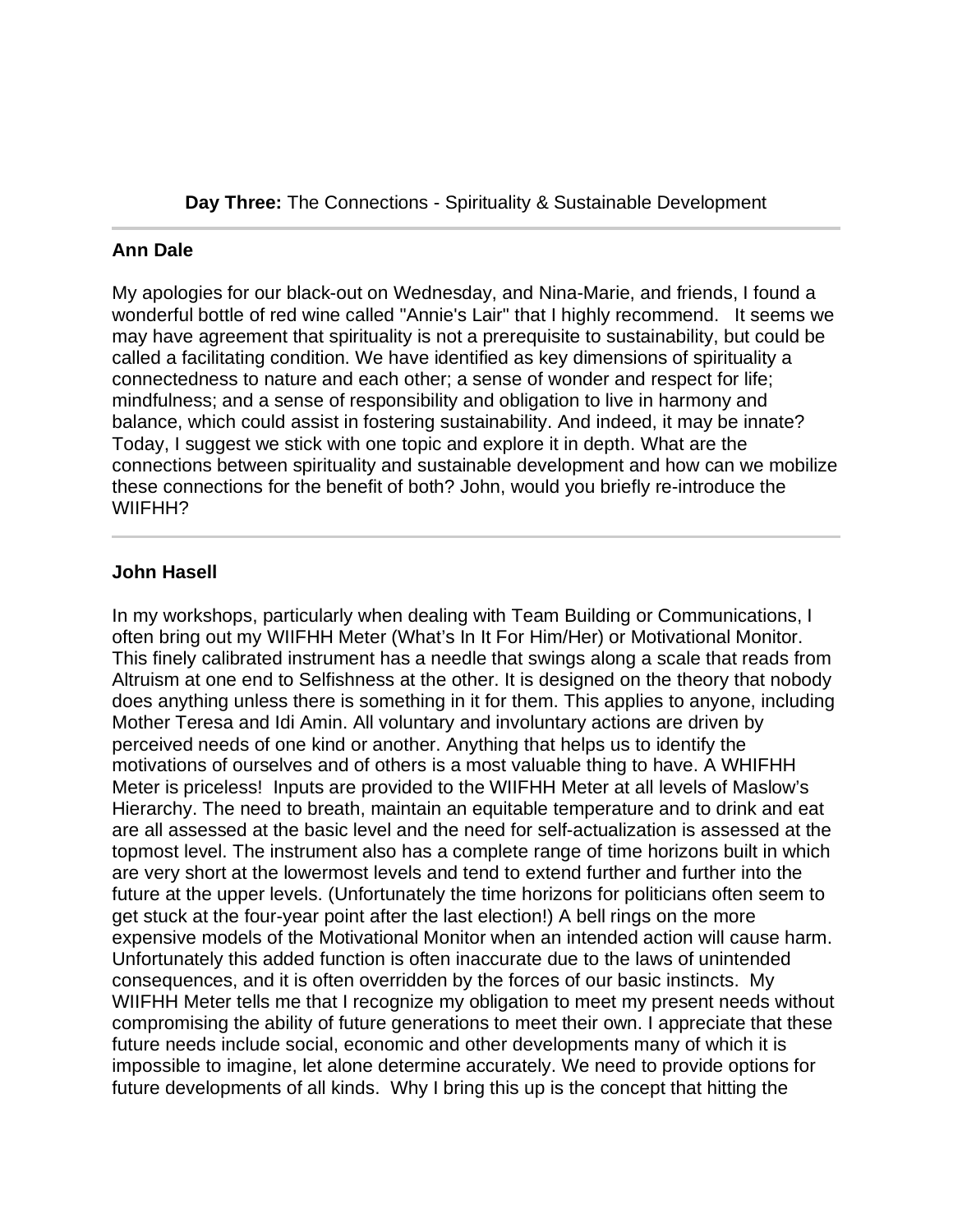Spirituality button on our personal WIIFHH Meters tunes out the Idi Amin tendencies we have and emphasizes the more saintly aspects of ourselves.

## **Jenny Onyx**

On rereading our postings, which I enjoyed very much, I seemed to detect several emerging paradoxes. One is the relationship between future generations (one of the criteria of sustainability) on the one hand and the here and now (being in the here and now seems to be part of the spiritual experience, or rather being aware of the whole, but not focused on a linear future). Another is the apparent contradiction between the recognition that human attempts to control nature for our own ends has been disastrous for the planet, and yet we have been debating how to impose a spiritual sustainability awareness on others. that issue of control I think is a difficult and central issue that we need to address. Perhaps spirituality provides a way forward to sustainability rather than being a precondition. Or perhaps an awakening of the need for sustainability creates a new emergent spirituality. Or perhaps spirituality is part of the glue that permits a reconnection between our various silos.

## **Henry Regier**

I

A year ago I was invited to cogitate on the meaning of sustainable development with respect to fish and fisheries. After reflecting on decades of direct personal experience with different kinds of 'fisheries' (commercial, commercial industrial, artisanal, recreational, ceremonial, non-lethal, observational naturalistic, etc.) and what was being offered as approaches to sustainability, I sensed empirically that we were already moving beyond 'sustainable development' as a slogan to 'reciprocal responsibility' and/or to 'caring sharing.' On re-reading the many items of the last two e-dialogues, I infer that my notion of 'caring sharing' related implicitly to some connection of selected connotations of spiritual and of sustainable as elaborated in our two preceding edialogues. Maybe.

## **Ann Dale**

Jenny, do I "hear" you correctly, that spirituality and sustainability are compliments? Henry, can you be sustainable without being spiritual?

## **Jenny Onyx**

I

Yes, I am beginning to wonder what the difference is. The two concepts seem to be converging, in a way that I had never thought about before. Under what conditions could we imagine a sustainable world, which was not highly spiritual? Or own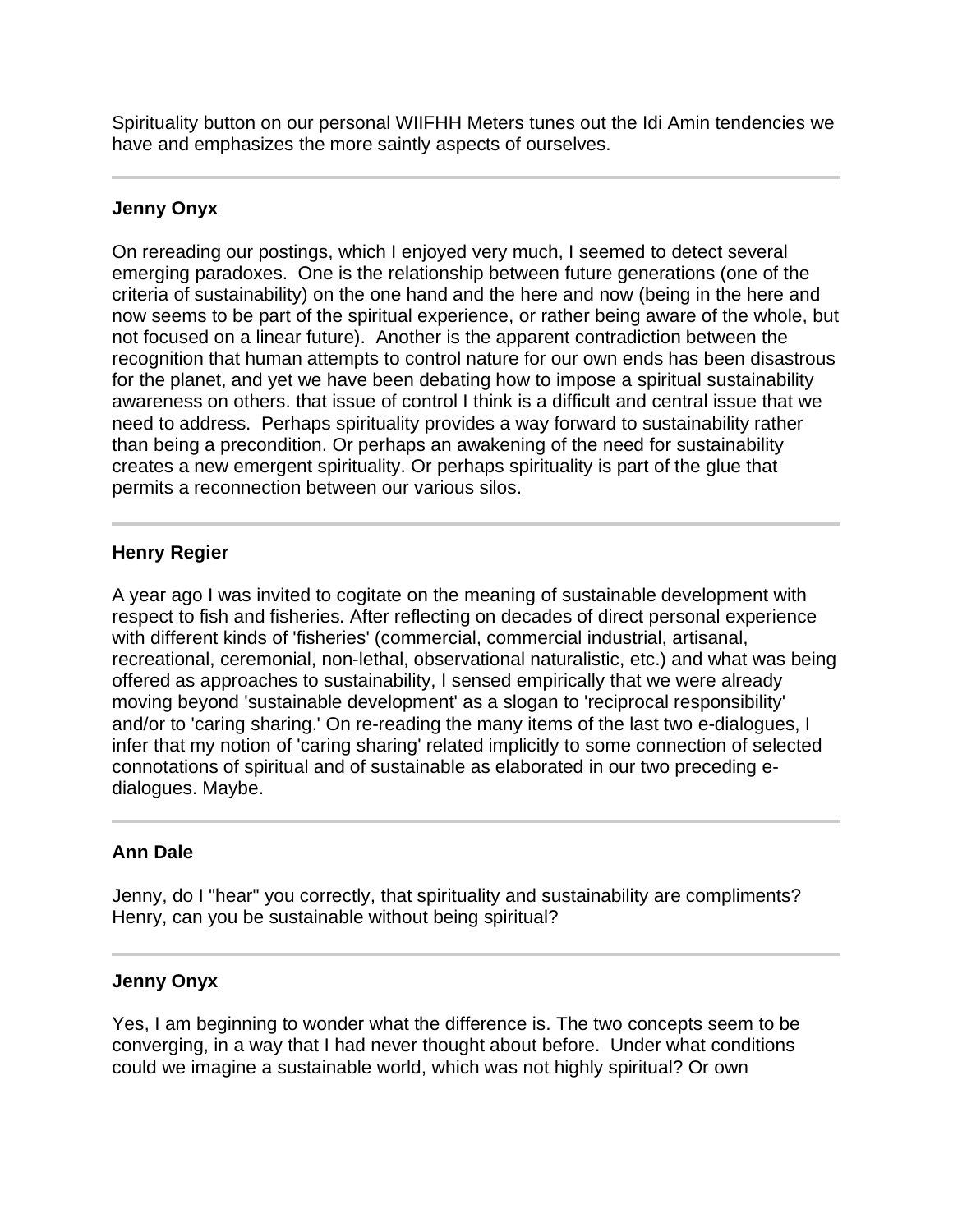sustainable practices that did not entail spiritual growth?? Perhaps an autocratic regime of compliance? But that would not be self generating, and hence not 'sustainable'.

#### **Henry Regier**

Ann: sustainable and spiritual - each term is rich in connotations and some within a set are mutually inconsistent, I sense. Suppose each set is demarcated by an encompassing circle and that the two circles can overlap, as in a Venn Diagram. I interpret the contents of the preceding e-dialogues, and especially my own! to imply that the region of overlap or connection is not large.

## **Rick Kool**

I

Sustainability and spirituality... both are calls to action, but of a very different kind of action. The work of living within the means of nature, of living simply, may have its own spirituality. So is sustainability just another way of living spiritually? As I asked Michael last time, is it a \*necessary\* way to live spiritually? Can we even claim to be following a spiritual tradition if we are \*not\* living sustainably? And if that might be so, can any of us make such a claim?

#### **Patricia Roberts-Pichette**

Well, about the relationship between spirituality and sustainability. Should be easy to say the connection is direct, if we all agree on the summary Ann has made. If it is direct, and we all have a spiritual life (whether we recognize it or not) how come we cannot make the connections, why do so many of us leave our spirituality at the door when it comes to work, or seem to think our CEOs, senior management, or senior politicians leave their's behind when they make decisions for the betterment of the country, the betterment of the company, the betterment of the shareholders? It seems that it is unbusinesslike to talk of spiritual values, to talk of ecological values, because there are no immediate financial gains from taking them into consideration. They we have potable water problems and smog days. What happens when something like a spiritual value 'is taken into consideration'? That usually means 'yes we agree, unless it diminishes the bottom line'. It is usually conceived as more expensive or too much trouble ... I have recently had such an experience in Ottawa with the Planning Board. A healthy 50-70 year old elm, and a somewhat younger ash stood on city property alongside a section on which a house was to be built. I explained the importance especially of the elm, and was told my concerns would be taken into consideration. No doubt they were, but the trees were cut down, being in the way of the builder (they were not really), but now it is too late, they are gone. There is a lot more to this example (tree roots to help stabilize a very unstable slope, shade, and the rareness of healthy elms), but this bit will do to illustrate.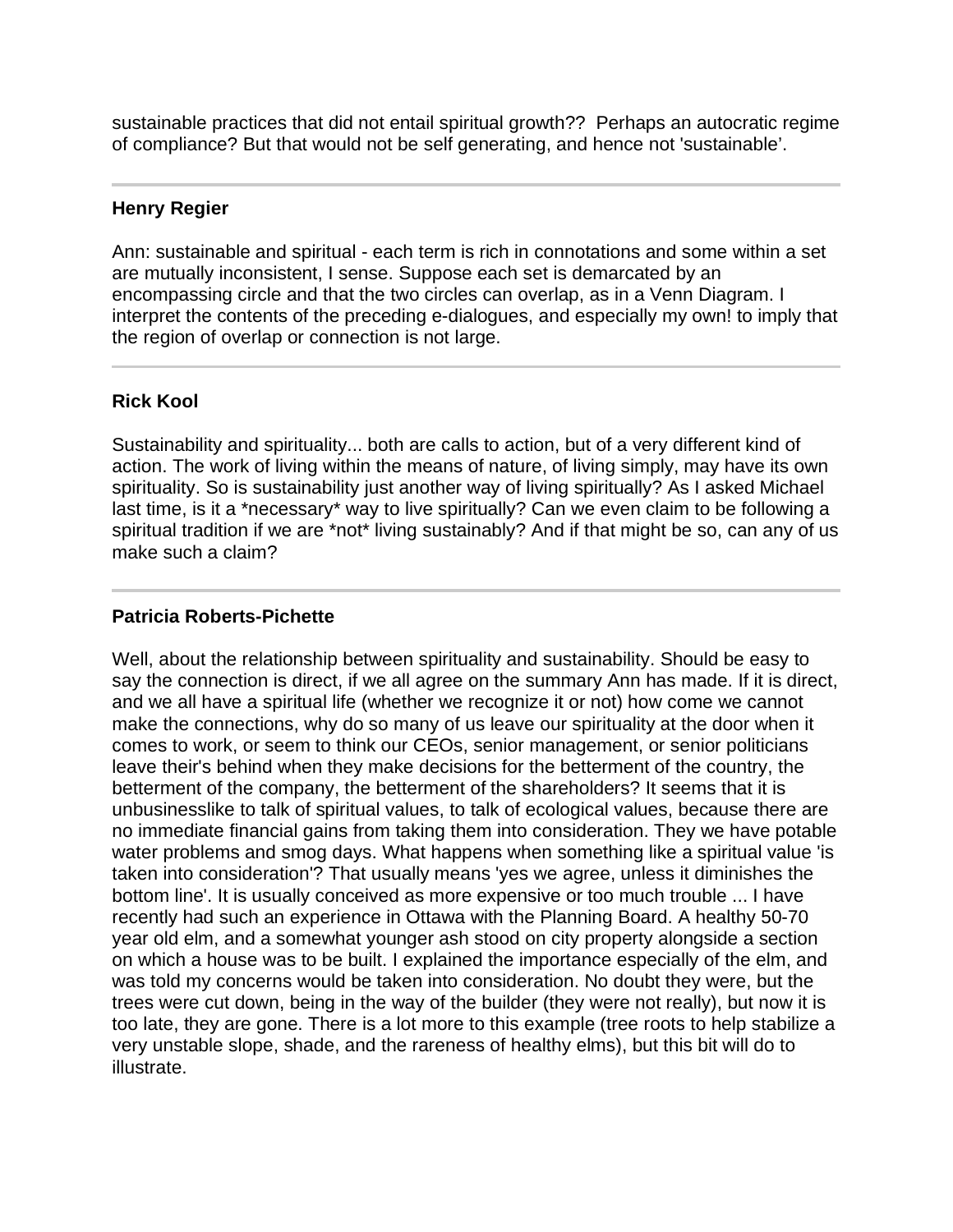## **Rick Kool**

Henry, Could you spell out a bit more about 'reciprocal responsibility'... what kind of responsibility do the parties have to each other?

## **Lesley Moody**

Reciprocity is an earmark of social balance/social capital. That furnishes a "link" as it is communication device among humans. It is borne of individual beliefs/values.

## **Jennie Sparkes**

l

I believe that social capital is a key connection between the spiritual realm and the sustainability of the planet and its inhabitants. Social capital is about the capacity of society to collaborate towards a common purpose. This capacity is dependent upon the values a group in society holds. If the values reflect an ethic of caring, stewarding and nurturing towards other life-forms this will contribute to sustainability of both the social and ecological systems while maintaining economic activities at a level that do not accelerate the entropy of the natural system. Values, I believe, are a reflection of who we believe we are as an individual. I believe that a growing segment of society relies on media to define 'who they are' and opposed to their own inward journey. As a result values are based on what is popular as opposed to what holds truth as being right, or just or fair. This knowing comes from your spirit, not TV (except for the Simpsons!)

## **Rick Kool**

"collaborating towards a common purpose..." This is what we're looking for, isn't it. There is a movement towards this collaboration, but still it is very small in the scheme of things. And yet, the "diffusion of innovation' literature tells us that repeatedly, new ideas, once a critical mass is generated, become inevitable. So we are all looking for those places where we can increase numbers and increase, as Jenny says, this collaboration!

## **Jenny Onyx**

Yes, Jennie, social capital. But especially it is the notion of reciprocal responsibility. In Patricia's example (and I know many similar) it the lack of reciprocal responsibility, and I guess the playing out of the disconnection we have all observed.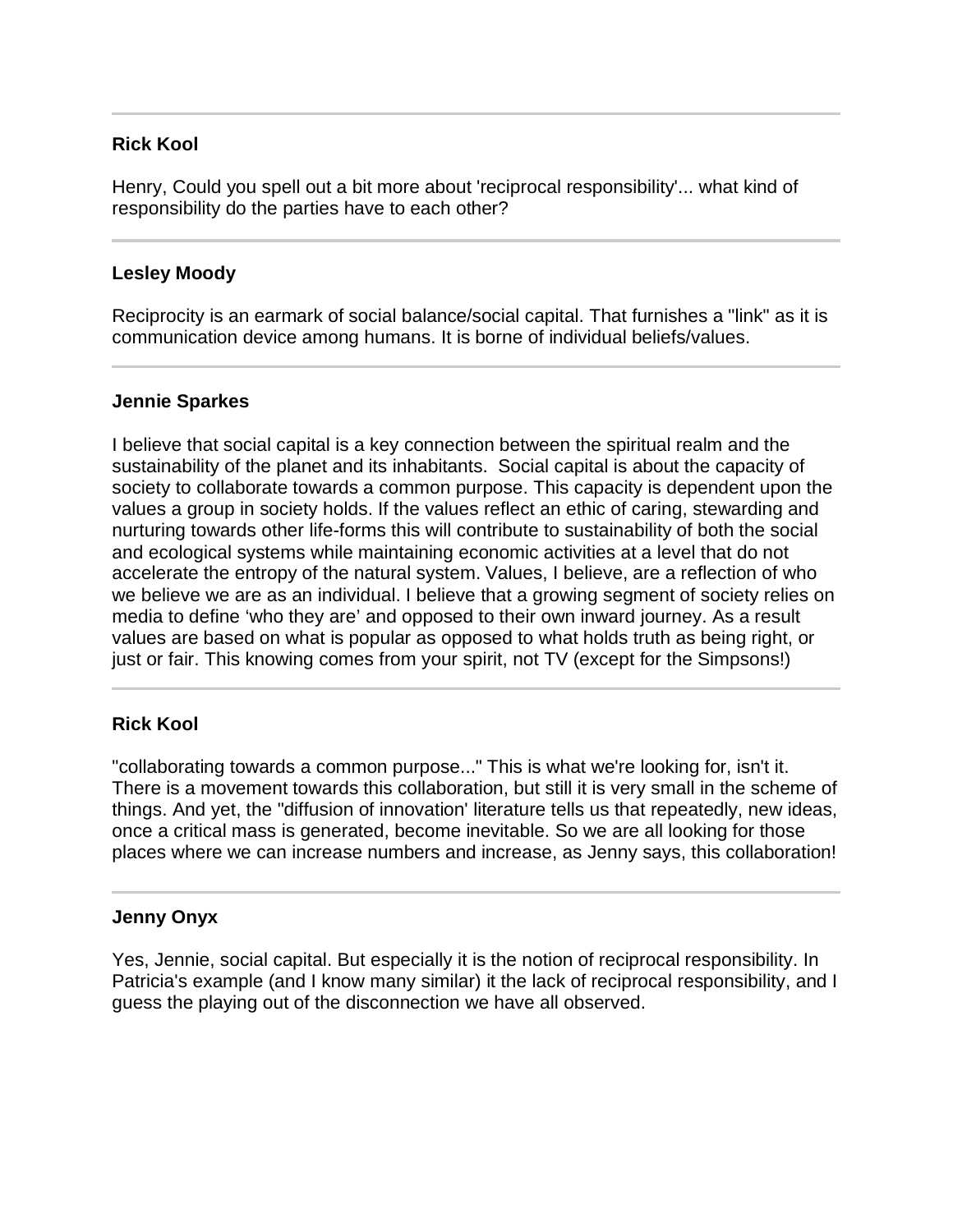#### **Jennie Sparkes**

I agree that reciprocity is key. Many authors in the field of social capital identify it as the cornerstone for establishing networks and trustworthiness. The questions goes back to what is it we reciprocate. While reciprocation can be asymmetric, the exchange must be of value to the party receiving the exchange. Maybe the problem is that our society (western) does not seem to place value on 'caring'. Maybe we are living in the aftermath of the 70's 'I'm number one' mentality where it was taught if you don't look out for yourself nobody else will.

#### **Heather Eaton**

Although I have studied and taught, and practiced a lot in the area of spirituality and ecology, I have come to believe that the relationship is primarily ethical. A living spirituality puts ethical demands on one's life, and living sustainably and socially ethically are central. There is not one world religion that does not value ecological health, at least for human survival. Historically all held aspects of earth life as sacred. So for me the primarily relationship between spirituality and sustainability is ethical, and the demand to find sustainable ways of life. The question for our culture is how far are people willing to simplify their lives, drive less, eat more regionally, have fewer possessions, etc. Again this to me is neither sacrifice nor a loss of pleasures - just a curb on the enormous over-consumption of the culture.

#### **Rick Kool**

So if, as Heather points out, this is all about ethics, then where better to begin our work towards sustainability than within those people who lay claim to ethical traditions within the churches. I really think that we have to make efforts, esp. outside of the mainstream churches and outside of the neo-hippie youth, to connect religion and sustainability and the ethics that underlie it. So we have to go to the Muslim schools, the Pentecostal and Evangelical academies, the Talmud torah schools, and the associated institutions, and find a way to engage parishioners and congregants in this important discussion!

#### **Jay Violini**

Ann Dale asked "Can you be sustainable without being spiritual"? It all depends on how you define spirituality. To me there are one-shot spiritual experiences, which are rare and make very transformative impacts on our being (i.e. me shooting the squirrel etc.). I sure wasn't behaving sustainably at the time but it was what I would call a spiritual experience and one that probably made me more sustainable thereafter. Now every time I walk or pet the dog or another animal I hope someone is not thinking I am being spiritual. I think it was Confucius who spoke of meaningless empty rituals. If it is not sincere, heartfelt and thoughtful it can not be spiritual. Surely a spiritual experience will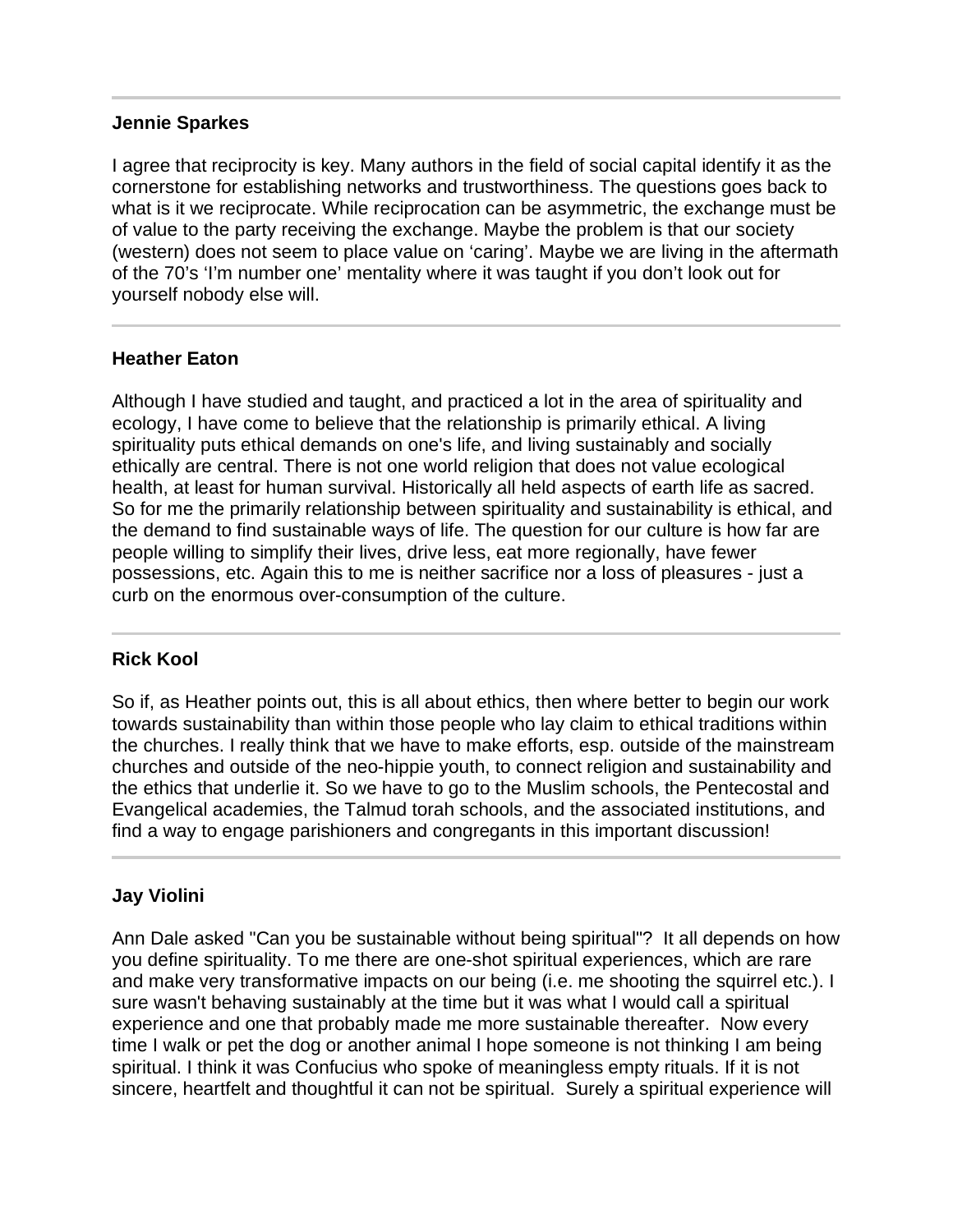alter my experience for a moment if not forever. So to answer, I believe that people can behave sustainably without having a spiritual experience at that very moment. That does not mean that their sustainable behavior was not once initiated by a spiritual experience though.

## **Henry Regier**

Jay: Your squirrel story reminds me of the autobiographical story of Aldo Leopold who watched the green light in the eye of the she-wolf dim while she lay dying from his bullet.

## **Cory Waters**

Ī

"What are the connections between spirituality and sustainable development" Could the process of focus on nurturing spirituality, rather than sustainability, create opportunity for elevation of collective human consciousness? I think the (North American) masses are becoming inured to calls of environmental crises. A focus on the spiritual - the interconnectedness of "us" (human & non) - will foster respect and enlightenment, and thereby lead to sustainable behaviors. We can't keep doing as we are once we've been awakened. Major religions, as a (not the) path or tool of mainstream spiritual development, must play a strong part in the teaching of the connections and raising consciousness. The threats to creation are the biggest single threat to our earth today, and in the future. We are the only species with the ability to kill us all. How can we mobilize these connections for the benefit of both? I think spiritual movements voluntary simplicity, deep ecology - foster spiritual development, and mobilize sustainable behaviors. I question the notion that we need to mobilize both at the same time, but that fostering spirituality will benefit sustainability. I think a focus on sustainability misses the call to spirituality, and doesn't have the potential transcendent experience that western civilization requires to snap us out of our collective trance.

## **Paul Allison**

l

Perhaps it helps to recognize the three million years of co-evolution of the human nervous system with the environment. Here we can learn from the environmental psychologists. There is nothing more profitable in our lives than communing with nature. Human beings are originally members of nature; therefore it is after we blend ourselves with nature that we are able to feel the joy of living. To commune with nature we need to make ourselves free and jump into her. Then simply look into what we see with our own eyes, hear with our ears, and feel with our skin, and to learn as much as we can from her. Tomatiro Makino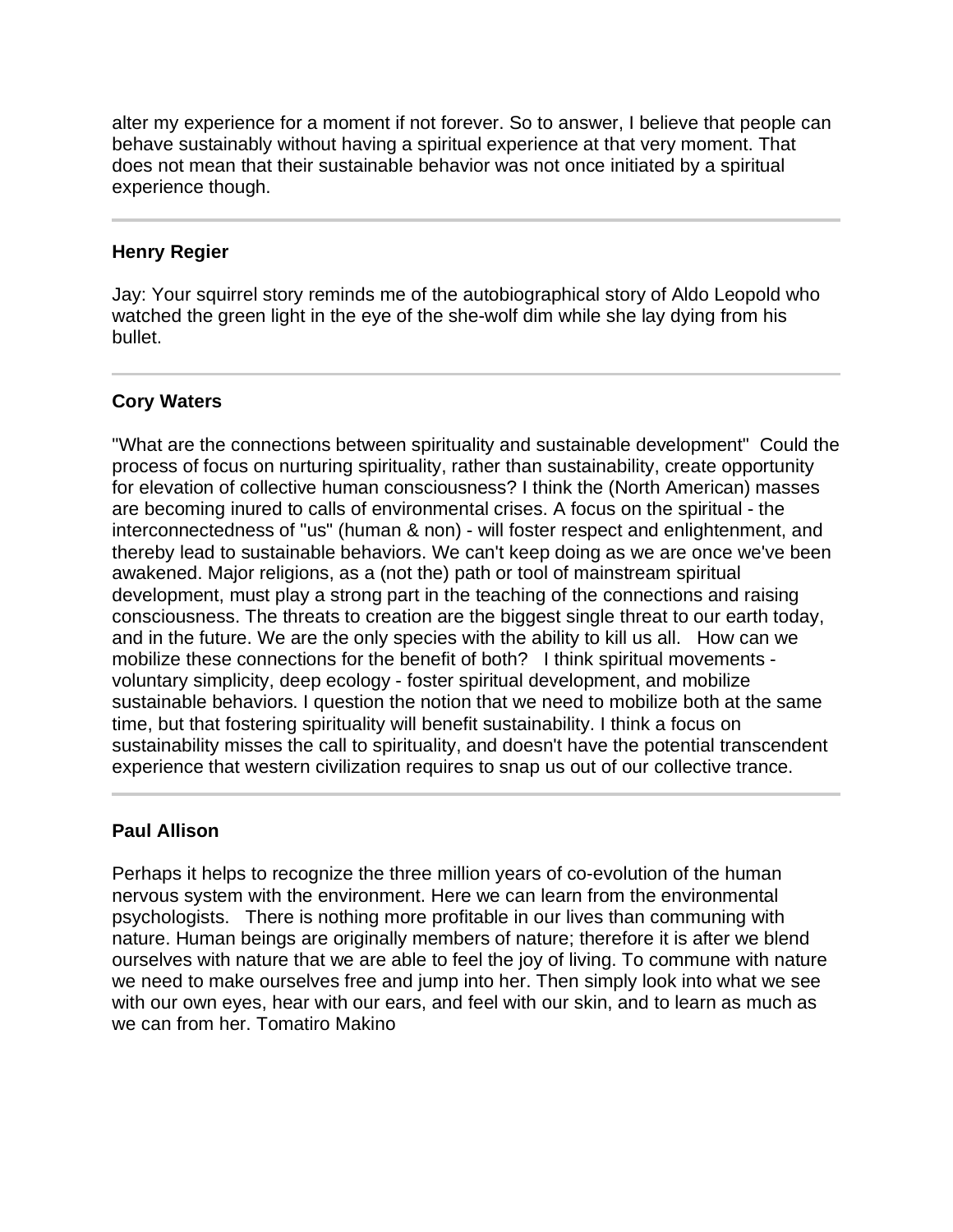#### **Kasitsa Jacobs**

Everyone always talks about the three pillars to sustainability (social, environmental, and economic) but I see it more as four pillars (or as was once suggested - the four poles of a tee pee) - the fourth pillar being spirituality. In the path that we're on today, it seems that sustainability is just something one strives for to satisfy voters or shareholders.... or to look good to your neighbors. There is something missing in this reasoning, and that's the inherent sense of responsibility to everything around us and the future generations. Without the spiritual aspect I think sustainability is an empty goal.

## **Cory Waters**

I

Kasitsa - what a wonderful image, thank you for the fourth pillar. Triple bottom line reporting is a strong motivator to ensure ethical business behavior. It is so un-vogue to incorporate spirituality, but I think TBL is an awakening of the corporate sector to the responsibility businesses have, as for too long it is the economic incentives that have driven us to the point where we are. I agree with Rick that it is about engaging faith communities. This is what I have been trying to do with the Anglican Church, but it is essential to first demonstrate that their operations - the way their buildings function - is an expression of their spiritual obligation to creation. By auditing the energy and water consumption of churches, we are laying a foundation for them to be mindful, amidst the chaos of their operations, of their impact on Creation. It gets them to model desired behavior. Then, once we've snapped them out of the trance (and snapping parish treasurers out of it is a pretty big accomplishment), we leave them asking "what now". So we have a resource we just printed called the "Footprint Files", a tool to incorporate and strengthen the call to sustainability, and our spiritual and ethical obligation as partners in creation, to walk the walk with the Creator. I also hope, no - have faith - that faith communities are NEEDED in society, to remind us of the need for faith. If we believe in a Creator, who loves us, and binds us, it is much easier to get up in the morning and face the world's trials than, I believe, it ever could be if you thought it was me vs. the world's problems.

## **Ann Cowan**

i

I'm wondering if one's spirituality is a "motivation" for sustainability, which to me means a responsible and caring attitude to the earth. When we talk about spirituality, we associate it with a sense of being or awareness beyond the individual, which implies a responsibility beyond our own selfishness. Ore there other motivations for sustainability?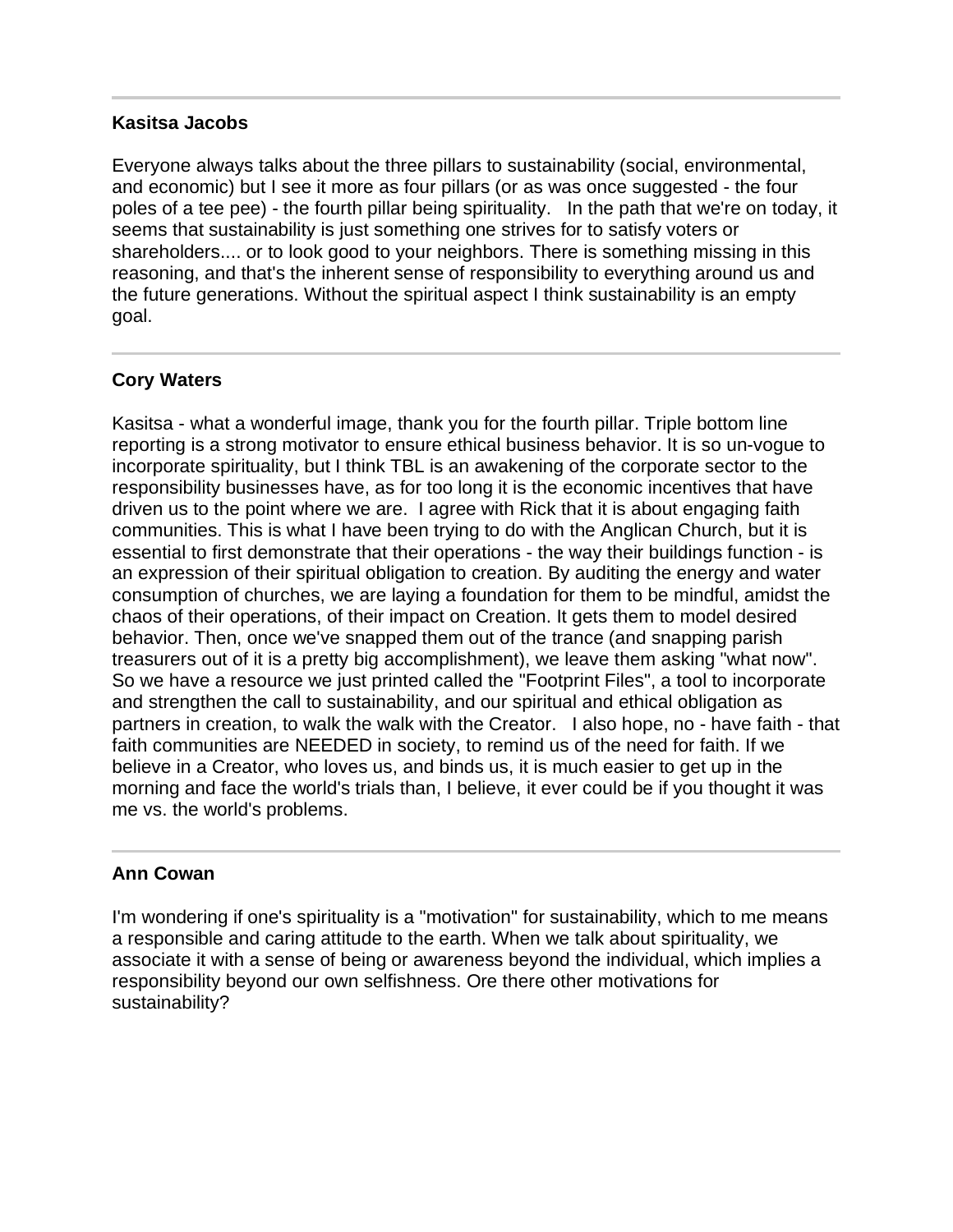## **Rick Kool**

A good question, Ann Cowan! What \*are \* our motivations for sustainability?

## **Heather Eaton**

Rick K, all the religious traditions have an ethical core, but it is not easy for some to extend their ethical core with a radical ecological viewpoint. Also, I think there are many connections between ecology and spirituality, but the central one between spirituality and sustainability, the motivating one, is ethics, as I see it. Also, if I look to the groups who are trying to affect change, the motivators and reasons are mixed, but their actions join to become an ethical force - such as the pro-democracy movement, or even the local group trying to stop a roadway. The join forces around ethical action. So I suppose I am trying to point to what connects people around action, rather than ideas.

#### $\overline{a}$ **Jenny Onyx**

Heather, At one level I understand the centrality of ethics. But at another level I don't understand it at all. Is ethics devoid of feeling? The ethic of caring for example, I would see as central. But there are many different, and incompatible systems of ethics are there not? Is this not (partly) the basis of war?

#### j **Heather Eaton**

Jenny - it depends what is meant by ethics, and there are lots of different streams of ethics. The will to power is an ethic, as is the common good. So much depends on what is the ethical framework. However, it is a luxury to discuss ethical frameworks. When there is little or no water, when food is scarce, when land, people and animals are suffering, then people will act for survival - and as Thomas Homer-Dixon points out, environmental scarcity is one major cause of conflict now, and will only increase in the future, Therefore the need to reflect in actions and try to foresee the undesirable consequences now is crucial. If we would awaken a sense of the sacredness of the earth, this is an ethic and can influence all actions. It is a competing value system with corporate profit.

## **Ann Dale**

It seems to me that you are "saying" that spirituality brings out the "light" and not the "dark" forces, and allows us to think we can make a difference and act. Is that important, a sense of empowerment to believe one can make a difference to a more sustainable world?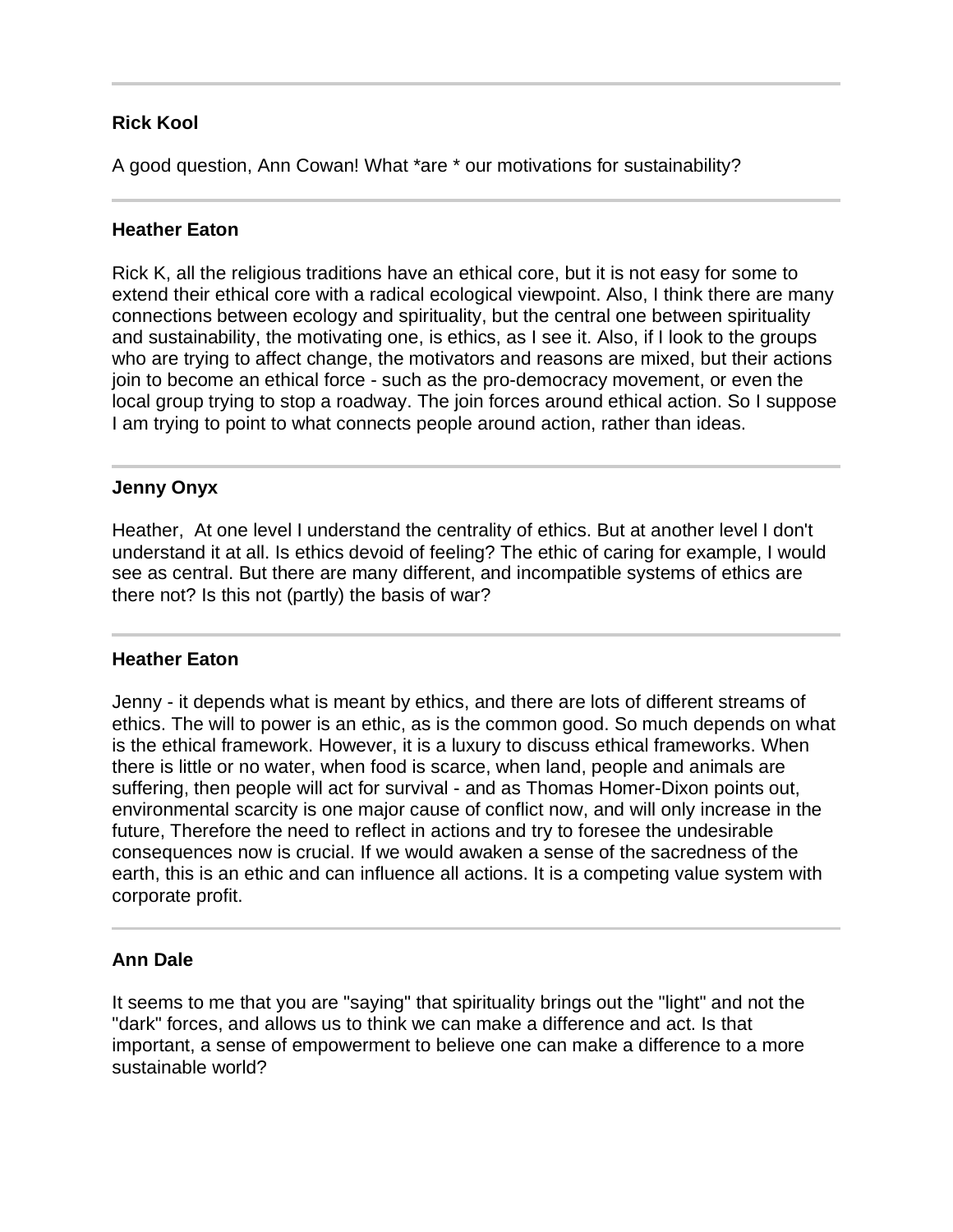## **Rick Kool**

Ann D., re: empowerment We have a prayer for Canada that we say every week in our synagogue. One verse begins "Banish hatred, despair and cynicism..." One cannot act positively without hope, or in a state of despair and cynicism. We need to do the work we do because of a feeling of hopefulness and faith in ourselves, the world, and the future.

## **Jay Violini**

Motivations for sustainability: I believe that your motives can be selfish but if so they may not be spiritual. Thus again I suppose sustainability and spirituality need not be linked in that regard. The reason I say this is I can plant a few trees simply because I want he world to look better for me or pick up some debris from the ocean for aesthetic purposes alone. In addition I may opt to bike to work instead of driving thus behaving sustainably but my motives may be vain in their origin. Unfortunately the same vanity and selfishness that can lead to sustainability also impact the environment in many negative ways. However, I think genuine sustainability with the conscious thought of behaving sustainably must be spiritually driven. I also think this motive being more genuine will stand the test of time and is required to make lasting transformational change. Self-awareness and recognition of one's motives may be a start but only if they are trying to become less selfish as a result of becoming more self-aware.

## **Michael Picard**

On reflection, I resist the idea that spirituality is necessary for sustainable development, or that one is somehow not spiritual if one is not living sustainability. I suspect that no understanding can come from this stipulation, which sets one up only to exclude and correct. It is setting oneself up to impose a notion of sustainable development on others, to interfere with the spiritual freedom of conscience of others. I am NOT accusing anybody here of doing that. Only saying that to seek understanding by believing in such a necessary connection may well backfire. Sustainability is a political objective. That is, it can't be moved toward without social debate and dialogue, without mobilizing citizens and interest groups, without pressuring powerful decision-makers. To require a concern with these political objectives is to potentially subvert spirituality, which is contaminated by temporal power. I can't believe I just argued that! In order to save face a little, I will cite my admiration for Gandhi's view that politics and spirituality are inseparable, and ask: Does sustainability require a politicization of the spiritual?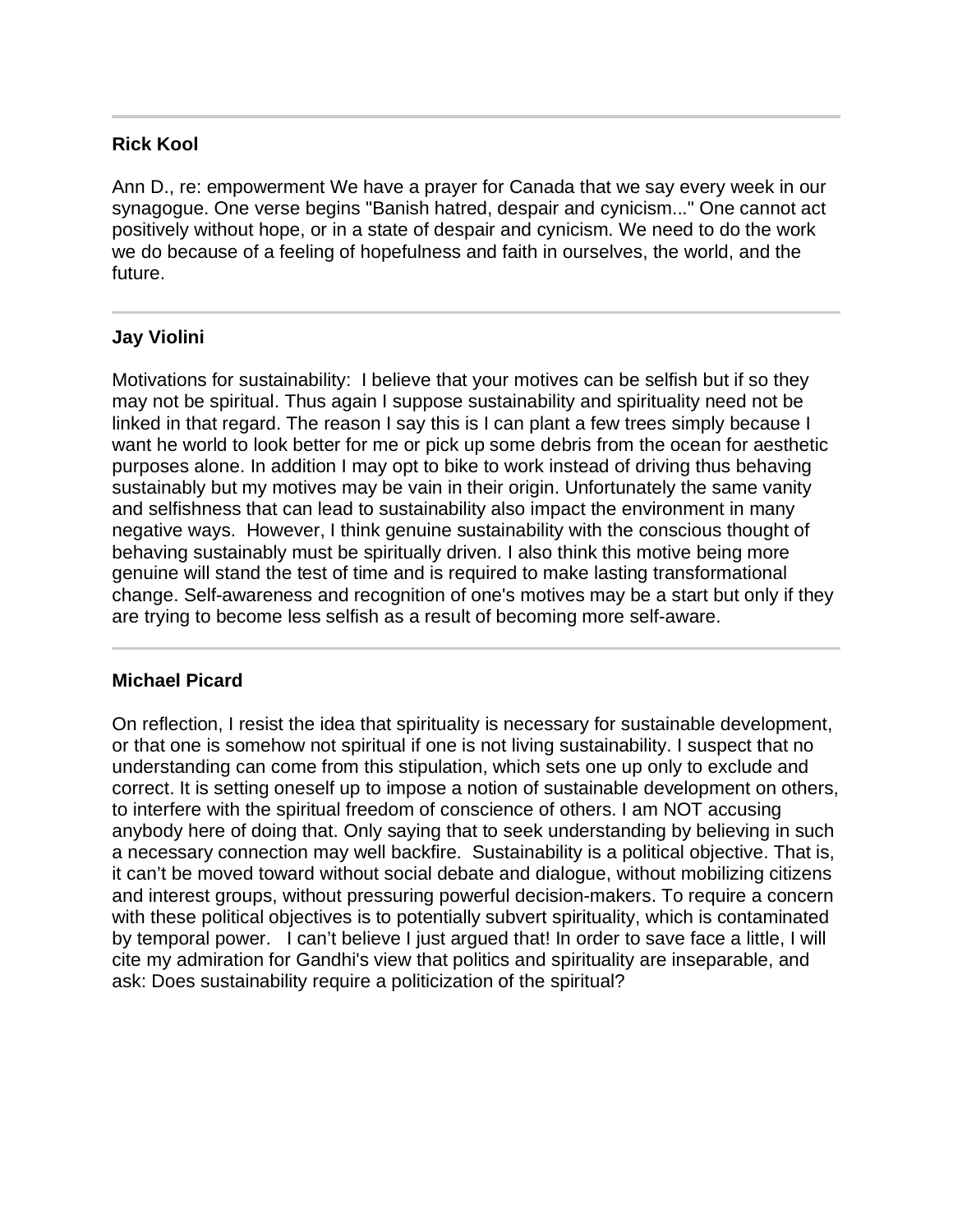#### **Heather Eaton**

Michael - Gandhi wrote - if you think that religions have nothing to do with politics, then you do not know the nature of religion. Anna Bramwell says that 'ecology is a political category' - also true - and true that sustainability will require all the aspects you mentioned. P.s. I wrote you a brilliant spiritually illuminated reply last Wednesday that would have clarified EVERYTHING, and alas, it was lost in cyberspace forever....

## **Rick Kool**

"Does sustainability require a politicization of the spiritual?" In as much as, to me at least, the spiritual always asks me to \*do\* things, and deeds in the world involve others singly or in groups, and often I am looking for working communally with others, then the spiritual may need some sense of the political. Hannah Arendt, id I dredge back in my memory, might have worked on something like that.

#### **Henry Regier**

We've had the Abrahamic religions (Jewish, Christian, Muslim, etc.) around now for some 2700 years ago. From our shared perspective of spiritual sustainability could we in all good conscience give this combined tradition a passing grade? I was on the Canadian delegation to the UN Cairo population conference in 1994: the patriarchs of the more patriarchal Abrahamic religions became nasty in the cause of providing God/Allah with ever more human voices to praise Him. Some were hostile to empowerment of women even with respect to non-sexual education.

#### **Ann Dale**

Henry, I couldn't agree more, I have the same problem with ethics, in that if your religion or your spirituality, or your ethical base is not 'grounded' in a sense of the sacredness of the earth, then it seems to serve, often, the self-interests of maintaining the status quo? And the status quo is clearly not sustainable. Comments?

#### **Heather Eaton**

Ī

Henry, they all get a failing grade on numerous social and ecological fronts!!! I think that most religions today in their institutional form have disconnected from the spiritual impulse at the heart of their specific religious experiences. So it is only the spiritual impulses that are redeemable today as most are in a regressive stance against modernity, and post modernity.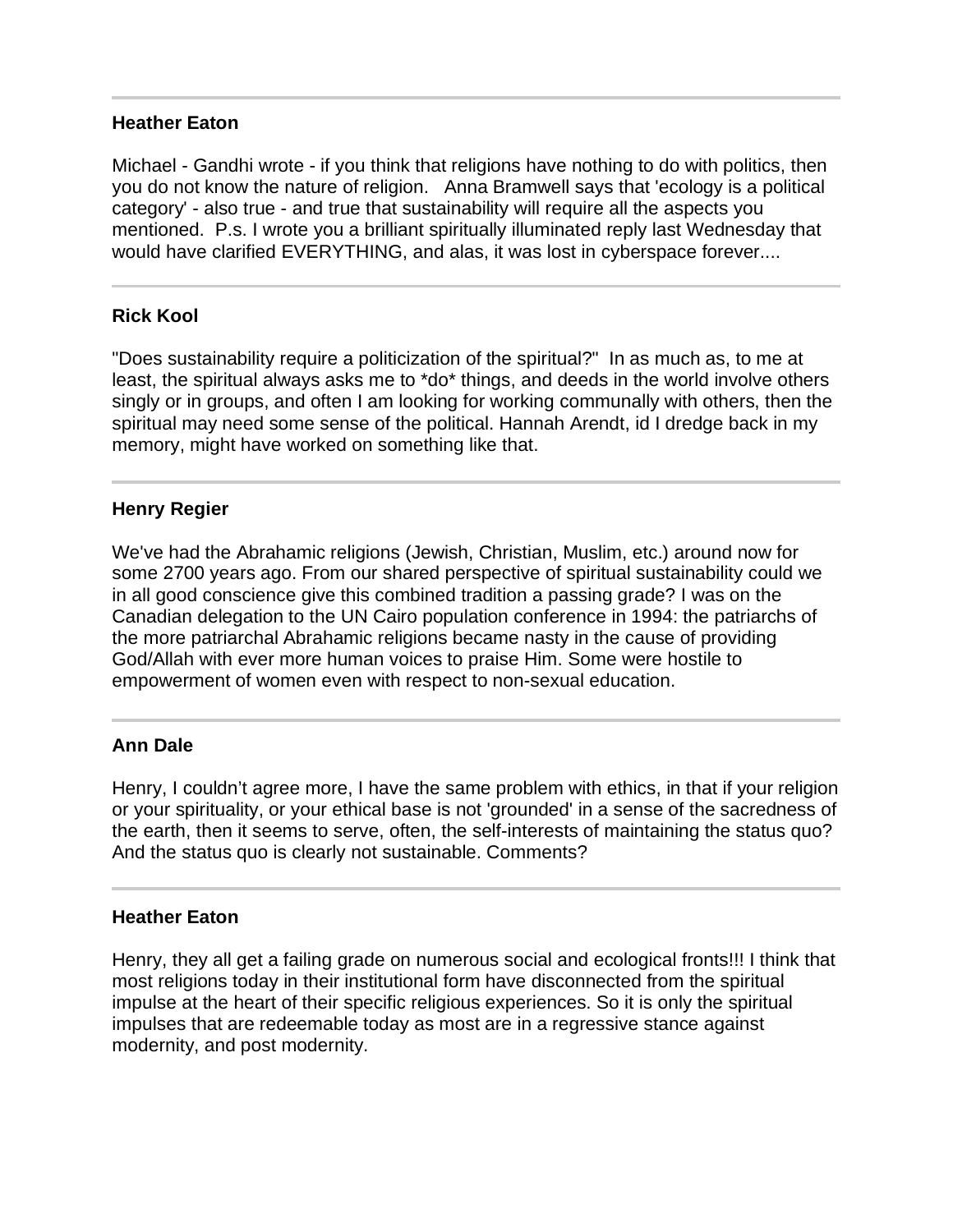## **Jay Violini**

I believe that religion ought to teach sustainability if the writings of said religion do in fact advocate that absolutely. For political purposes religious educators ought to focus on the sustainable teachings of scripture. I'm not sure that it is "spiritual" presenting one account of the scriptures to advocate a cause if there are contradictory teachings within the same text but it may prove to be successful from an environmental perspective.

## **Paul Allison**

l

Ann, I think ironically the 'dark' is also a motivation for a spiritual connection. Ecologist E.O. Wilson uses the word 'trauma' when discussing of the loss of the Ancient forest soils. Earlier in the dialogues participants referred to death and loss as a means of making a connection. Perhaps becoming aware that we are not really in control is empowering!

## **Cory Waters**

"Is that important, a sense of empowerment to believe one can make a difference to a more sustainable world?" Absolutely. Taking a page from Doug McKenzie-Mohr (Fostering Sustainable Behavior) - sorry Ann, I know you're not a fan of social marketing - if we don't believe changing our actions will make a difference, we won't change them. We also need to see others model desired behaviors. The seeding of social movements requires empowerment, or at least its perception, to sustain the movement.

## **Patricia Roberts-Pichette**

Sustainable development has become a meaningless concept, but a good one to wrap around political decisions as being good for the recipients. One cannot leave politics out of this - yes Gandhi was right. The leadership has to come from our political leaders, not the religious leaders our multicultural society has long since passed most of them by and replaced them by rampant materialism (consumerism?). Social capital as we call it, should be out salvation, building on the 4-poles of a tepee, and maybe if we were more careful about our choices, we could prevent these smoggy days, and contaminated drinking water -- not expect technological fixes after the fact. How can our collective historical experience be brought to bear? How can our ethics catch up with our technological advances?

## **Jay Violini**

Patricia, I think all people are leaders if they choose to recognize that fact. I wouldn't limit elected officials as being solely responsible for advocating sustainable behavior.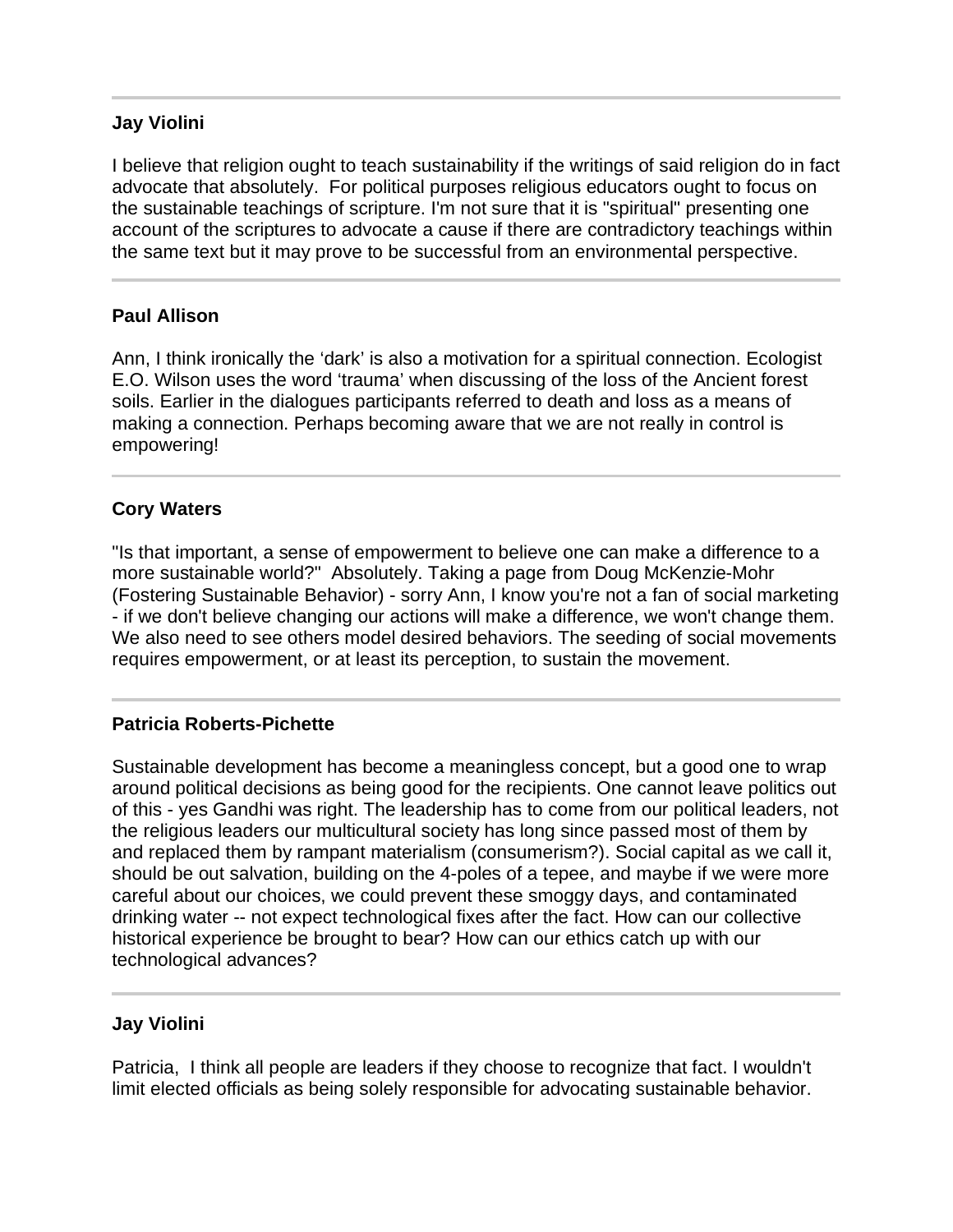Obviously they can legislate certain behavior though which of course they should (I believe) and thus ought not to deny their responsibility to citizens who want to live in a world that considers the environment in the decision making process. Teachers, priests, parents, friends all play their part.

#### **Patricia Roberts-Pichette**

Jay, of course they are all leaders. What I am getting at is where is the national leadership. What is seen as of national importance? Where are the decisions that affect us all taken? They are political and they are the sum of the pressures put upon them by all the groups you mentions and by individuals.

#### **Jenny Onyx**

I

That is another paradox. Empowerment is the awareness that we can make a difference. But living simply/spiritually is NOT about imposing our will on others. We cannot willfully create...in our arrogance we think we can, but then we instead destroy.

#### **Ann Dale**

Ī

j

Ah, but Jenny O, I am beginning to learn that life is really lived at the edges of paradoxes.

#### **Jenny Onyx**

Ah yes, Ann....and that is the adventure of it. We should be wary of easy answers.

#### **Jay Violini**

Ann and Jenny, I believe that spirituality is the synthesis of these opposites which create the paradoxes we find ourselves amidst.

#### **Sue Freeze**

At 4:30 this AM, a small group of friends gathered, climbed a hill and participated in a Solstice ritual as we celebrated the rising of the sun together. We were a diverse group, coming from different cultural, spiritual and religious backgrounds, yet we felt the power of connectedness as we, knowing there are thousands the world over today doing something similar, raised our energy out into the world, believing that the planet and all on it are the beneficiaries of such positive energetic emanations. One bond my small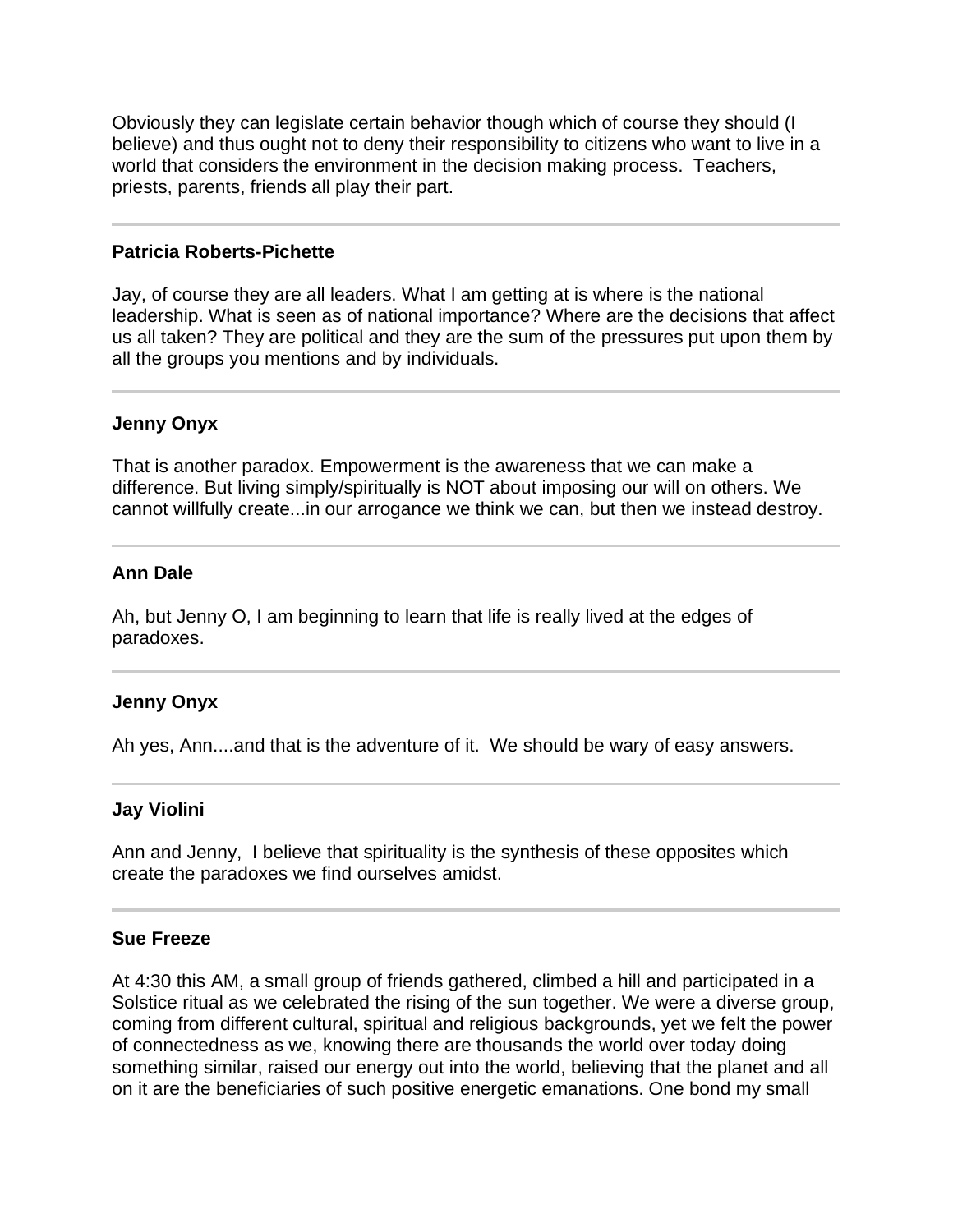group of friends shares is our mutual concern for the earth and our personal responsibility for our steps on it. We all define our paths differently, but we all feel that what we do, thoughtfully, spiritually and consciously does have the capacity to contribute to positive change.

As Pema Chodrin reminds us, our thoughts, words, deeds and actions influence our individual health, just as they affect the health of every being and everything around us. I feel that if this can be remembered and acted upon as we each go out and touch the world in our diverse and deliberate ways, we will, rather than imposing spirituality/sustainability awareness on others, find spiritual, sustainable solutions that allow all of us to ultimately live in peace and harmony with each other and our planet.

I believe that our current global conditions mirror our collective spiritual intelligence, and I believe through treading with awareness, our spiritual intelligence can grow and SD can evolve.

## **Lesley Moody**

I think you have it Sue!!

## **Michael Picard**

Here is how I see the relation of spirituality and sustainability. Spirituality is (among other things to other people) the experience of profound interconnectedness with all things, a basic identity that one participates in oneself. Becoming aware of that interconnectedness, a sort of ontological reciprocity is a spiritual experience. It is an awareness of literal selflessness. Out of this awareness comes compassion for the other, which in an odd way is in out own interest, although not in a selfish way. To realize our shared being is to be moved by a common interest. That is why I agree so much with what idea that sustainability involves collaborating to a common purpose. The existence of the commonality is the metaphysical basis of the obligations owed to nature and all life forms, with whom we are in some sense one. This obligation to the common good is the basic ethical constraint on natural beings like ourselves, who in being able to identify with the future and nature, and therefore serve it. So ethics to me is the outcome of the actual interconnectedness we have which in being experienced orients us to the good. Ethics is more the outcome of spirituality, as compassion is the outcome (free response) of wisdom.

## **Jenny Onyx**

j

Michael, Thank you. Beautifully put. I think the occasional spiritual highs are important markers, or transforming moments, but for the rest of the time it is the hard slog, and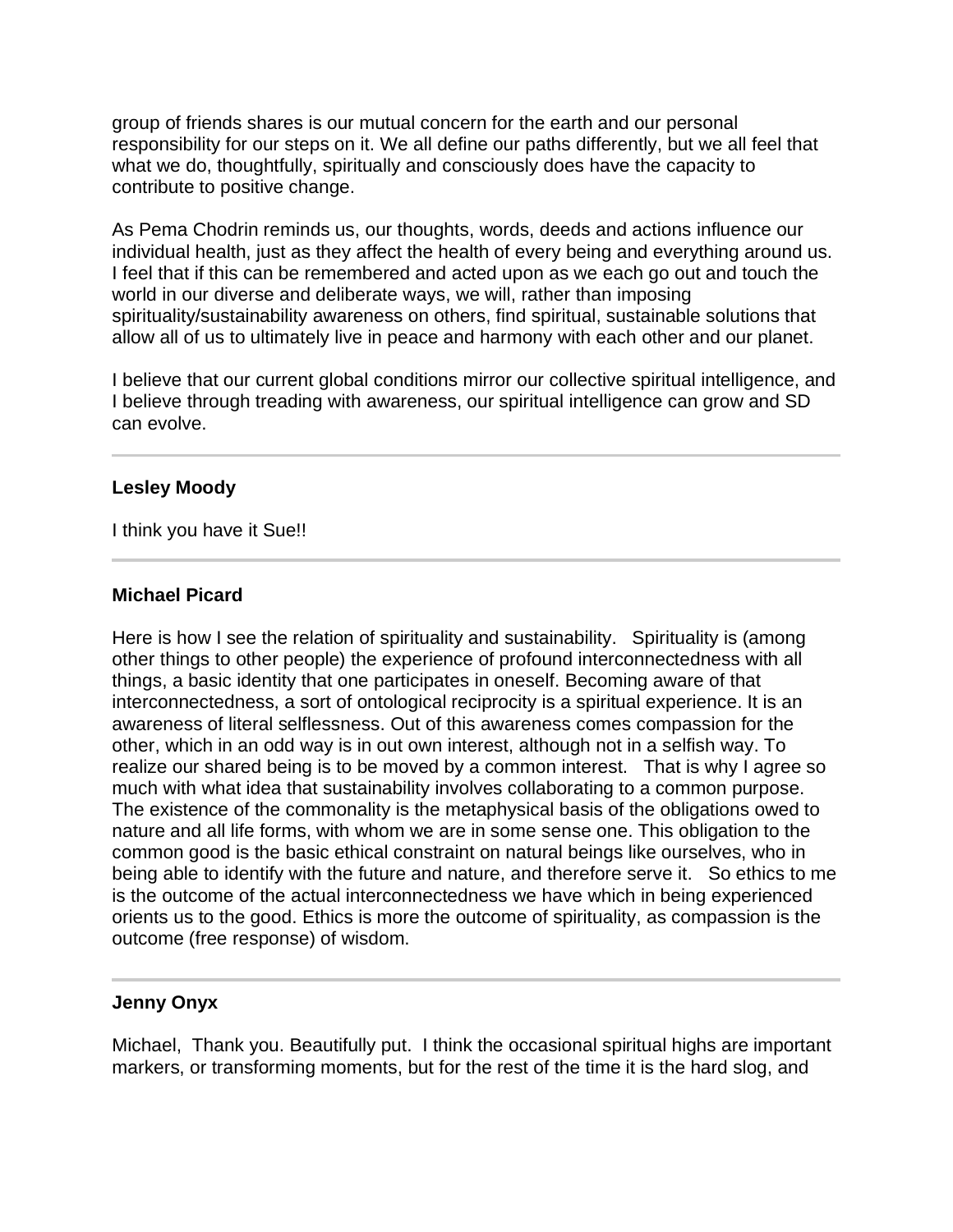important at least to remember the lessons of those insights. Then it is the collective responsibility to each other and the common good and the planet that is sustaining.

## **Michael Picard**

Ethics to me is a constraint on behavior. That is not necessarily external behavior, but a lot of it is. It can also be an imposed constraint, but I won't find any disagreeing I think that a freely chosen constraint is, all things being equal, preferable. Culture, states, parents, peer and professional groups, impose constraints on behavior. I myself wouldn't have it any other way (I'm too much of a realist). But we also need to develop the cultural and social habits to think for ourselves as well, even to reason with parents, governments, peers, groups and religious authorities to ensure that there are constraints on all of our behavior that reflects the values of life and earth. This is not a call to battle, but a dispatch of emissaries. We need to develop reasons and arguments to share certain values, not to convert, change or destroy faiths. We need them on our side, so let's help them find within themselves the values that will preserve human and natural life.

## **John Hasell**

I believe that spirituality provides a critical personal space that enables each of us to think beyond our immediate environment and to allow our WHIIFF Meters to operate at the scale required to factor in the deeds so necessary for sustainability. We cannot do what is required alone, so, as the Sierra Club so often reminds us, we have to think globally while acting locally. Getting the Churches and other faiths on a side to which they tend to lean anyway is one path, but eventually political action in conjunction with corporate commitment is required if anything is to change our current disastrous course. I cannot think about sustainability without thinking of the usually unesthetic appearance and non-spiritual aspects of the plastics that so much seem to define modern "civilization". This squandering of unrenewable hydrocarbons epitomizes for me the unsustainability of our present existence. Walk through Nepal or other remote areas of the world and the ditches and fields are littered with the stuff. The argument that we should continue to burn non-renewable resources (let alone Amazonian Forests which will grow again once the planet is free of homo non-sapiens!) because clever "man" will invent other sources of energy well before all the oil is gone is in itself unsustainable.

## **Jennie Sparkes**

l

I believe that faith communities can play an essential role in contributing to sustainability. On one hand these institutions can be 'keepers of the stories' that pass from one generation to another about fairness, compassion, caring, love, forgiveness, humility and other virtues. They can be models of community caring and create networks for social cohesion. This is an important role in society and for achieving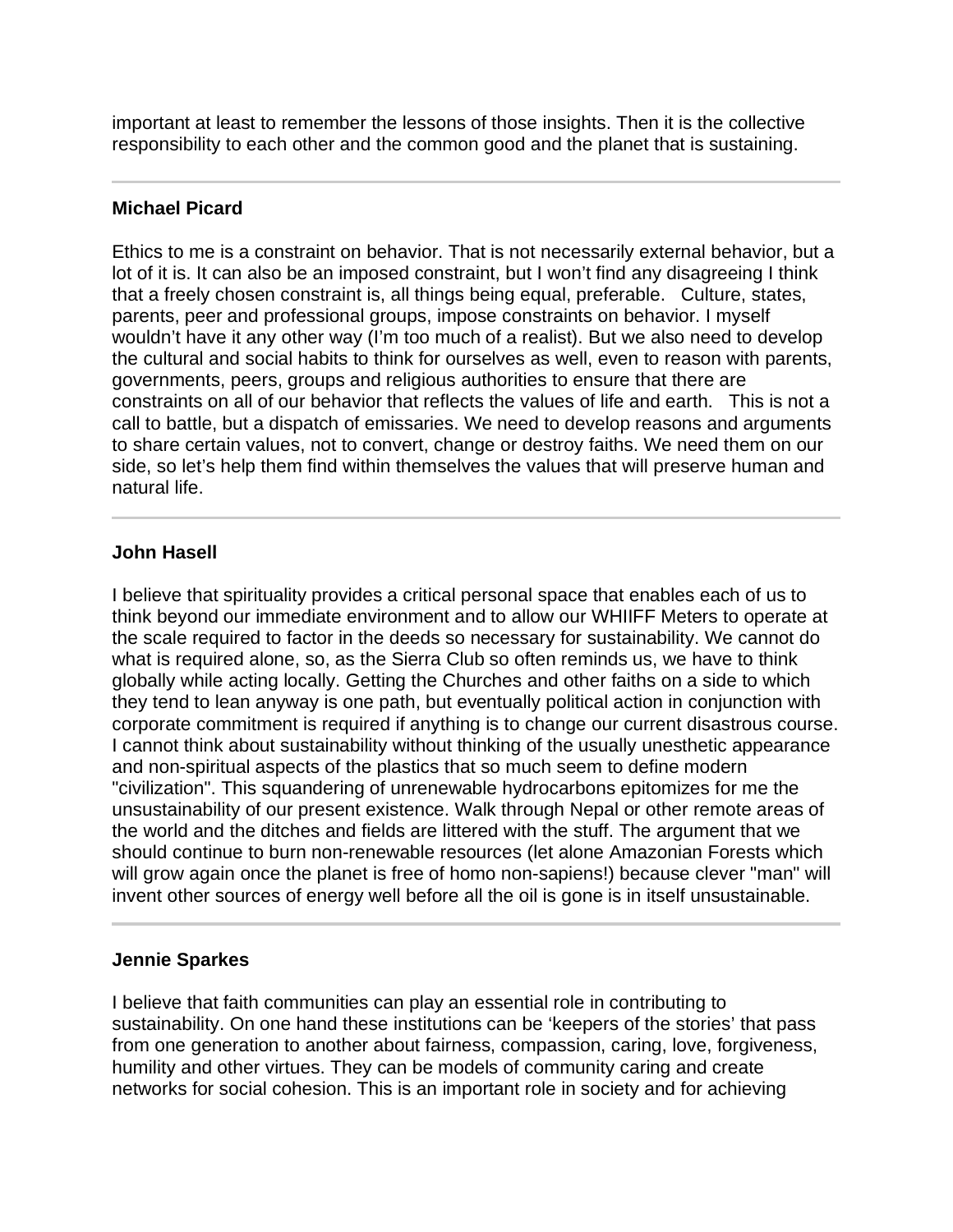sustainability. On the other hand, if the 'stories' are used to coerce, have power over or control, I do not see this as contributing to society or sustainability.

## **Cory Waters**

I

Another reason to further sustainability by engaging churches is that, instead of preaching to the sustainability-converted, you are speaking/preaching/influencing a new audience. They represent a wider cross-section of society than the enviro's. They ARE the businesspeople, the corporate suits, and you get them in a setting which they are open to reflection and self-examination. You challenge them to return to work on Monday, and walk the talk. My church has local and provincial elected politicians, CEO's, judges, and a bunch of kids and young families. Yes, it is WASPish, but sure not the same faces I see at community markets and drum-ins. Champions of sustainability need to promote its urgency in new and effective settings. The spiritual opportunity at churches, I submit, is a stronger opportunity to recruit converts than standing on the street corner holding pamphlets...

#### I **Ann Dale**

Are there any connections between feeling a spiritual void and consumption? And artificial separations, such as the heart from the head, us from nature, does this affect decision-making?

## **Paul Allison**

Thank you all for the dialogue. I am off to the garden which happens to be the set of the filming of X Men 2 What a world we live in!

## **Cory Waters**

"Are there any connections between feeling a spiritual void and consumption? And artificial separations, such as the heart from the head, us from nature, does this affect decision-making?" It absolves us from decision-making, from acting ethically. It justifies the status quo.

## **Lesley Moody**

Ī

Ann, Yes I believe there is a huge connection between spiritual void and consumption. It an alternate means to self-fulfillment, but because it is not the authentic spiritual vein it is insatiable therefore, greater the void (given the individual) the greater the consumption. Religions of the world are really expressed aspirations to which most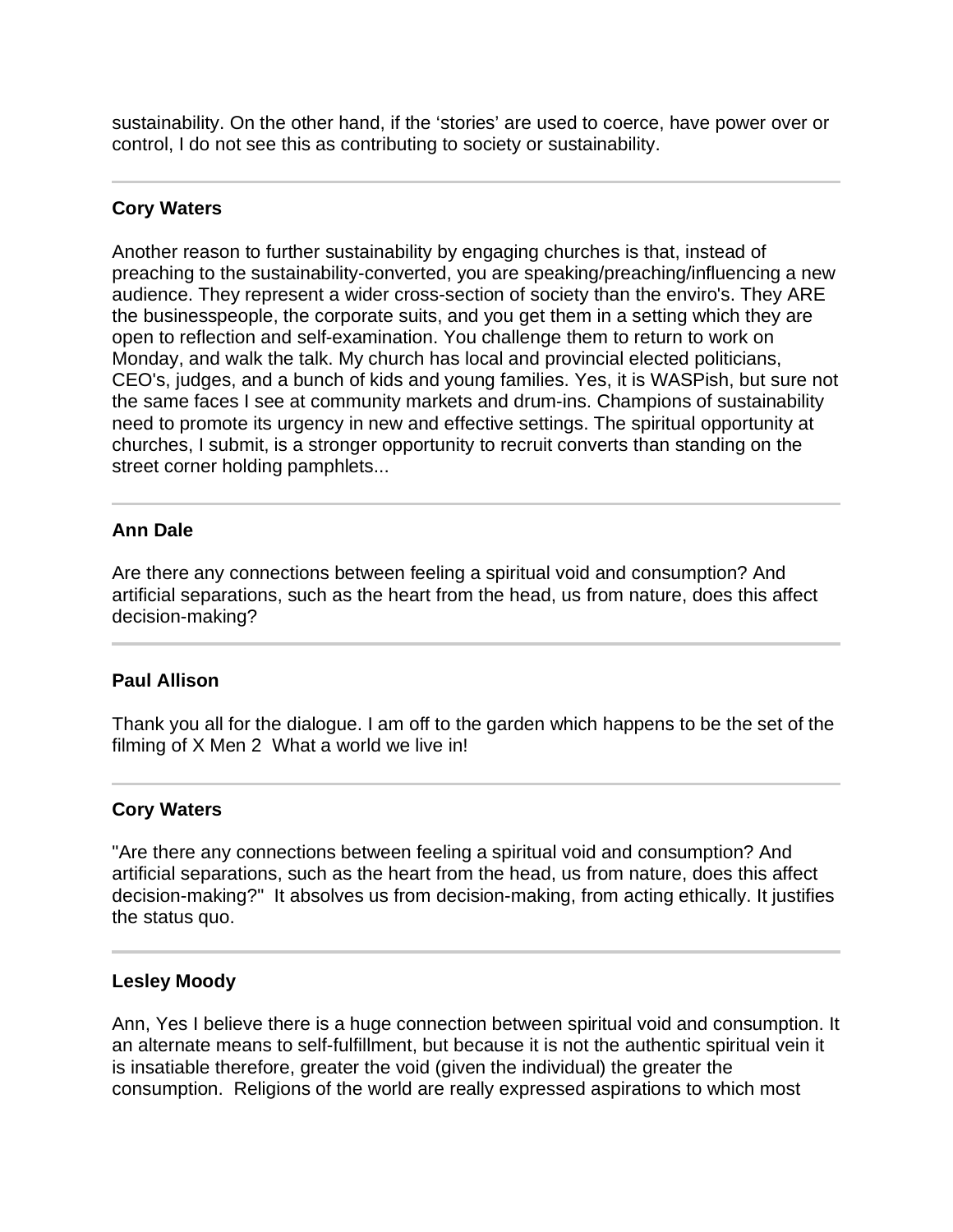ordinary people either cannot achieve for whatever reason and find themselves in a quandary. Instead if the masses were to take back their spiritual barometer an individualism and communalism may begin to have balanced occupancy.

## **Ann Cowan**

l

j

I like the notion of overlap Henry raised. I also have a sense that the space within the overlap is growing as people begin to understand notions of wholeness or integrity in their lives--there is a growing dissatisfaction with disconnectedness in life, work and values.

## **John Hasell**

We tend to fill our lives with what we consider important and which will give us satisfaction. If we are operating on one of Maslow's lower levels, our time horizons are short, instant gratification predominates and we consume! At higher levels, our horizon expands physically and temporarily and we do those things that provide is with longerterm satisfaction. That is why I consider the sense of connectedness with nature, life and future generations that we have been discussing as important aspects of spirituality is so important to any realistic approach to sustainability.

## **Jenny Onyx**

Ann, I think I am moving to a slightly new (for me) perspective. Yes, we are becoming increasingly oppressed by the disconnection we feel, but cannot articulate often, between the economic, the social, the environmental, and indeed between the many aspects of our lives. That creates a sense of loss of wholeness, a spiritual void. Reclaiming the spiritual allows the reconnection with the whole. So spirituality is not the fourth leg, but rather the energy that enables the others to come together...perhaps the seat of the stool

## **Jennie Sparkes**

Yes Jenny, I agree! Perhaps it is not the stool seat, but the air that surrounds and touches upon every molecule of the three legs.

## **Cory Waters**

Jenny - or the glue that binds.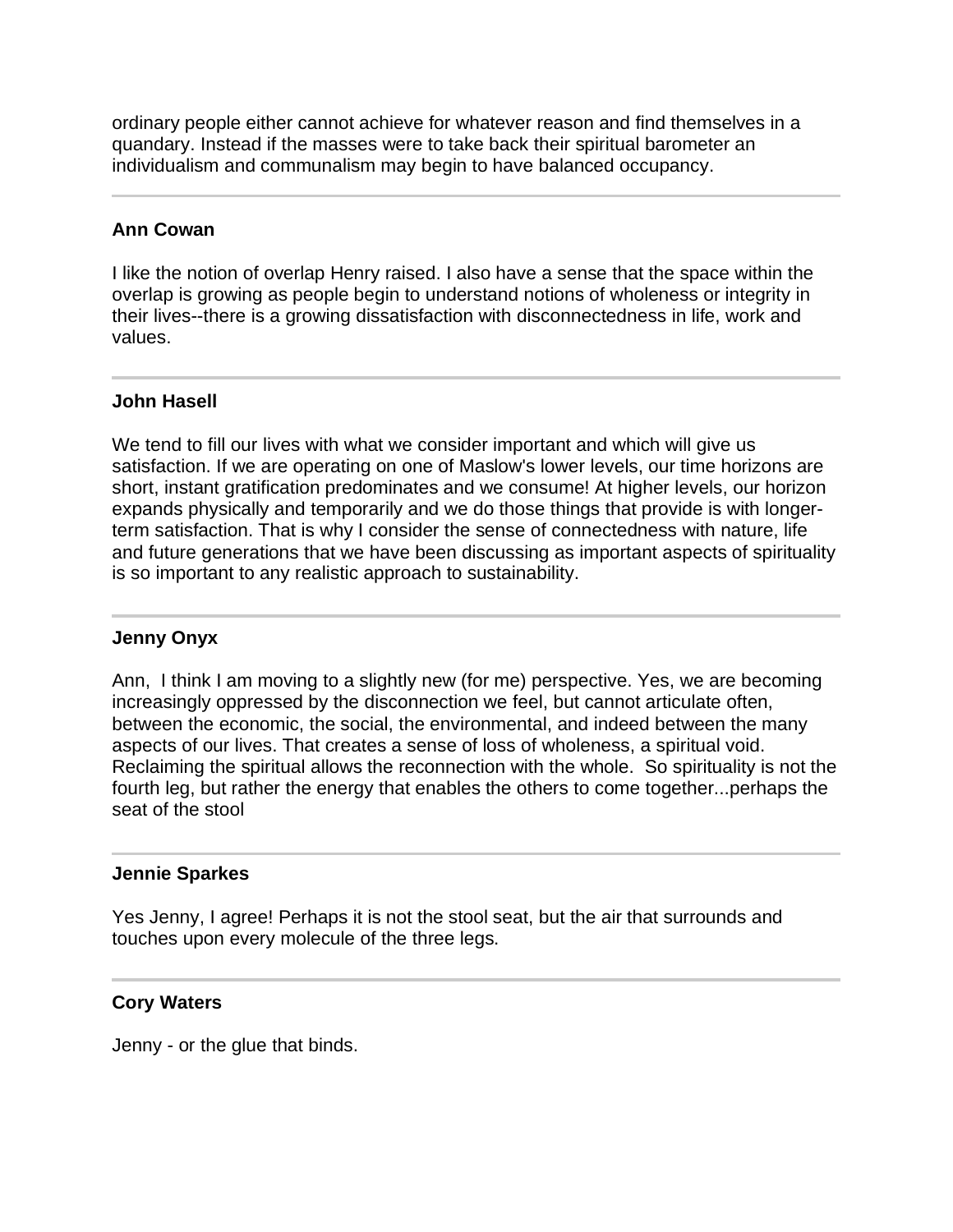#### **Ann Dale**

Or, Cory, the love that holds.

#### **Jay Violini**

Jenny O., I agree with you with regards to the daily grind in lieu of the absent spiritual "markers". I think we have to "attack" unsustainable behavior from many fronts of which spirituality is but one. I believe that sustainable behavior should also be "fun" and practical to appeal to the non-spiritualists. Not that I'm a complete hedonist mind you but I am practical and simply telling someone they ought to bike to school to save the environment may be impractical from a personal stance. Arriving at school all sweaty, the extra time incurred and the risk of my bike being stolen are reasons enough for me to drive my single passenger vehicle back and forth like so many others. Thus I think sustainable behavior need also be practical. Corporations won't behave sustainably if it doesn't cut costs or turn profits anymore than I will bike to school if it doesn't benefit me in some regard. Maybe this relates to the WWHIM thing which I haven't looked at fully but I would probably say to hell with being sustainable in that act and rather choose my spots elsewhere to make amends to nature.

#### **Jennie Sparkes**

Ī

Ann, I know a few people who go shopping to deal with feelings of loss, disappointment anger. It is a convenient means of avoiding unwanted feelings, and as one friend once told me it is a way of feeling connected with other people when they are feeling all alone.

#### **Ann Dale**

I am going to wrap this up now. Please post your last messages. I would like to thank everyone for your reflection, your wisdom, your caring and respect. It has been an honour and a joy to moderate this e-dialogue. Take care, Ann

#### **Jennie Sparkes**

It was wonderful sharing thoughts with each of you. Thank you Ann for moderating.

#### **Lesley Moody**

I feel very privileged to have had a share in this. Take care everyone.